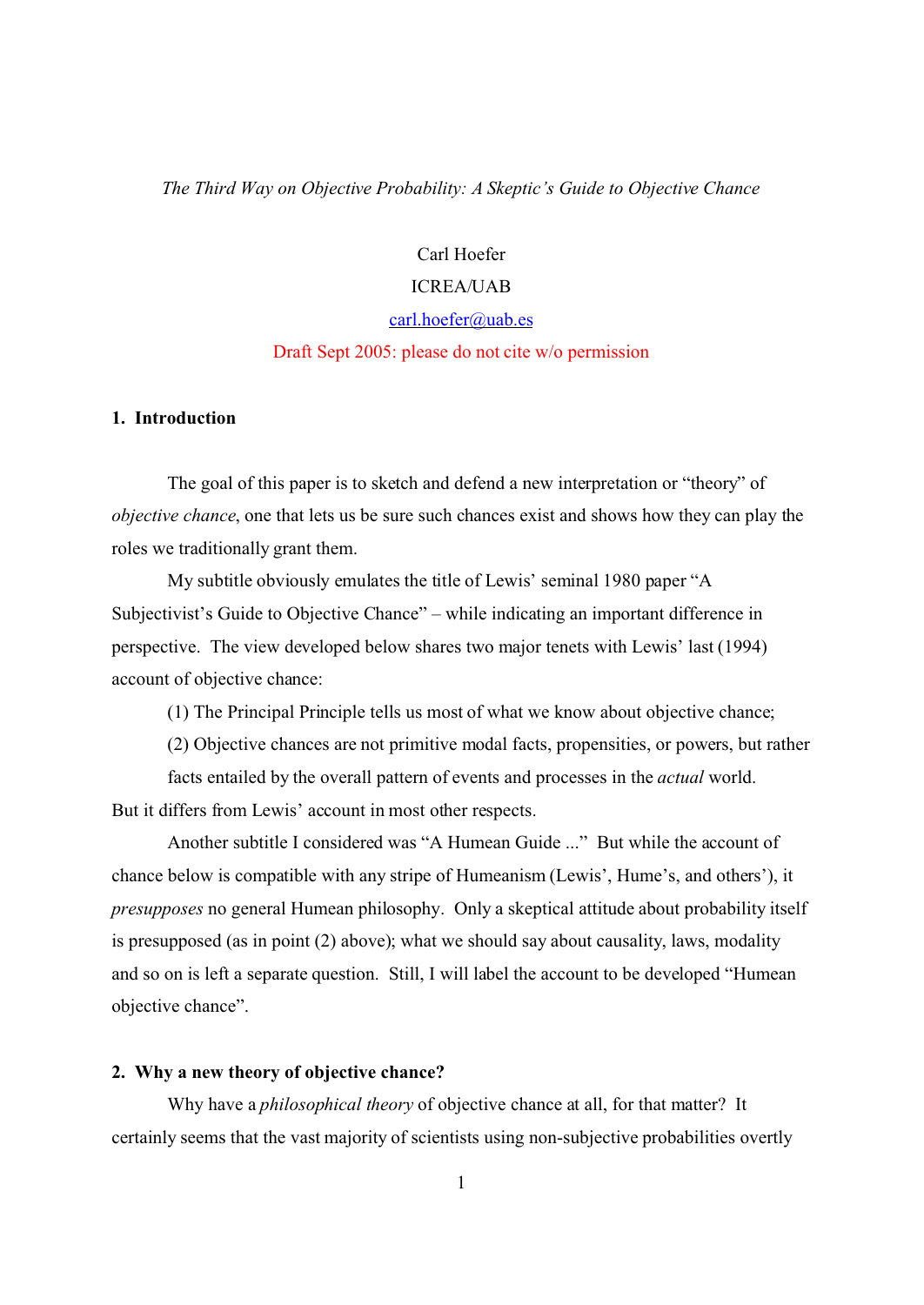or covertly in their research feel little need to spell out what they take objective probabilities to be. It would seem that one can get by leaving the notion undefined, or at most making brief allusions to long-run frequencies. The case is reminiscent of quantum mechanics, which the physics community uses all the time, apparently successfully, without having to worry about the measurement problem, or what -- in the world -- quantum states actually *represent*. Perhaps a theory is not needed; perhaps we can think of objective probability as a theoretical concept whose only possible definition is merely implicit. Sober (2004) advocates this *notheory theory* of objective probabilities.

I find this position unsatisfactory. To the extent that we are serious in thinking that certain probabilities are objectively *correct*, or "out there in the world", to the extent that we intend to use objective probabilities in explanations and predictions, we owe ourselves an account of what it is about the world that makes the imputation and use of certain probabilities correct. Philosophers are entitled to want a clear account of what objective probabilities are, just as they are entitled to look for solutions to the quantum measurement problem.<sup>1</sup>

The two dominant types of interpretation of objective probability in recent years are *propensity* interpretations and *hypothetical* or *long-run frequency* interpretations. Propensity interpretations come in a wide range of flavors (as Gillies (2000) shows), and not all of them involve deep modal/causal/metaphysical implications. For example, some philosophers who advocate the theoretical term/implicit definition approach may be happy to characterize the probabilities we find in science, in some cases at least, as propensities. For the purposes of this paper, I will however restrict the term "propensity" to the metaphysically robust, causally efficacious dispositional sort of property postulated by some philosophers' accounts of objective chance.

 The difficulties of propensity and long-run frequency views are well enough known not to require much rehearsal here.<sup>2</sup> My own view of these problems is that the hypothetical frequency interpretation is metaphysically and epistemologically hopeless unless it includes

 $2$ See Hájek (2003).

<sup>&</sup>lt;sup>1</sup>Sober ((2004) advocates his no-theory theory on grounds of the severe shortcomings of the traditional views. About these shortcomings we are in full agreement; but I hope to provide, below, an alternative with none of those shortcomings.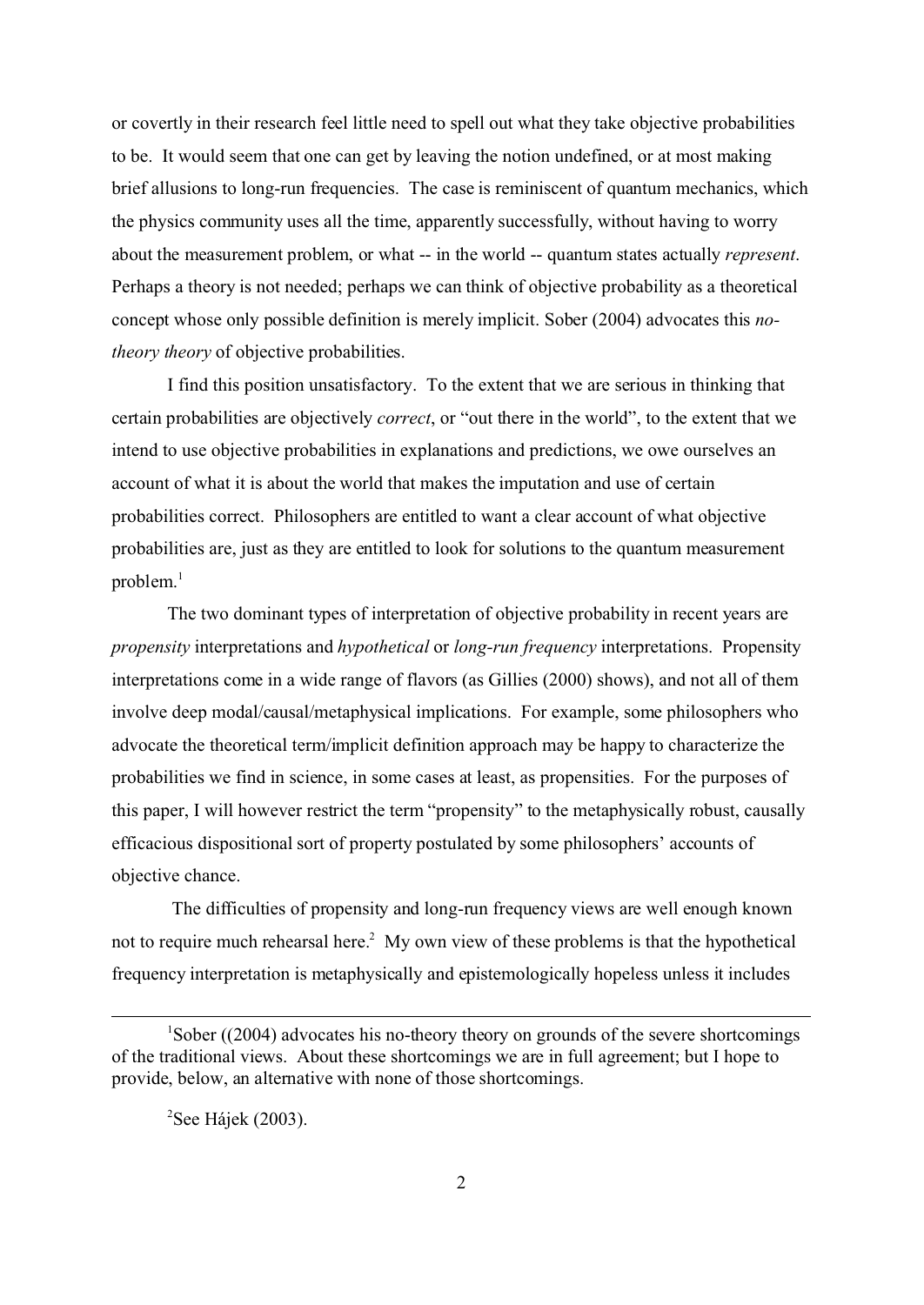some account of *what grounds the facts about hypothetical frequencies*. (Such an account tends to end up turning the interpretation into one of the other standard views: actual frequency, subjective degree of belief, or propensity.) And propensity views, while still actively pursued by many philosophers, add a very peculiar new sort of entity, property, or type of causation to the world.<sup>3</sup> One can argue at length about whether or not this makes propensities metaphysically hopeless. I think it more clear that propensities are epistemologically hopeless (i.e., one can only claim that statistics are a reliable guide to propensities *via* arguments that are all, in the end, invalid – usually, circular). In section 5.2 a closely related problem for propensity views of chance will be discussed: their inability to justify Lewis' Principal Principle. For now I will just register my dissatisfaction with both hypothetical frequency and propensity views of chance; those who share at least some of my worries will hopefully agree with me that a third way obviating at least some of their problems would be worth spelling out.

Of course, a third way not suffering from *any* of the problems alluded to above is already available: the actual frequency interpretation (sometimes called "finite frequency"). The defects of this view are usually vastly overestimated, and its virtues underappreciated. Indeed, the actual frequency interpretation is the only natural starting point for an empiricist – or skeptical – approach to objective chance. Both Lewis' (1994) theory and the theory sketched below are in a sense "sophistications" of the actual frequency approach. They try to fit better with common sense, with certain uses of probability in sciences such as quantum mechanics and statistical mechanics, and with classical gambling devices. But the grounding of all objective chance in matters of actual (non-modal, non-mysterious) fact is shared by all three approaches.

The goal of this paper is thus to develop and defend a "third way" (different from Lewis' and from standard actual frequentism) among "third way" approaches (neither propensity- nor hypothetical frequency-based). The chances to be described here *exist* – whether or not determinism is true, and whether or not there exist such things as primitive propensities or probabilistic causal capacities in nature. The interpretation can thus be defended without making any contentious metaphysical assumptions. The positive arguments

<sup>3</sup> D. H. Mellor's *The Facts of Causation* (Mellor [1994]) contains an extended and thorough exposition and defense of a theory of causation based on a propensity view of objective chance.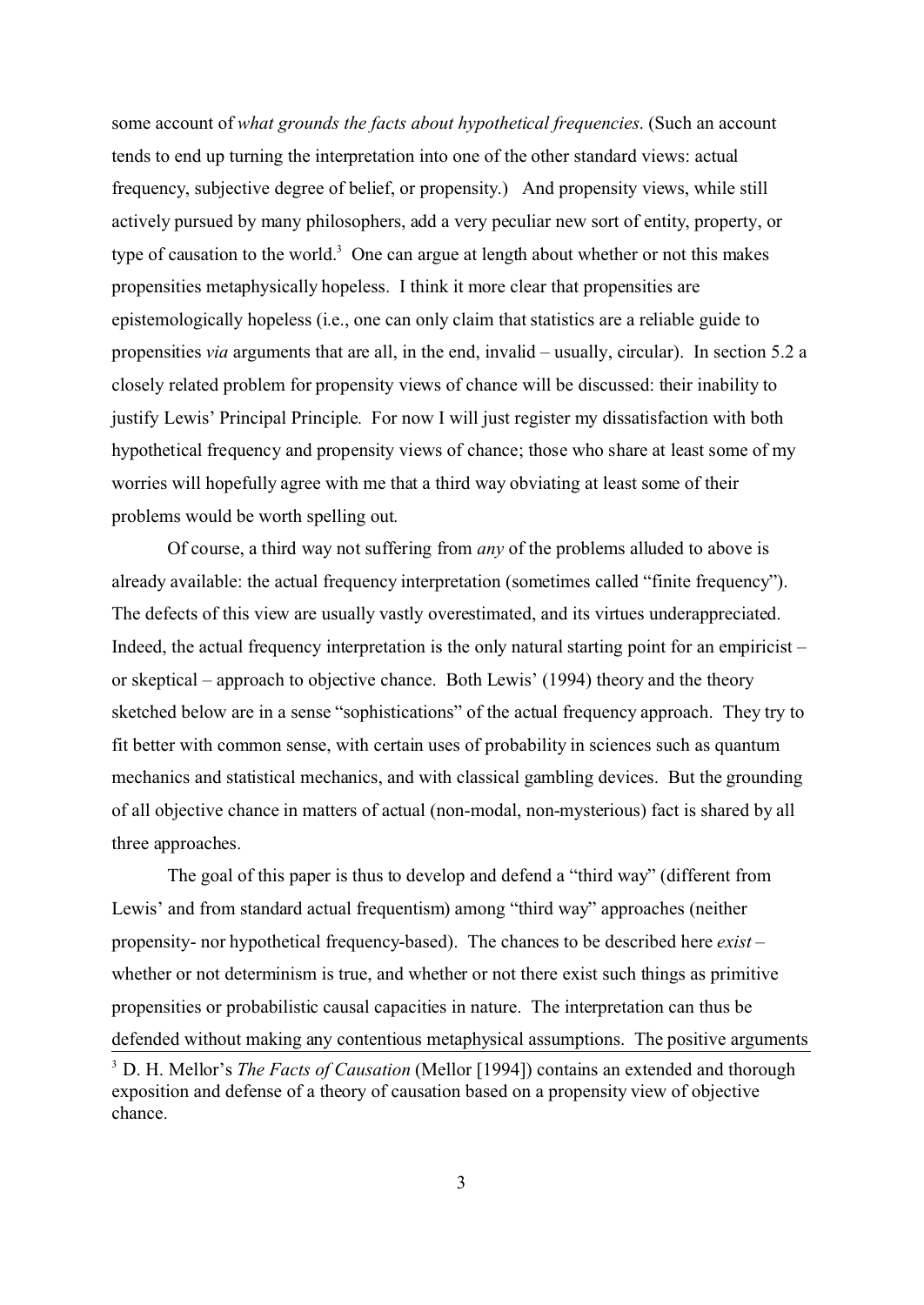for the view will turn on two points: first, its coherence with the main uses of the notion of objective chance, both in science and in other contexts; and second, its ability to justify the Principal Principle.

# **3. Correcting the Subjectivist's Guide: Lewis' program, 1980 - 1994**

Because Lewis' approach to objective chance is well-known, it is perhaps best to introduce his view, and work toward the proper skeptical/Humean view by correcting Lewis' at several important places. 4

# *3.1 PP*

As noted above, one of the two shared fundamentals of Lewis' interpretation and mine is the claim that the Principal Principle (PP) tells us most of what we know about objective chance. PP can be written:

$$
Cr(A|XE) = Pr(A) = x
$$

Here "*Cr*" stands for "credence", i.e., a subjective probability or degree of belief function. *A* is any proposition you like, in the domain of the objective chance or objective probability function *Pr. X* is the proposition stating that the objective chance of *A* being the case is *x*, i.e.,  $X = \alpha P r(A) = x$ ". Finally, *E* is any old "admissible" evidence or knowledge held by the agent whose subjective probability is  $Cr^5$ . The idea contained in PP, an utterly compelling idea, is this: if all you know about whether *A* will occur or not is that *A* has some objective probability *x*, you ought to set your own degree of belief in *A*'s occurrence to *x*. Whatever else we may say about objective chance, it *has to* be able to play the PP role.

Crucial to the reasonableness of PP is the limitation of *E* to 'admissible' information. What makes a proposition admissible or non-admissible? Lewis defined admissibility completely and correctly in 1980 – though he considered this merely a vague, firstapproximation definition:

<sup>4</sup>For a clear recent exposition and defense of Lewis' approach, see Loewer (2004).

<sup>5</sup> Throughout I will follow Lewis in taking chance as a probability measure over a subalgebra of the space of all propositions. Intuitively speaking, the propositions say that a certain outcome occurs in a certain chance set-up. Unlike [what many assume about] rational credence, the probability measure should *not* be assumed to extend over all, or even most, of this whole proposition space. Here we need only assume that the domain of *Cr* includes at least the domain of *Pr* and enough other stuff to serve as suitable *X*'s and *E*'s.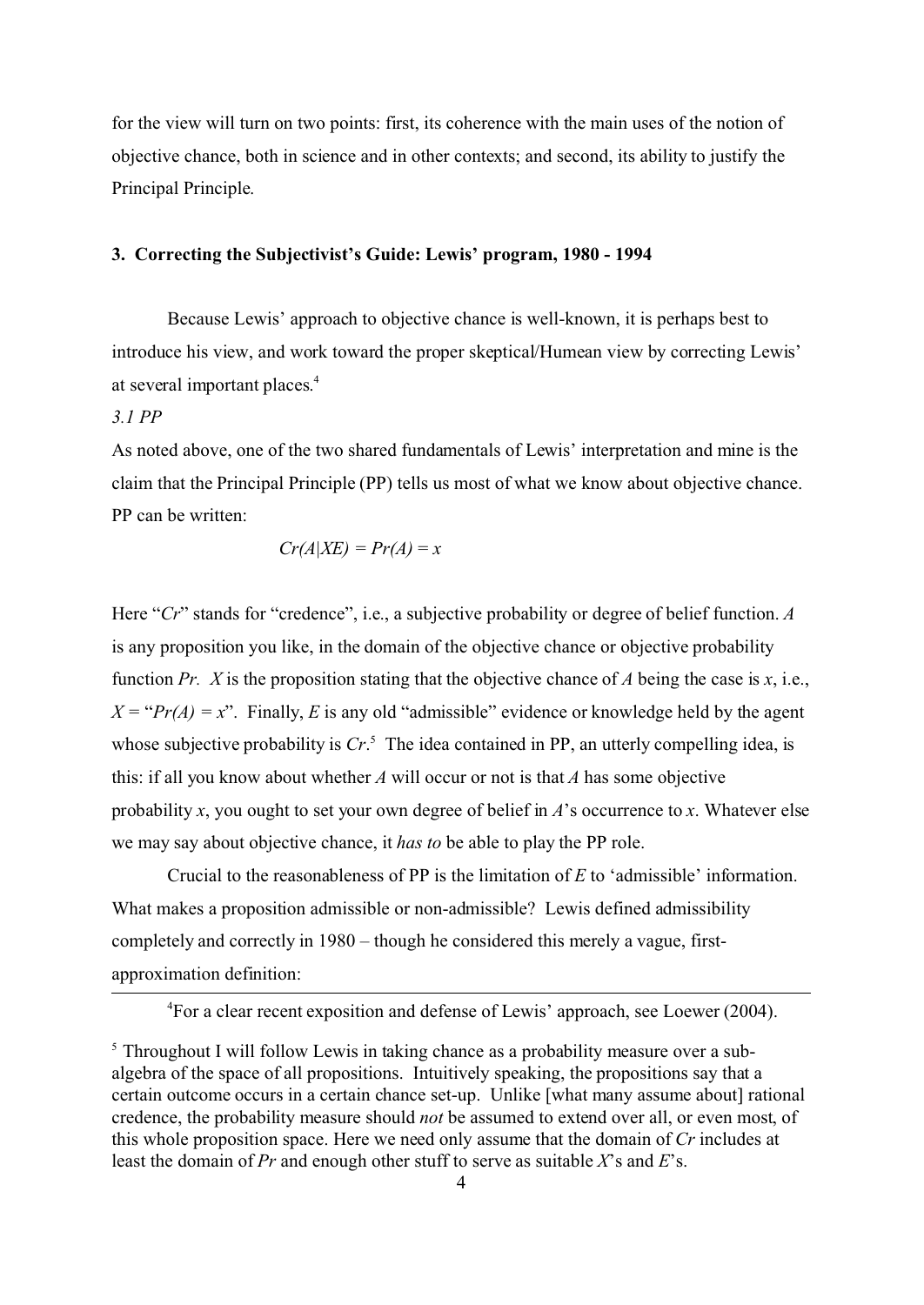"Admissible propositions are the sort of information whose impact on credence about outcomes comes entirely by way of credence about the chances of those outcomes."<sup>6</sup>

This is exactly right. When is it rational to make one's subjective credence in *A* exactly equal to (what one takes to be) the objective chance of *A*? When one simply has *no information* tending to make it reasonable to think *A* true or false, except by way of making it reasonable to think that the objective chance of *A* has a certain value. If *E* has any such indirect information about *A*, i.e., information relevant to the objective chance of *A*, such information is cancelled out by *X*, since *X* gives *A*'s objective chance outright.

Notice that in the definition of admissibility cited above, there is no mention of past or future, complete histories of the world at a given time, or any of the other apparatus developed in Lewis (1980/6) to substitute a precise-looking definition of admissibility in place of the correct one. We will look at some of that apparatus below, but it is important to stress here that none of it is needed to understand admissibility completely. Lewis' substitution of a precise "working characterization" of admissibility in place of the correct definition seems to be behind two important aspects of his view of objective chance that I will reject below: first, the alleged "time-dependence" of objective chance; second, the alleged incompatibility of chance and determinism.<sup>7</sup>

# 3.2 *Time and Chance.*

Lewis claims, as do most propensity theorists, that the past is "no longer chancy". If *A* is the proposition that the coin I flipped at noon yesterday lands heads, then the objective chance of *A* is *now* either zero or one – depending on how the coin landed. (It landed tails.) Unless one is enamored of the "moving now" conception of time, and the associated view that the past is "fixed" whereas the future is "open" (as propensity theorists, I argue elsewhere,

 ${}^{6}$ Lewis (1980/6), p. 92.

 $7$ It also created mischief in other ways. For example, in the context of his "reformulated" PP, which we will see below, it caused Lewis to believe for a long time that the true objective chances in a world had to be *necessary*, i.e., never to have had any chance of not being the case. This misconception delayed his achievement of his final view by well over a decade.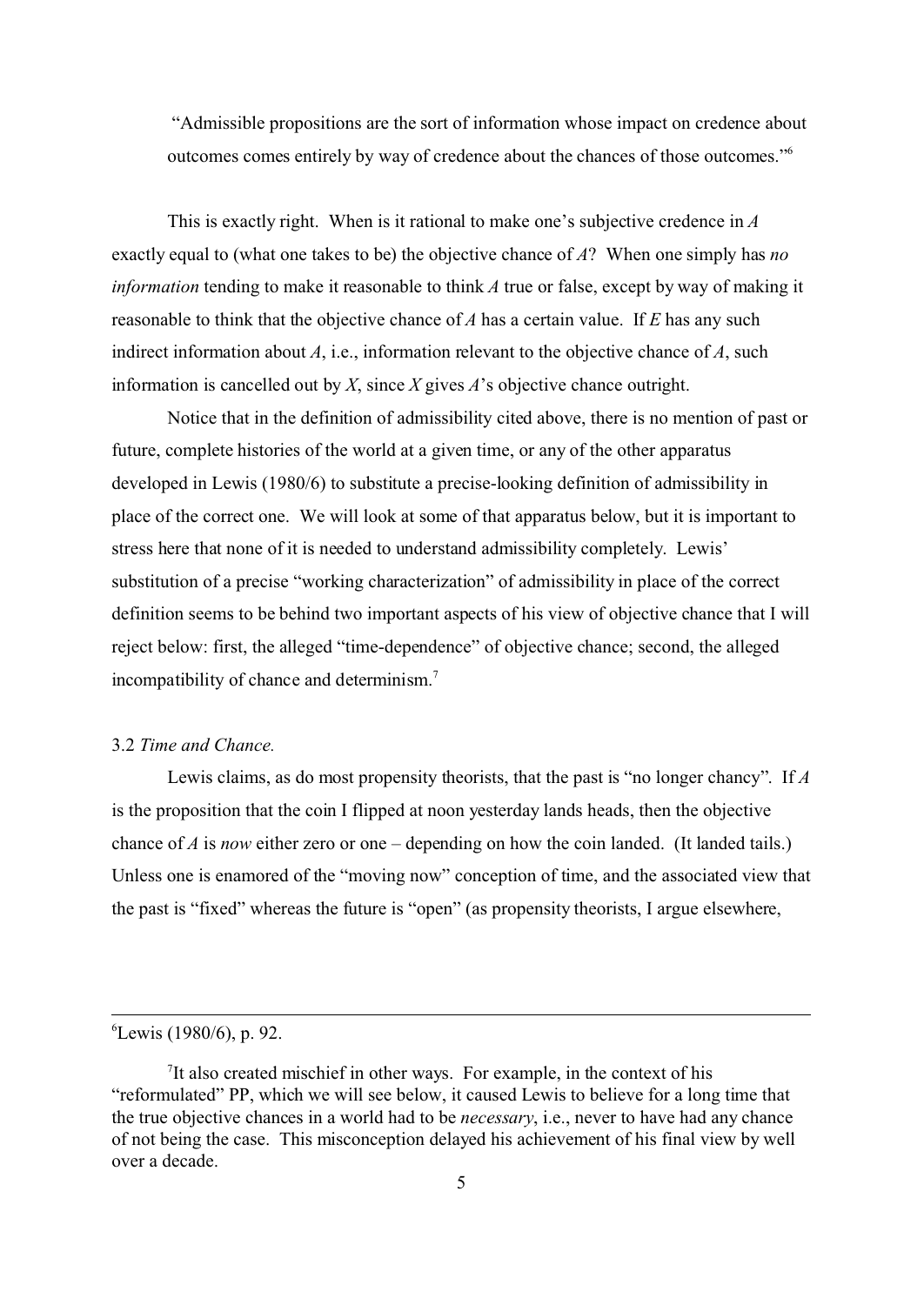seem to be)<sup>8</sup>, there is little reason to make chance a time-dependent fact in this way. I prefer the following way of speaking: my coin flip at noon yesterday was an instance of a chance setup with two possible outcomes, each having a definite objective chance. It was a chance event. The chance of heads was  $\frac{1}{2}$ . So  $\frac{1}{2}$  is the objective chance of *A*. It still is; the coin flip is and always was a chance event. Being to the past of me-now does not alter that fact, though as it happens I now know *A* is false.

PP, with admissibility properly understood, is perfectly compatible with taking chance as not time-dependant. It seems at first incompatible, because of the "working characterization" of admissibility Lewis gives, which says that at any given time *t*, any historical proposition -- i.e., proposition about matters of fact at or before *t* -- is admissible. Now, a day after the flip, that would make *-A* itself admissible; and of course *Cr(A|-AE)* had better be zero ((1980/6), p. 98). But clearly this violates the correct definition of admissibility. *-A* carries maximal information as to *A*'s truth, and not by way of any information about *A*'s objective chance; so it is inadmissible. My credence about *A* is now unrelated to its objective chance, because I know that *A* is false. But as Ned Hall (1994) notes, this has nothing intrinsically to do with time. If I had a reliable crystal ball, my credences about some *future* chance events might similarly be disconnected from what I take their chances to be. (Suppose my crystal ball shows me that the next flip of my lucky coin will land "heads". Then my credence in the proposition that it lands "tails" will of course be zero, or close to it.)

Why did Lewis not stick with his loose, initial definition of objective chance? Why did he instead offer a complicated "working definition" of admissibility in its place? One reason, I think, is that Lewis (1980/6) was trying to offer an account of objective chance that mimics the way we think of chance when we think of them as *propensities*, *making* things happen (or *unfold*) in certain ways. If we think of a coin-flipping setup as having a propensity (of strength  $\frac{1}{2}$ ) to make events unfold a certain way (coin-lands-heads), then once that propensity has done its work, it's all over. The past is fixed, inert, and free of propensities (now that they've all "sprung" and done their work, so to speak). These metaphors are part and parcel of the notion of chance as a propensity, and oddly enough they seem to have a grip on Lewis too, despite his blunt rejection of propensities (particularly in (1994)). We will see further evidence of this below.

There is a real asymmetry in the amount and quality of information we have about the

<sup>8</sup>*"Time and Chance Propensities"* manuscript. Oddly, Lewis rather explicitly embraces a moving-now and branching-future picture in "A Subjectivist's Guide". He never, to my knowledge, discusses how such a picture can be reconciled with relativistic physics.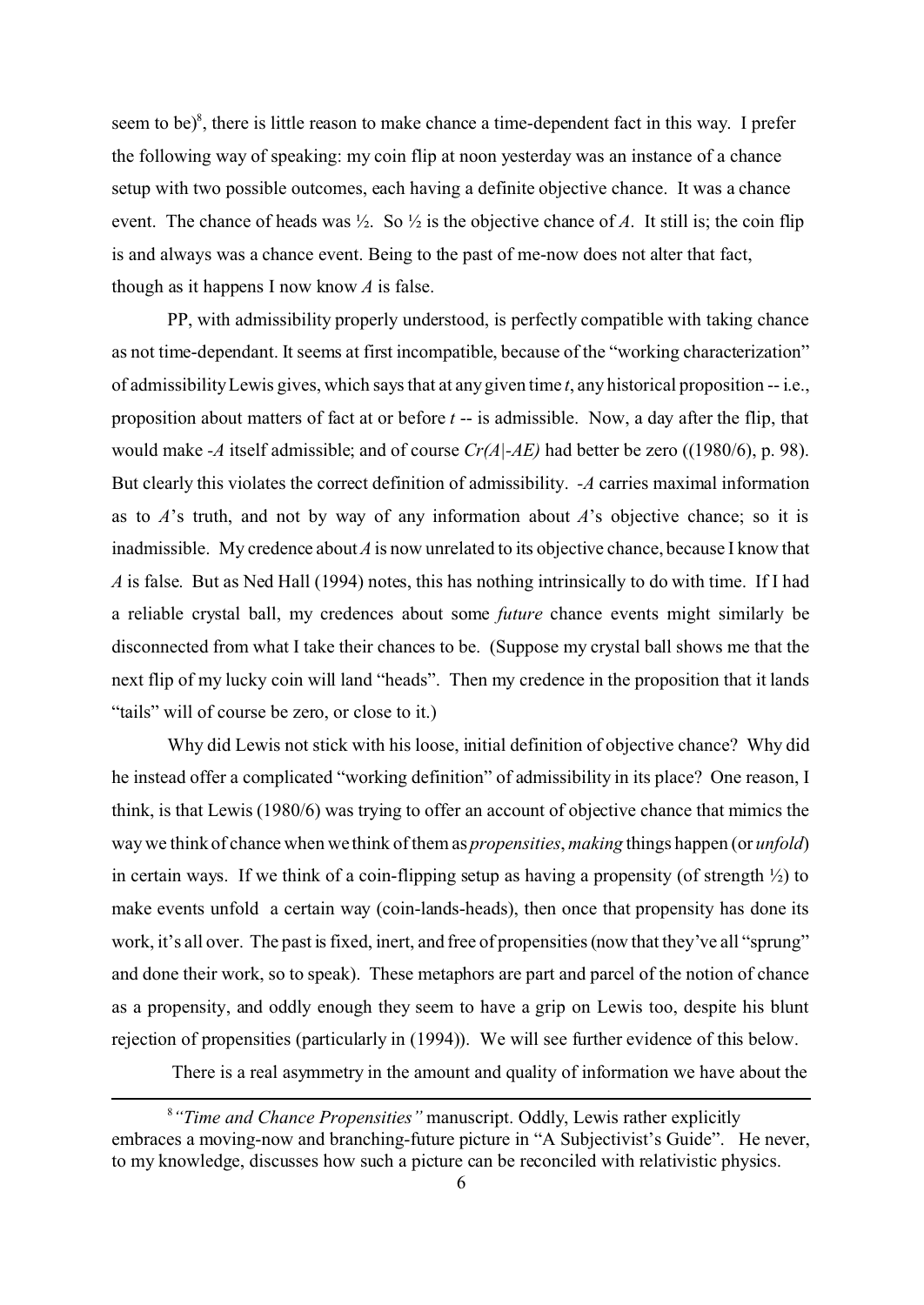past, versus the future. We tend to have lots of inadmissible information about past chance events, very little (if any) inadmissible information about future chance events. But there need be nothing asymmetric or time-dependent in the chance events themselves.<sup>9</sup> Taking PP as the guide to objective chance illustrates this nicely. Suppose you want to wager with me, and I propose we wager about yesterday's coin toss, which I did myself, recording the outcome on a slip of paper. I tell you the coin was fair, and you believe me. Then your credences should be ½ for both *A* and -*A*, and it's perfectly rational for you to bet either way. (It would only be irrational for you to let *me* choose which way the bet goes.) The point is just this: if you have no inadmissible information about whether or not  $A$ , but you do know *A*'s objective chance, then your credence should be equal to that chance – whether *A* is a past or future event. Lewis (1980) derives the same conclusions about what you should believe, using the Principal Principle on his time-dependent chances in a roundabout way. I simply suggest we avoid the detour. $10$ 

#### *3.3 The Best System Analysis of laws and chance.*

David Lewis applies his Humeanism/Skepticism about all things modal across the board: counterfactuals, causality, laws, and chance all are analyzed as results of the vast pattern of actual events in the world. This program goes under the name "Humean Supervenience", HS for short. Fortunately we can ignore Lewis' treatments of causation and counterfactuals here. But his analysis of laws of nature must be briefly described, as he explicitly derives objective chances and laws together as part of a single "package deal".

"Take all deductive systems whose theorems are true. Some are simpler, better systematized than others. Some are stronger, more informative, than others. These virtues compete: an uninformative system can be very simple, an unsystematized compendium of miscellaneous information can be very informative. The best system is the one that strikes as good a balance as truth will allow between simplicity and

<sup>9</sup>Typically chance setups involve a temporal asymmetry, the "outcome" occurring after the "setup" conditions are instantiated. But in no case do the categories of past, present or future (as opposed to before/after) need to be specified.

 $10By$  avoiding the detour, we also avoid potential pitfalls with backward-looking chances, such as are utilized in Humphrey's objection to propensity theories of chance (see Humphreys (2004)).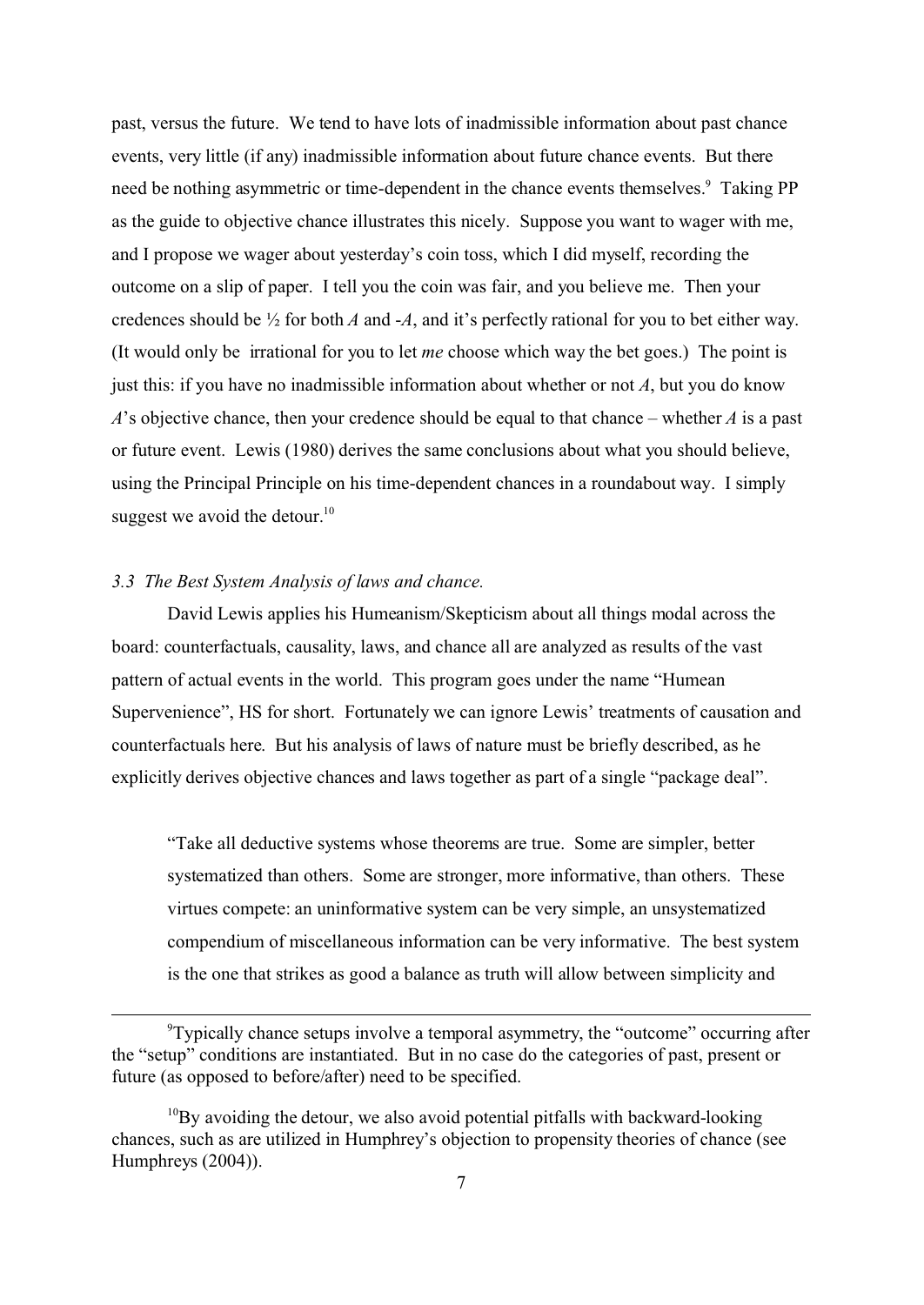strength. ... A regularity is a law *iff* it is a theorem of the best system." (1994, p. 478)

Lewis modifies this BSA account of laws so as to make it able to incorporate probabilistic laws:

". . . we modify the best-system analysis to make it deliver the chances and the laws that govern them in one package deal. Consider deductive systems that pertain not only to what happens in history, but also to what the chances are of various outcomes in various situations -- for instance, the decay probabilities for atoms of various isotopes. Require these systems to be true in what they say about history. We cannot yet require them to be true in what they say about chance, because we have yet to say what chance means; our systems are as yet not fully interpreted. ...

As before, some systems will be simpler than others. Almost as before, some will be stronger than others: some will say either what will happen or what the chances will be when situations of a certain kind arise, whereas others will fall silent both about the outcomes and about the chances. And further, some will fit the actual course of history better than others. That is, the chance of that course of history will be higher according to some systems than according to others. ...

The virtues of simplicity, strength and fit trade off. The best system is the system that gets the best balance of all three. As before, the laws are those regularities that are theorems of the best system. But now some of the laws are probabilistic. So now we can analyze chance: the chances are what the probabilistic laws of the best system say they are." (1994, p. 480)

A crucial point of this approach, which makes it different from actual frequentism, is that considerations of symmetry, simplicity, and so on can make it the case that (a) there are objective chances for events that occur seldom, or even never; and (b) the objective chances may sometimes diverge from the actual frequencies even when the actual "reference class" concerned is fairly numerous, for reasons of simplicity, fit of the chance law with other laws of the System, and so on. My account will preserve this aspect of Lewis' Best Systems approach. Law facts and other sorts of facts, whether supervenient on Lewis' HS-basis or not, may, together with some aspects of the HS-basis "pattern" in the events of the world,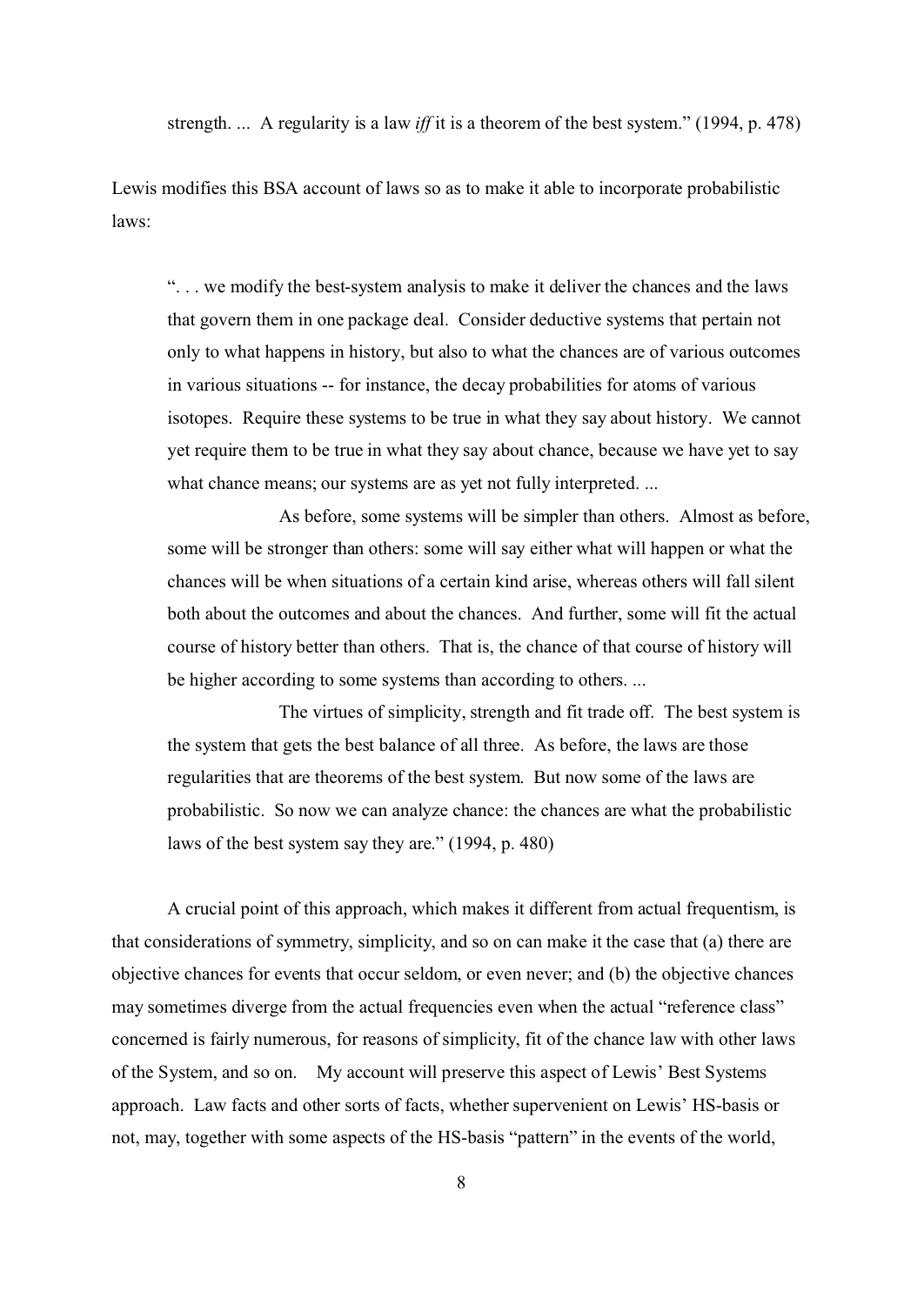make it the case that certain objective chances exist, even if those chances are not grounded in that pattern alone. Examples of this will be discussed in section 4.

Analyzing laws and chance together as Lewis does has at least one very unpleasant consequence. If this is the right account of objective chances, then *there are* objective chances only if the best system for our world says there are. But we are in no position to know whether this is in fact the case, or not; and it's not clear that further progress in science will substantially improve our epistemic position on this point. Just to take one reason for this, to be discussed further below: the Lewisian best system in our world, for all we now know, may well be deterministic, and hence (at first blush) need no probabilistic laws at all.<sup>11</sup> If that is the case, then on Lewis' view, contrary to what we think, there aren't any objective chances in the world at all.

This is a disastrous feature of Lewis' account, for obvious reasons. Objective probabilities *do* exist; they exist in lotteries, in gambling devices and card games, and possibly even in my rate of success at catching the 9:37 train to work every weekday. In science, they occur in the statistical data generated in many physical experiments, in radioactive decay, and perhaps in thermodynamic approaches to equilibrium (e.g. the ice melting in your cocktail). Any view of chance that implies that there may or may not be such a thing after all – it depends on what the laws of nature turn out to be – must be mistaken.<sup>12</sup> Or put another way: the notion of "objective chance" described by the view is not the notion at work in actual science and in everyday life.

It is understandable that some philosophers who favor a propensity view should hold this view that we don't know, and may never know, whether there are such things as objective chances (though it is equally disastrous for them). It is less clear why Lewis does so. On the face of it, it *is* a consequence of his "package deal" strategy: chances are whatever the BSA laws governing chance say, which is something we may never be able to know. But if we (as I urge) set aside the question of the nature of laws, and think of the core point of Lewis'

<sup>&</sup>lt;sup>11</sup> Lewis points to the success of quantum mechanics as some reason to think that probabilistic laws are likely to hold in our world. But a fully deterministic version of quantum mechanics exists and is growing steadily more popular, namely Bohmian mechanics. Suppes (1993) offers general arguments for the conclusion that we may never be able to determine whether nature follows deterministic or stochastic laws.

<sup>&</sup>lt;sup>12</sup> Notice that almost no philosophers today would be willing to make a parallel assertion about *causation*, namely that it may or may not be "real" in the world, depending on what view of laws is ultimately right.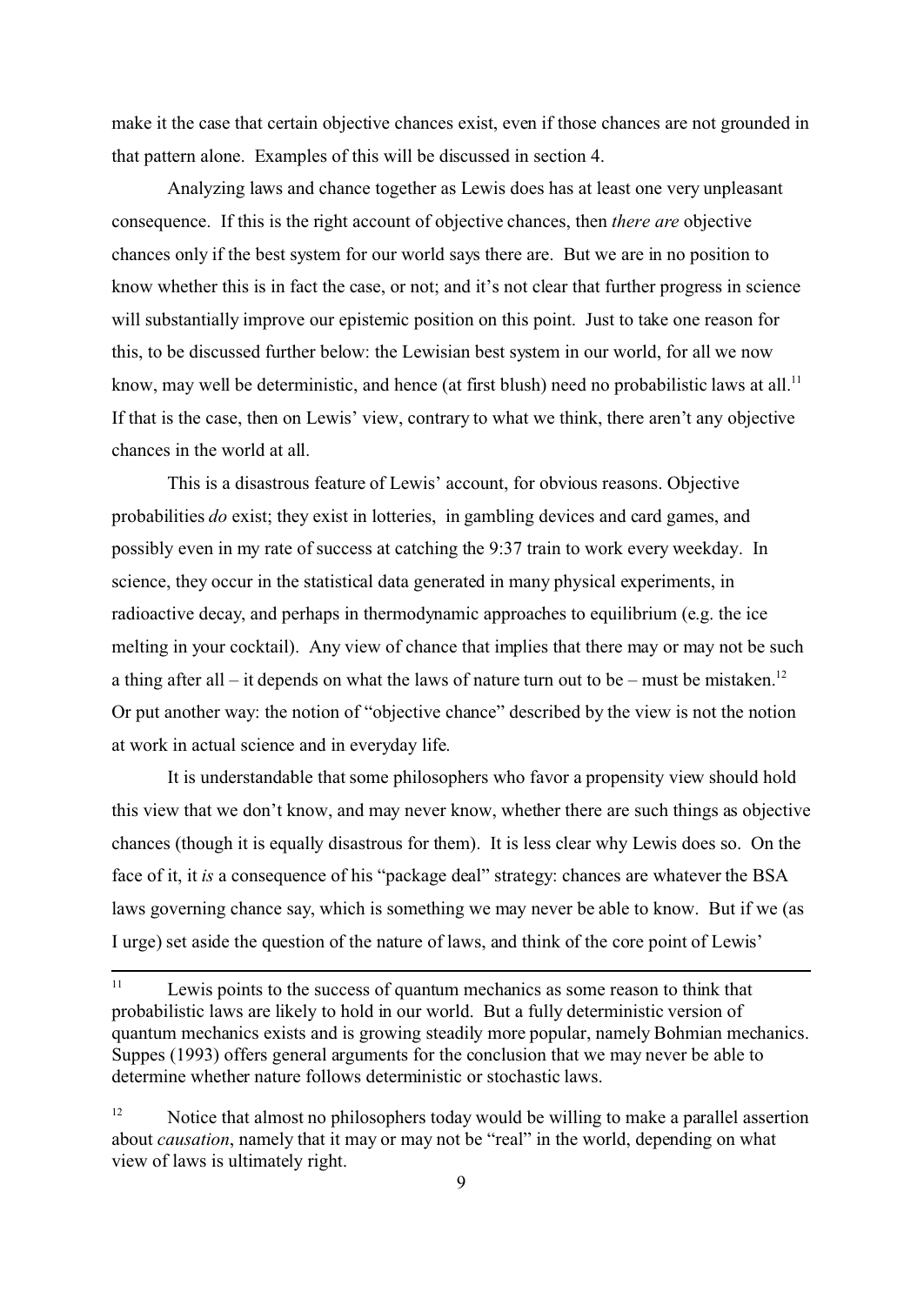Humean approach to chance, it is just this: objective chances are simply facts following from the vast pattern of events that comprise the history of this world. *Some* of the chances to be discerned in this pattern may in fact be consequences of natural laws; but why should *all* of them be?

Thinking of the phenomena we take as representative of objective chance, the following path suggests itself. There may be some probabilistic laws of nature; we may even have discovered some already. But there are also *other* sources of objective chances, that probably do not follow from laws of nature (BSA or otherwise): probabilities of drawing to an inside straight, getting lung cancer if one smokes heavily, being struck by lightning in Florida, and so on. Only a very strong reductionist would think that such probabilities must somehow be *derivable* from the true physical laws of our world, if they are to be genuinely objective probabilities; so only a strong reductionist bias could lead us to reject such chances if they *cannot* be so derived. And why not accept them? The overall pattern of actual events in the world can be such as to make these chances exist, whether or not they deserve to be written in the Book of Laws, and whether or not they logically follow *from* the Book. As we will see below in sections 4 and 5, they are there because they are capable of playing the objective-chance role given to us in the Principal Principle.

Suppose we do accept such objective chances not [necessarily] derivable from natural laws. That is, we accept non-lawlike, but still objective, chances, because they simply are *there* to be discerned in the mosaic of actual events (as, for Lewis, the laws of nature themselves are). Let's suppose then that Lewis could accept these further non-lawlike chances *alongside* the chances (if any) dictated by the Best System's probabilistic laws. Now we can turn to the question of whether objective chances exist if determinism is true.

*3.4 Chance and Determinism.* Lewis considers determinism and the existence of non-trivial objective chances to be incompatible. I believe this is a mistake.

In 1986 Lewis discussed this issue, responding to Isaac Levi's charge (with which I am, of course, in sympathy) that it is a pressing issue to say how to reconcile determinism with objective chances.<sup>13</sup> In his discussion of this issue  $((1980/6)$ , pp. 117 - 121) Lewis does not *prove* this incompatibility. Rather he seems to take it as obvious that, if determinism is true, then all propositions about event outcomes have probability zero or one, which then

<sup>&</sup>lt;sup>13</sup>Levi (1983).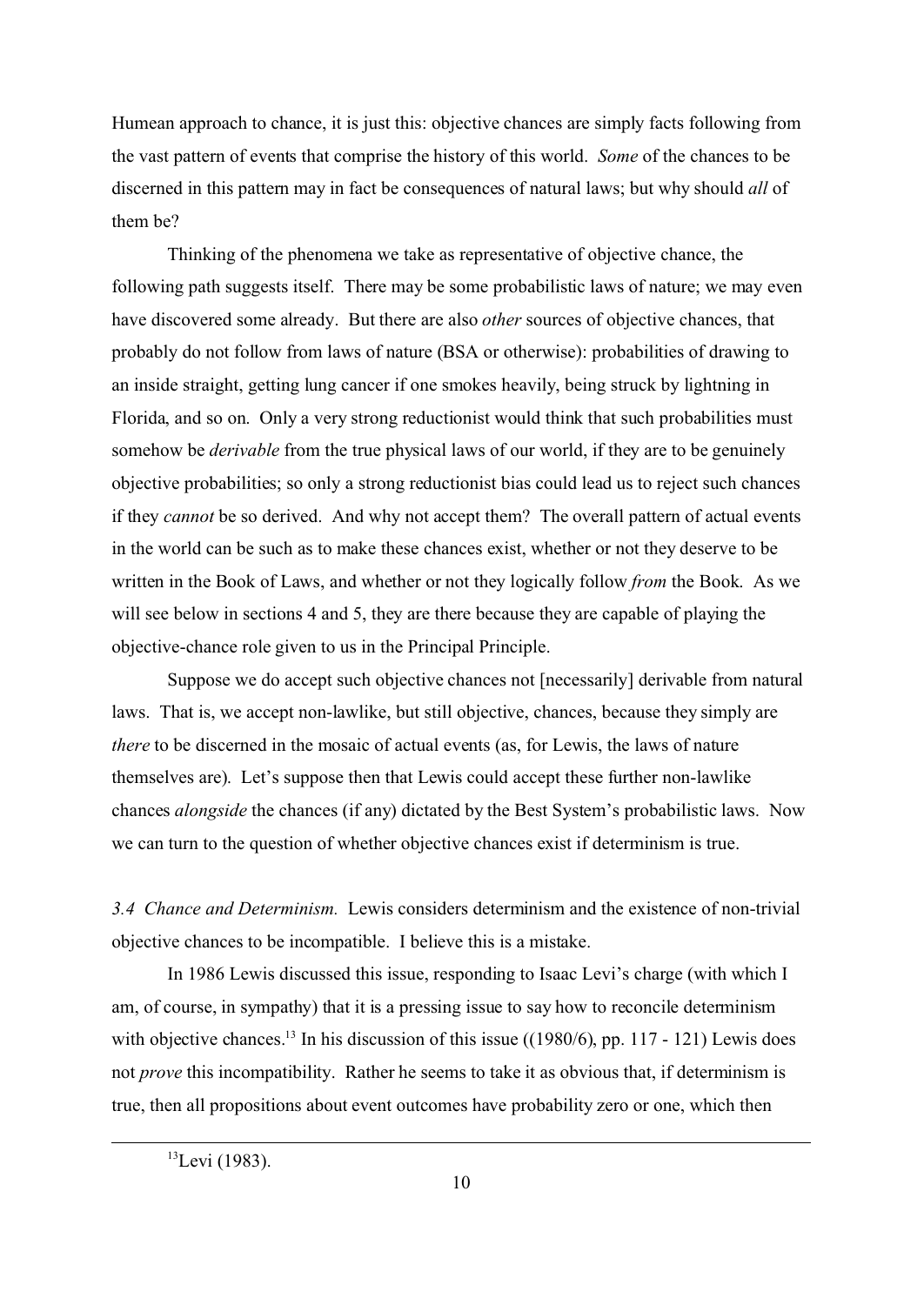excludes nontrivial chances. How might the argument go? We need to use Lewis' working definition of admissibility and his revised formulation of PP,

$$
(PP2) \tC(A|HtwTw) = x = Pr(A)
$$

in which  $H_{tw}$  represents the complete history of the world *w* up to time *t*, and  $T_{w}$  represents the "complete theory of chance for world *w*".  $T_w$  is a vast collection of "history to chance" conditionals". A history-to-chance conditional has as antecedent a proposition like  $H_{\text{tw}}$ , specifying the history of world *w* up to time *t*; and as consequent, a proposition like *X*, stating what the objective chance of some proposition *A* is. The entire collection of the true historyto-chance conditionals is *T<sup>w</sup>* , and is what Lewis calls the "theory of chance" for world *w*. Suppose that  $L<sub>w</sub>$  are the laws of world *w*, and that we take them to be admissible. Now we can derive the incompatibility of chances with determinism from this application of PP2:

$$
C(A|H_{tw}T_wL_w) = x = Pr(A)
$$

For determinism is precisely the determination of the whole future of the world from its past up to a given time  $(H_{tw})$  and the laws of nature  $(L_w)$ . But if  $H_{tw}$  and  $L_w$  together *entail*  $A$  (say), then by the axioms,  $Cr(A|H_{tw}T_wL_w)$  must be equal to 1 (and mutatis mutandis, zero if they entail (-*A*)). A contradiction can only be avoided if all propositions *A* have chances of zero or one. Thus PP2 seems to tell us that non-trivial chances are incompatible with deterministic laws of nature.

But this derivation is spurious; there is a violation of the correct understanding of admissibility going on here. For if  $H_{tw}L_w$  entails A, then it has a *big* (maximal) amount of information pertinent as to whether *A*, and not by containing information about *A*'s objective chance!<sup>14</sup> So  $H_w L_w$ , so understood, must be held inadmissible, and the derivation of a contradiction fails.

PP, properly understood, does not tell us that chance and determinism are incompatible. But there is another way of thinking of Lewis' approach to chance that may explain his assumption that they are incompatible, already alluded to above. It has to do with the "package deal" about laws. Lewis may have thought that deterministic laws are

<sup>&</sup>lt;sup>14</sup>  $H_wL_wT_w$  may entail that *A* has chance 1. That's beside the point; if it's a case of normal deterministic entailment,  $H_{\mu\nu}L_{\nu}T_{\nu}$  *also* entail *A* itself. And that is carrying information relevant to the truth of *A* other than by carrying information about *A*'s objective chance.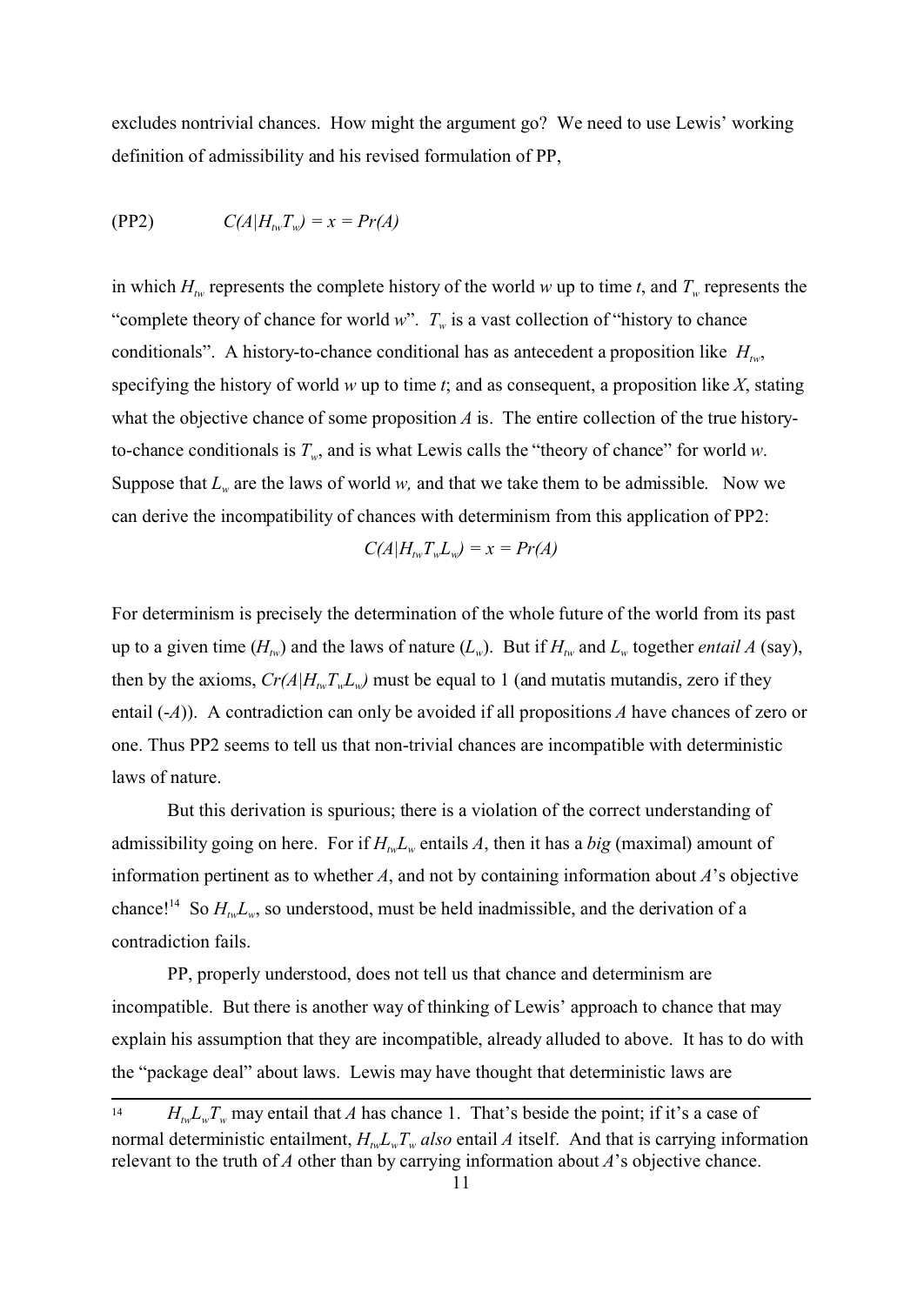automatically as strong as strong can be; hence if there is a deterministic best system, it can't possibly have any probabilistic laws in its mix. For they would only detract from the system's simplicity without adding to its already maxed-out strength.

 If this is the reason Lewis maintained the incompatibility, then again I think it is a mistake. Deterministic laws may not after all be the last word in strength – it depends how strength is defined in detail. Deterministic laws say, in one sense, almost nothing about what actually happens in the world. They need initial and boundary conditions in order to entail anything about actual events. But are such conditions to form part of Lewis' axiomatic systems? If they can count as part of the axioms, do they increase the complexity of the system infinitely, or by just one "proposition", or some amount in between? Lewis' explication does not answer these questions, and intuition does not seem to supply a ready answer either. What I urge is this: it is not at all obvious that the strength of a deterministic system is intrinsically maximal and hence cannot be increased by the addition of further probabilistic laws. If this is allowed, then determinism and non-trivial objective chances are not, after all, incompatible in Lewis' system.<sup>15</sup> Nor, of course, are they incompatible on the account I develop below.

*3.5 Chance and credence.* Lewis (1980/6) claims to prove that objective chance is a species of probability, i.e., follows the axioms of probability theory, in virtue of the fact that PP equates chances with certain ideal subjective credences, and it is known that such ideal credences obey the axioms of probability.

"A reasonable initial credence function is, among other things, a probability distribution: a non-negative, normalized, finitely additive measure. It obeys the laws of mathematical probability theory. . . . Whatever comes by conditionalizing from a probability distribution is itself a probability distribution. Therefore a chance distribution is a probability distribution." (1980/6, p. 98).

This is one of the main claims of the earlier paper justifying the title 'A *subjectivist's* guide ...' But it seems to me this claim must be treated carefully. Firstly, ideal rational degrees of

<sup>&</sup>lt;sup>15</sup>Loewer (2000, 2004) has refined and advocated a Lewisian Best Systems account of chance, and he comes to the same conclusion: determinism can coexist with nontrivial chances.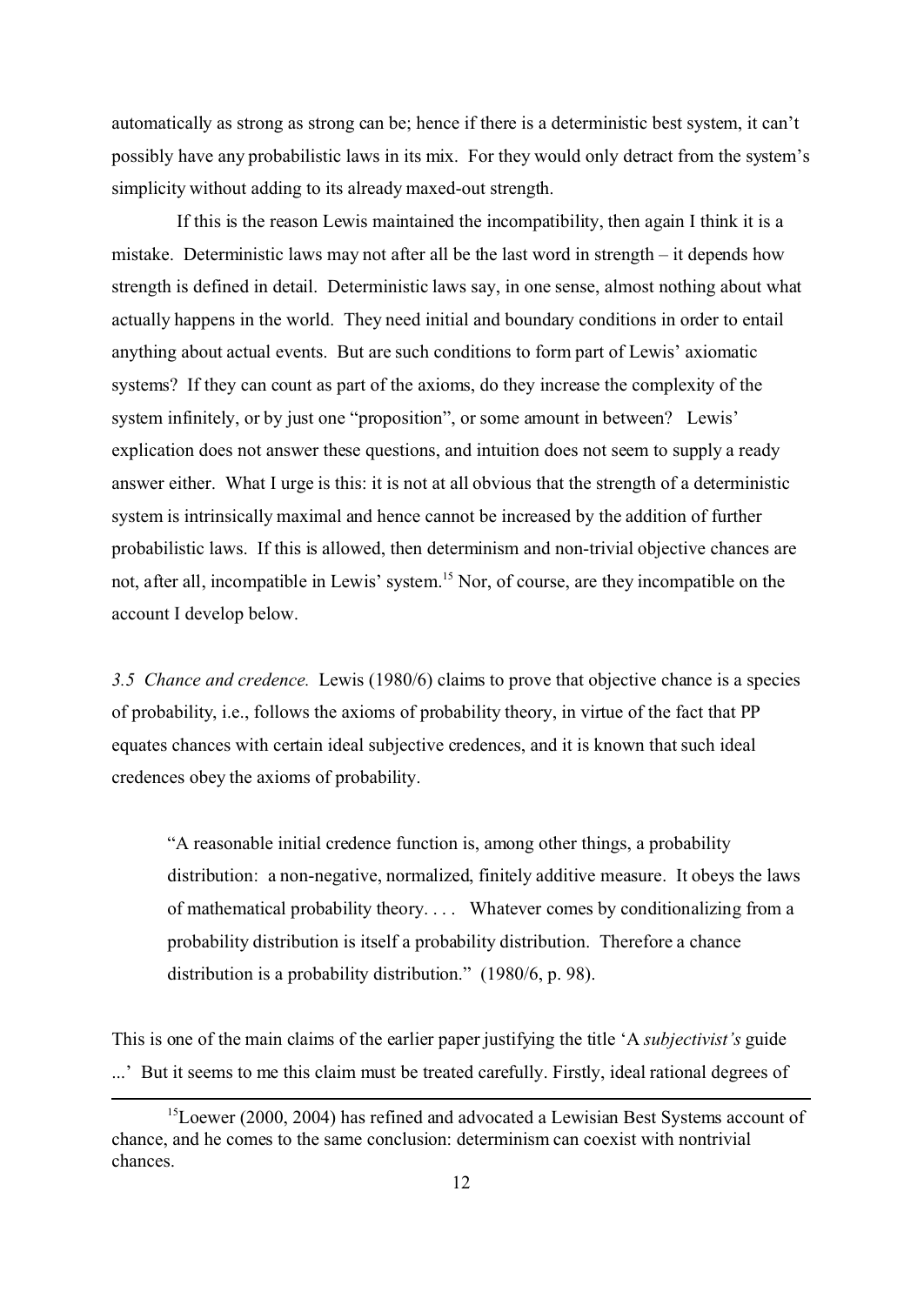belief are shown to obey the probability calculus only by the Dutch book argument, and this argument seems to me only sufficient to establish a "*ceteris paribus*" or "*prima facie*" constraint on rational degrees of belief. The Dutch book argument shows that an ideal rational agent *with no reasons to have degrees of belief violating the axioms* (and hence, no reason not to accept any wagers valued in accord with these credences) is irrational if he/she nevertheless does have credences that violate the axioms. By no means does it show that there can never be a reason for an ideal agent to have credences violating the axioms. Much less does it show that finite, non-ideal agents such as ourselves can have no reasons for credences violating the axioms. Given this weak reading of the force of the Dutch book argument, then, it looks like a slender basis on which to base the requirement that objective probabilities should satisfy the axioms.

Chances obey the axioms of probability just in case  $T_w$  makes them do so. It's true that, given the role chances are supposed to play in determining credences *via* PP, they ought *prima facie* to obey the axioms. But there are other reasons for them to do so as well. Here is one: the chances have, in most cases, to be close to the actual frequencies (again, in order to be able to play the PP role), and actual frequencies are guaranteed to obey the axioms of probability.<sup>16</sup> So while it is true in a broad sense that objective chances must obey the axioms of probability because of their intrinsic connection with subjective credences, it is an oversimplification to say simply that objective chances must obey the axioms because PP equates them with (certain sorts of) ideal credences, and ideal credences must obey the axioms.

Secondly, on either Lewis' or my approach to chance, it's not really the case that objective chances are "objectified subjective credences" as Lewis (1980/6) claims. This phrase makes it sound as though one starts with subjective credences, does something to them to remove the subjectivity (according to Lewis: conditionalizing on *HtwT<sup>w</sup>* ), and what is left then plays the role of objective chance. In his reformulation of the PP, Lewis presents the principle as if it were a universal generalization over all reasonable initial credence functions (RICs):

"Let *C* be any reasonable initial credence function. Then for any time *t*, world *w* , and proposition *A* in the domain of  $P_{\mu\nu}$ 

<sup>16</sup> Setting aside worries that may arise when the actual outcome classes are infinite.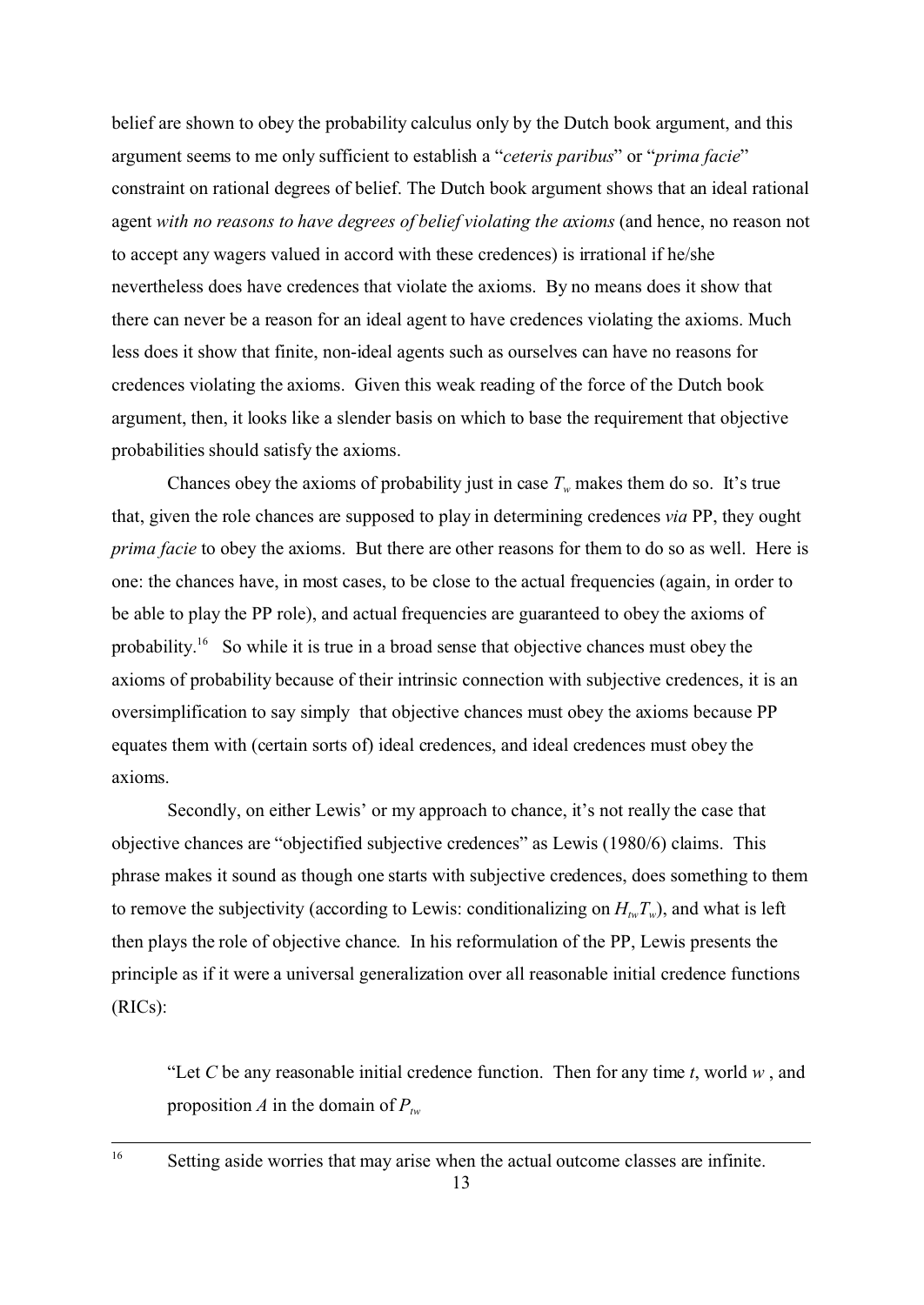# **[PP2:]**  $P_{tw}(A) = C(A|H_{tw}T_w)$ .

In words: the chance distribution at a time and a world comes from any reasonable initial credence function by conditionalizing on the complete history of the world up to the time, together with the complete theory of chance for the world." (1980/6, pp. 97-8).

Read literally, as a universal generalization, this claim is just false. There are some RICs for which the equation given holds, and some for which it does not, and that is that. It is no part of Lewis' earlier definition of what it is for an initial credence function to be reasonable, that it must respect PP! But, clearly, any RIC that does not conform to PP will fail to set credences in accordance with the equation above.

PP is of course meant to be a principle of rationality, and so perhaps we *should* build conformity to it into our definition of the "reasonable" in RIC. This may well be what Lewis had in mind.<sup>17</sup> Then the quote from Lewis above becomes true by definition. Nevertheless the impression it conveys, that somehow the *source* of objective chances is to be found in RICs, remains misleading.

It is misleading in a second way as well. The RIC function's domain presumably covers all, or nearly all, propositions; so  $C(A|H_{tw}T_w)$  is a quantity that can be presumed to exist, in general, for any *A*. But Lewis intended (1980/6) to be cautious about the domain of objective chance, and *not* to presuppose that it is defined over all propositions (pp. 131 - 2). Lewis certainly needs this caution for his laws + chances package strategy, since he can by no means be certain that objective chances even exist in our world, much less how wide their domain is if they do. But this reading of PP2 throws caution to the wind, and makes the domain of objective chance practically unrestricted. The reading is a mistaken one.

Humean objective chances are simply a result of the overall pattern of events in the world, an aspect of that pattern guaranteed, as we will see, to be useful to rational agents in the way embodied in PP. But they do not start out as credences; they *determine* what may count as "reasonable" credences, via PP. In Lewis' later treatments this is especially clear. The overall history of the world gives rise to one true "Theory of chance" *T<sup>w</sup>* for the world, and this theory says what the objective chances are wherever they exist.

 $17$ See (1980/6), pp. 110 - 11.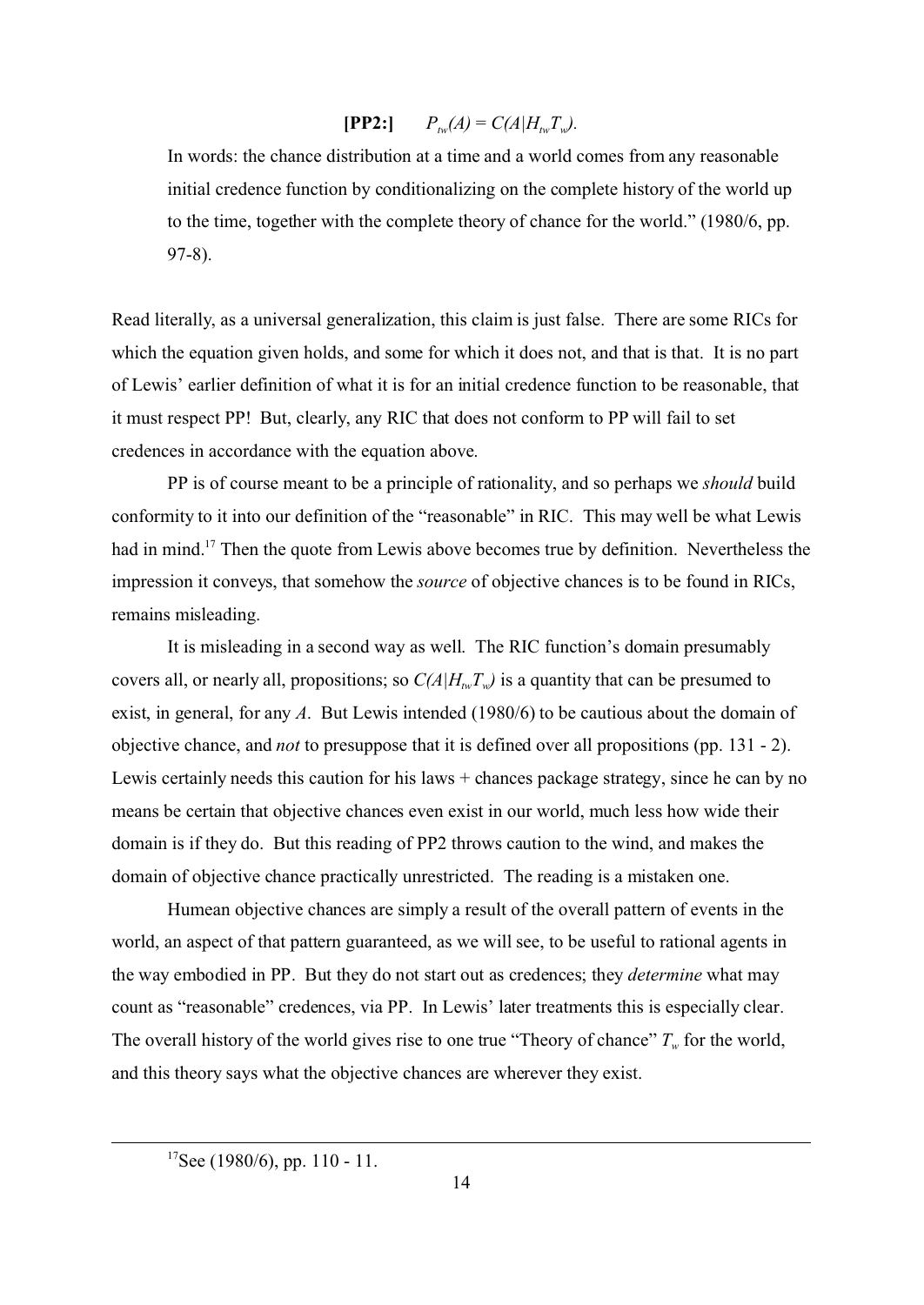### **4. What Humean objective chance is.**

So far I have been laying out the Humean view of chance indirectly, by correcting a series of (what I see as) mistakes in Lewis' treatment. Now let me give a preliminary, but direct, statement of the interpretation I advocate. This approach has much in common with Lewis' as amended above – but without the implied reductionism to the microphysical.

### *4.1 The basic features*

*Chances are in the first instance probabilities of outcomes conditional on the instantiation of a proper chance setup, and additionally such probabilities as can be derived from the basic chances with the help of logic and the probability axioms.* I follow Alan Hájek (2003b) in considering conditional chance as the more basic notion; the "definition" of conditional probability,

### $Pr(A|B) = Pr(A \& B)/Pr(B)$

is a constraint to be respected, where the unconditional probabilities are well-defined, but it is no complete analysis of the relationship. As Hájek reminds us, the probability that I get heads when I flip a fair coin is 1/2; but the probability that I flip the coin? Typically, that does not exist. It would be better to write the above constraint like this:

$$
Pr(A|B \wedge C) = \frac{Pr(A \wedge B|C)}{Pr(B|C)}
$$

to remind ourselves that objective chances must always be conditional on a chance setup. But where no misunderstanding will arise, the conditionalization on the chance setup may be omitted for brevity, as it was in sections 1 - 3 above.

The domain over which the Pr( $\vert$ ) function ranges may be quite limited, and is determined by what the Humean mosaic in our world is like.

*Chances are constituted by the existence of patterns in the mosaic of events in the world.* The patterns have nothing (directly) to do with time or the past/future distinction, and nothing to do with the nature of laws or determinism. Therefore, neither does objective chance.

From now on, I will call this kind of chance that I am advocating 'Humean objective chance' (or HOC for short). But it should be kept in mind that the Humeanism only covers chance itself; not laws, causation, minds, epistemology, or anything else.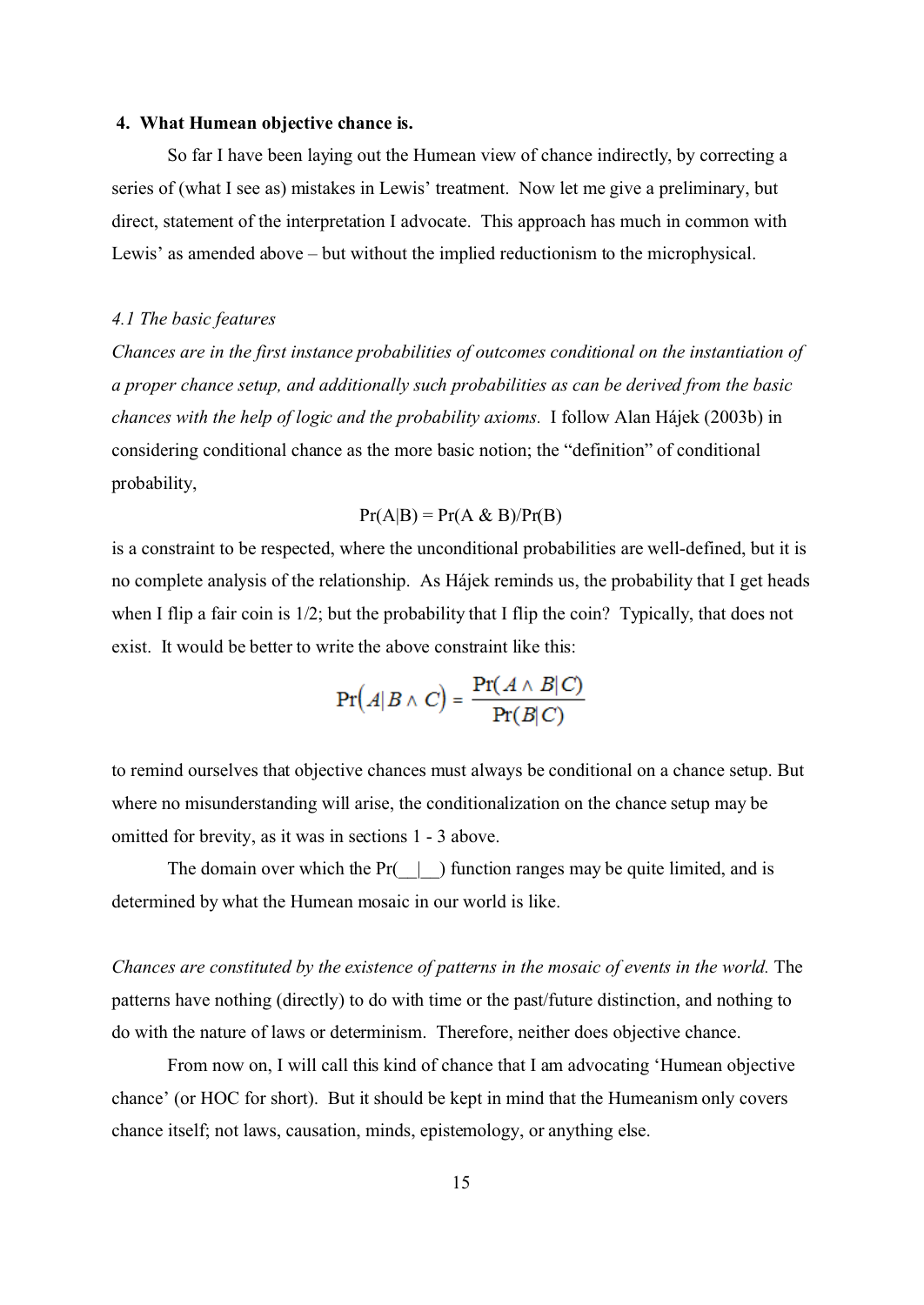*These patterns are such as to make the adoption of credences identical to the chances rational in the absence of better information,* in a sense to be explored below. Sometimes the chances are just finite/actual frequencies; sometimes they are an idealization or model that "fits" the pattern, but which may not make the chances strictly equal to the actual frequencies. (This idea of "fit" will be explored through examples, below and in section 5).

*It appears to be a fact about actual events in our world that, at many levels of scale (but especially micro-scale), events look "stochastic" or "random", with a certain stable distribution over time; this fact is crucial to the grounding of many objective chances.* I call this the Stochasticity Postulate, SP. We rely on the truth of SP in medicine, engineering, and especially in physics. The point of saying that events "look stochastic" or "look random", rather than saying they *are* stochastic or random, is dual. First, I want to make clear that I am referring here to "product" randomness, not "process" randomness (in Earman's (1986) terminology). Sequences of outcomes, numbers and so on can look random even though they are generated by (say) a random-number generating computer program. For the purposes of our Humean approach to chance, looking random is what matters. Second, randomness in the sense intended is a notion that has resisted perfect analysis, and is especially difficult when one deals with finite sequences of outcomes. Nevertheless, we all know roughly how to distinguish a random-looking from a non-random-looking sequence, if the number of elements is high enough. Our concern at root, of course, is with the applicability of PP. Sets or sequences of events that are random-looking with a stable distribution will be such that, if forced to make predictions or bets about as-yet-unobserved parts of them (e.g., the next ten tosses of a fair coin), we can do no better than adjust our expectations in accord with the objective chance distribution.

*Some stable, macrocscopic chances that supervene on the overall pattern are explicable as regularities guaranteed by the structure of the assumed chance set-up.* These cases will be dubbed *Stochastic Nomological Machines* (SNM's), in an extension of Nancy Cartwright's (1999) notion of a nomological machine. A nomological machine is a stable mechanism that *generates a regularity*. A SNM will be a stable chance set-up or mechanism that generates a probability (or distribution). The best examples of SNM's, unsurprisingly, are classical gambling devices: dice on craps tables, roulette wheels, fair coin tossers, etc. For these and many other kinds of chance set-up, we can, in a partial sense, deduce their chancy behavior from their set-up's structure and the Stochasticity Postulate. Not all genuine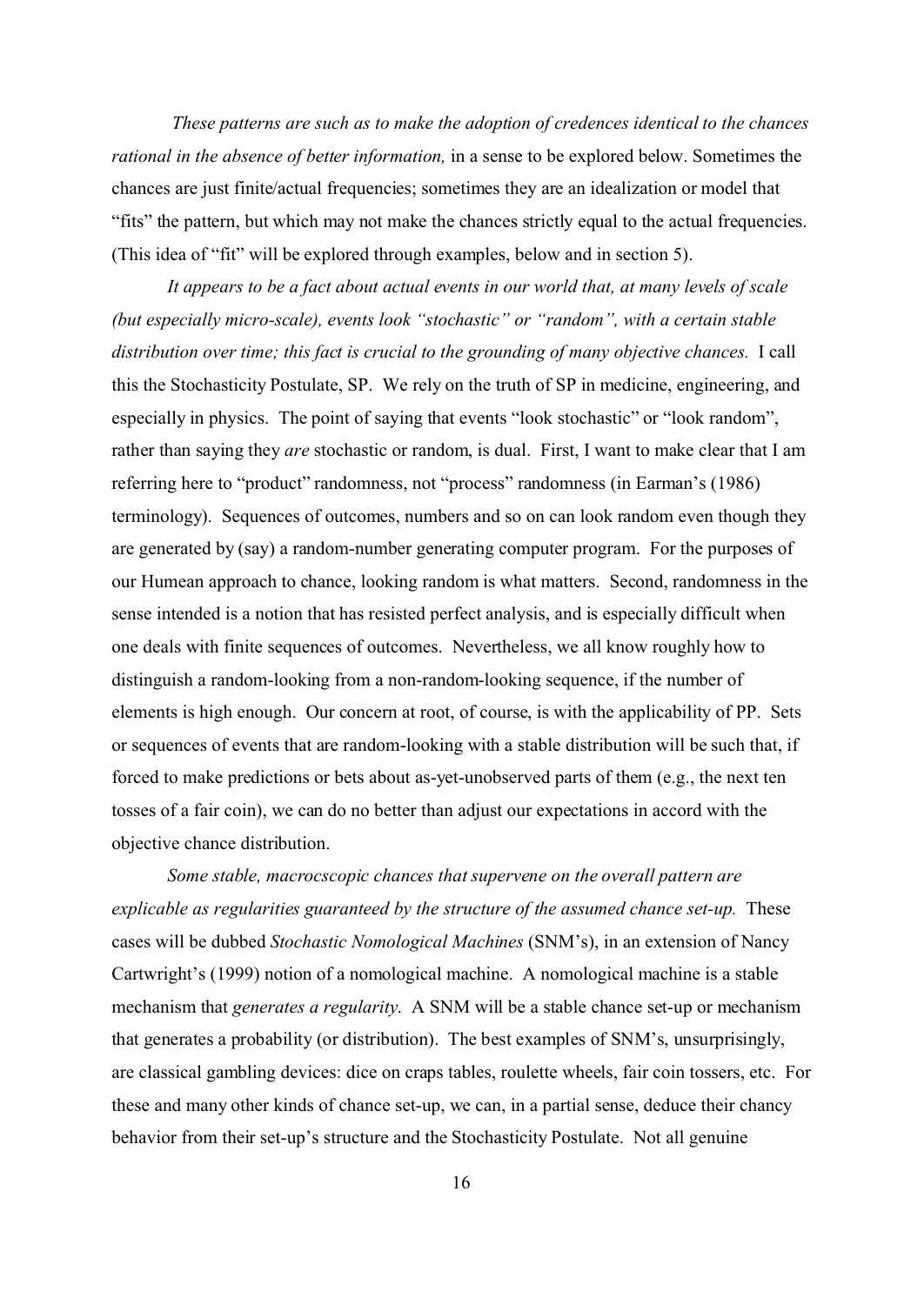objective chances have to be derivable from the SP, however. We will consider examples of objective chances that are simply *there*, to be discerned, in the patterns of events.

Nevertheless, any objective chance should be thought of as tied to a well-defined chance *set-up* (or reference class, as it is sometimes appropriate to say). The patterns in the mosaic that constitute Humean chances are regularities, and regularities of course link one sort of thing with another. In the case of chance, the linkage is between the well-defined chance set-up and the possible outcomes for which there are objective probabilities.<sup>18</sup>

To understand this notion of patterns in the mosaic, an analogy from photography may be helpful. A black and white photo of a gray wall will be composed of a myriad of grains, each of which is either white or black. Each grain is like a particular "outcome" of a chance process. If the gray is fairly uniform, then it will be true that, if one takes any given patch of the photo, above a certain size, there will be a certain ratio of white to black grains (say 40%), and this will be true (within a certain tolerance) of every similar-sized patch you care to select. If you select patches of smaller size, there will be more fluctuation. In a given patch of only 12 grains, for example, you might find 8 white grains; in another, only 2; and so on. But if you take a non-specially-selected collection of 30 patches of 12 grains, there will again be close to 40% whites among the 360 total grains. The mosaic of grains in the photo is exactly analogous to the mosaic of events in the real world that found an objective chance such as, e.g., the chance drawing a spade in a well-shuffled deck. In neither case does one have to postulate a propensity, or give any kind of explanation of exactly how each event (black, white; spade, non-spade) came to be, for the chance (the grayness) to be objective and real.

Of course, like photos, patterns in the mosaic of real world outcomes can be much more complex than this. There can be patterns more complex and interesting than mere uniform frequencies made from black and white grains (not to speak of colored grains). There may be repeated variations in shading, shapes, regularities in frequency of one sort of shape or shade following another (in a given direction), and so on. (Think of these as analogies for the various types of probability distributions found to be useful in the sciences.)

There may be regularities that can only be discerned from a very far-back perspective

<sup>&</sup>lt;sup>18</sup>Two comments on this. First, "well-defined" does not necessarily mean non-vague. "A fair coin is flipped decently well and allowed to land undisturbed" may be vague, but nevertheless a well-defined chance set-up in the sense that matters for us (it excludes lots of events quite clearly, and includes many others equally clearly).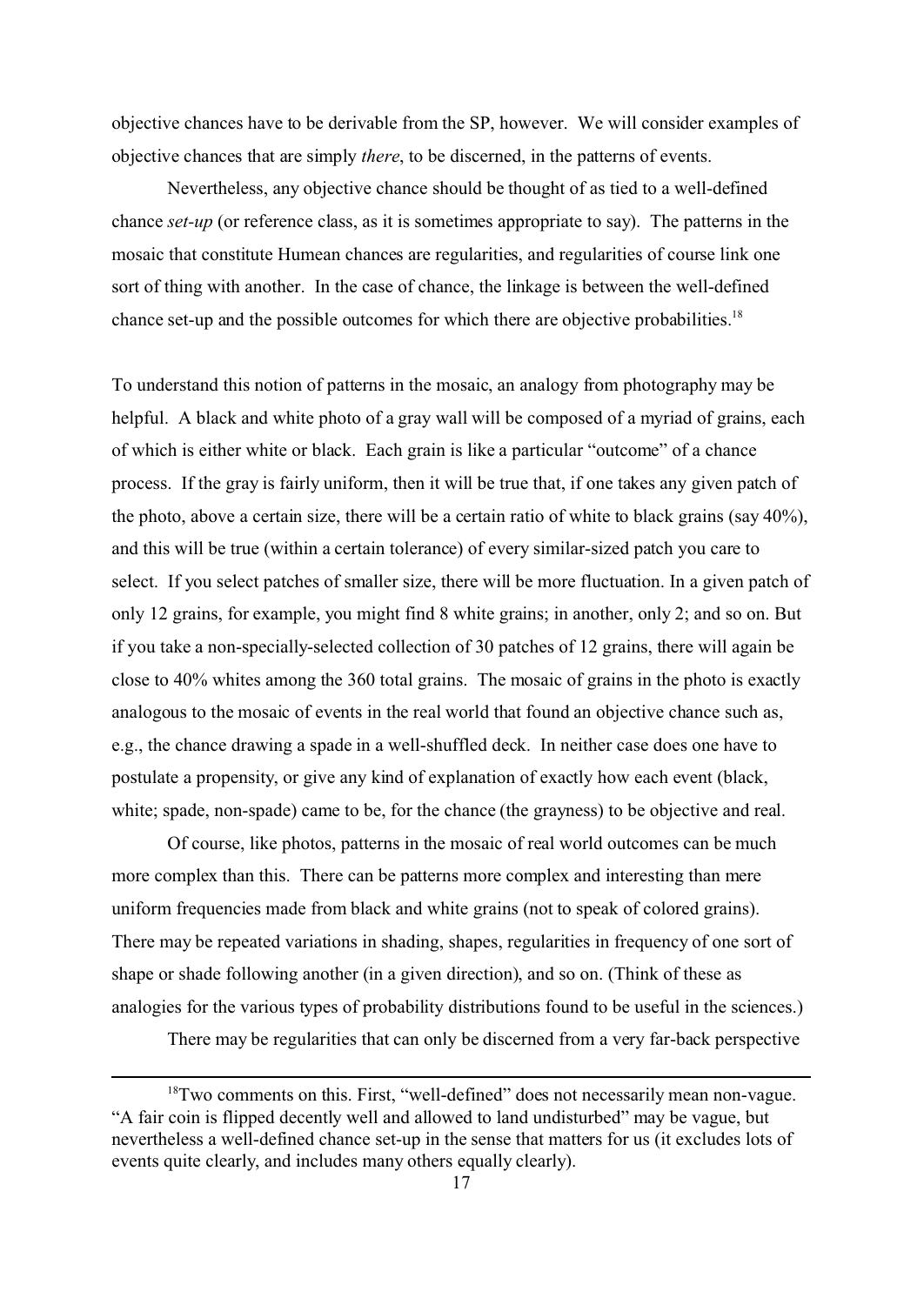on a photograph (e.g., a page of a high school yearbook containing row after row of photos of 18 year olds, in alphabetical order -- so that, in the large, there is a stable ratio of girl photos to boy photos on each page, say 25 girls to 23 boys). This regularity may be associated with an SNM – it depends on the details of the case – but in any case, the regularity about boys and girls on pages is objectively there, and makes it reasonable to bet "girl" if offered a wager on the sex of a person whose photo will be chosen at random on a randomly selected page.

#### *4.2 Examples*

Not every actual frequency, even in a clearly defined reference class, is an objective chance. Conversely, not every chance set-up with a definite HOC need correspond to a large reference class with frequencies matching the chances. I will illustrate the main features of Humean objective chances through a few examples, and then extract the salient general features.

### *1. Chance of 00 on a roulette wheel*.

I begin with an example of a classic gambling device, to illustrate several key aspects of HOC. The objective chance of 00 is, naturally,  $x = 1/$ [the number of slots]. What considerations lead to this conclusion? (We will assume, here and throughout unless otherwise specified, that the future events (and past events outside our knowledge) in our world are roughly what we would expect based on past experience). First of all, presumably there is the actual frequency, very close to *x*. But that is just one factor, arguably not the most important. (There has perhaps never been a roulette wheel with 43 slots; but we believe that if we made one, the chance of 00 would be 1/43.)

 Consider the type of chance set-up a roulette wheel exemplifies. First we have spatial symmetry, each slot on the wheel having the same shape and size as every other. Second, we have (at least) four elements of *randomization* in the functioning of the wheel/toss: first, the spinning (together with facts about human perception and lack of concern) gives us randomness of the initial entry-point of the ball, i.e., the place where it first touches. The initial trajectory and velocity of the ball is also fairly random, within a spread of possibilities. The mechanism itself is a good approximation to a classical chaotic system – that is, it embodies sensitive dependence on initial conditions. Finally, the whole system is not isolated from external perturbations (gravitational, air currents, vibrations of the table from footfalls and bumps, etc.), and these perturbations also can be seen as a further randomizing factor.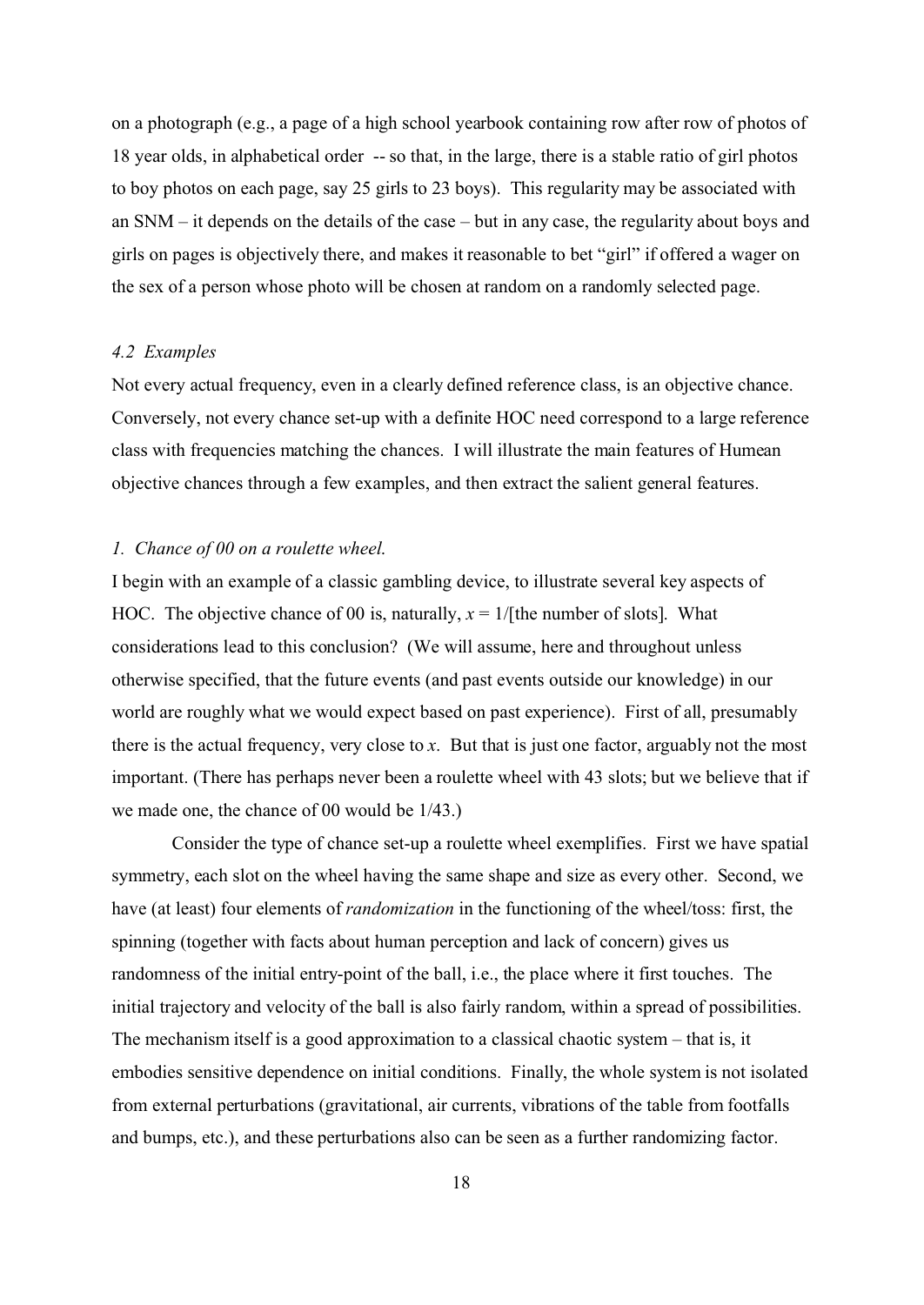The dynamics of the roulette wheel are fairly Newtonian, and it is therefore natural to expect that the results of spins with so many randomizing factors, both in the initial conditions and in the external influences, will be distributed stochastically but fairly uniformly over the possible outcomes (number slots). And this expectation is amply confirmed by the actual outcome events, of course.

The alert reader may be concerned at this use of "randomness" and "randomizing", when these notions are surely bound up with the notion of chance itself (and maybe, worse, a propensity understanding of chance). But recall, for the Humean about chance, all randomness is product randomness.<sup>19</sup> Randomness of initial conditions is thus nothing more than stochastic-lookingness of the distribution of initial (and/or boundary) conditions, displaying a definite and stable distribution at the appropriate level of coarse-graining. The randomness adverted to earlier in my description of the roulette wheel is just this, a Humeancompatible aspect of the patterns of events at more-microscopic levels. Here we see the Stochasticity Postulate in action: it grounds our justified expectation that roulette wheels will be unpredictable and will generate appropriate statistics in the outcomes.

*2. Good coin flips.* Not every flip of a coin is an instantiation of the kind of stochastic nomological machine we implicitly assume is responsible for the fair 50/50 odds of getting heads or tails when we flip coins for certain purposes. Young children's flips often turn the coin only one time; flips where the coin lands on a grooved floor frequently fail to yield either heads or tails; and so on. Yet there is a wide range of circumstances that do instantiate the SNM of a fair coin flip, and we might characterize the machine roughly as follows:

- 1. The coin is given a goodly upward impulse, so that it travels at least a foot upward and at least a foot downward before being caught or bouncing;
- 2. The coin rotates while in the air, at a decent rate and a goodly number of times;
- 3. The coin is a reasonable approximation to a perfect disc, with reasonably uniform density and uniform magnetic properties (if any);
- 4. The coin is either caught by someone not trying to achieve any particular outcome, or is allowed to bounce and come to rest on a fairly flat surface without interference
- 5. If multiple flips are undertaken, the initial impulses should be distributed randomly

 $19$ <sup>19</sup>The term "product" randomness is unfortunate, since it seems to imply that the randomness involved has been produced by some process. HOC prescinds from any such assumption.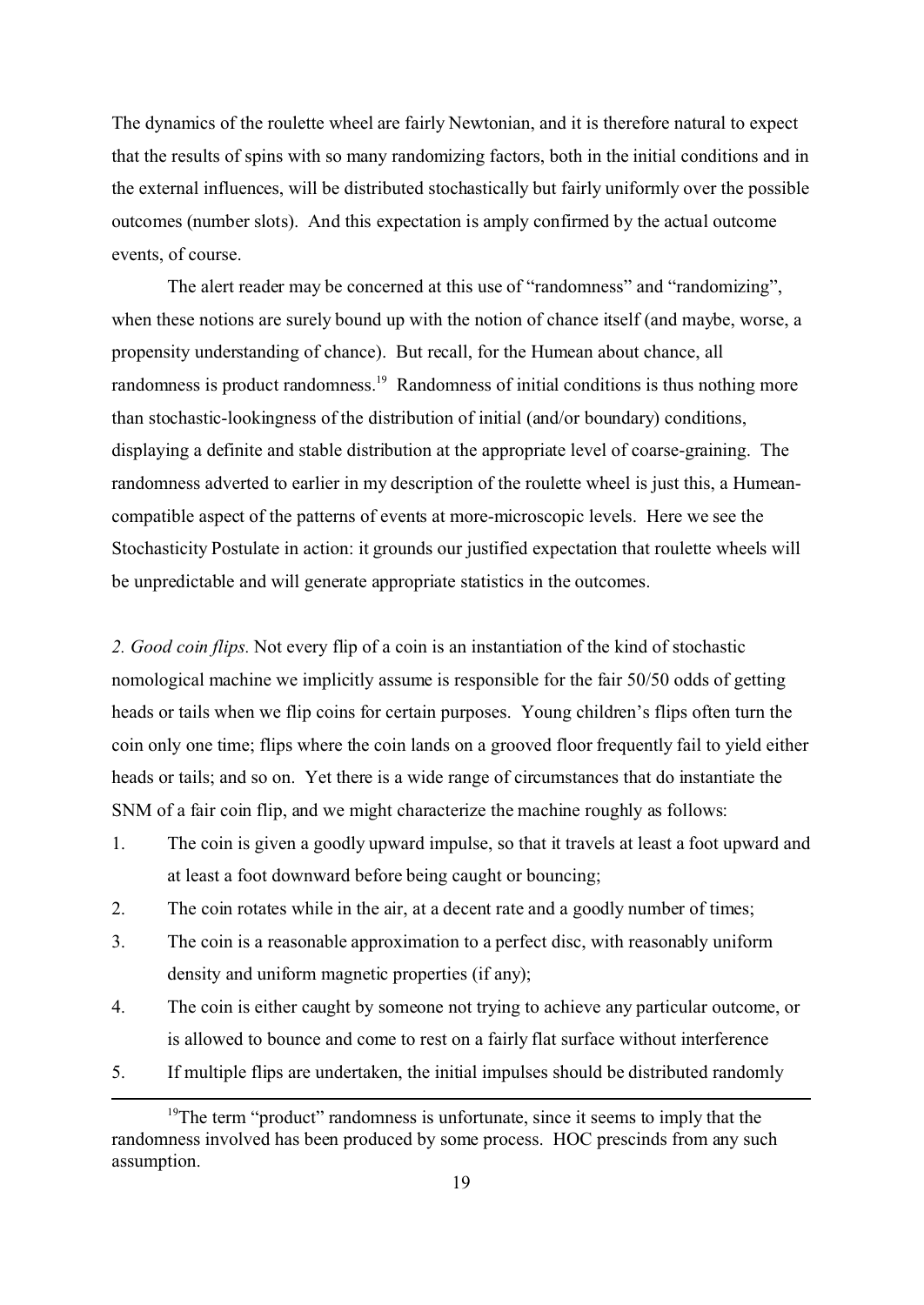over a decent range of values so that both the height achieved and the rate of spin do not cluster tightly around any particular value.

Two points about this SNM deserve brief comment. First, this characterization is obviously vague. That is not a defect. If you try to characterize what is an *automobile*, you will generate a description with similar vagueness at many points. This does not mean that there are no automobiles in reality. Second, here too the "randomness" adverted to is meant only as random-lookingness, and implies nothing about the *processes* at work. For example, we might instantiate our SNM with a very tightly calibrated flipping machine that chooses (a) the size of the initial impulse, and (b) the distance and angle off-center of the impulse, by selecting the values from a pseudo-random number generating algorithm. In "the wild", of course, the reliability of nicely randomly-distributed initial conditions for coin flips is, again, an aspect of the Stochasticity Postulate.<sup>20</sup> The diagram below from Diaconis (1998)



<sup>&</sup>lt;sup>20</sup>Sober (2004) discusses a coin-flipping set-up of the sort described here, following earlier analyses by Keller and Diaconis based on Newtonian physics. Sober comes to the same conclusion: if the distribution of initial conditions is appropriately random-looking (and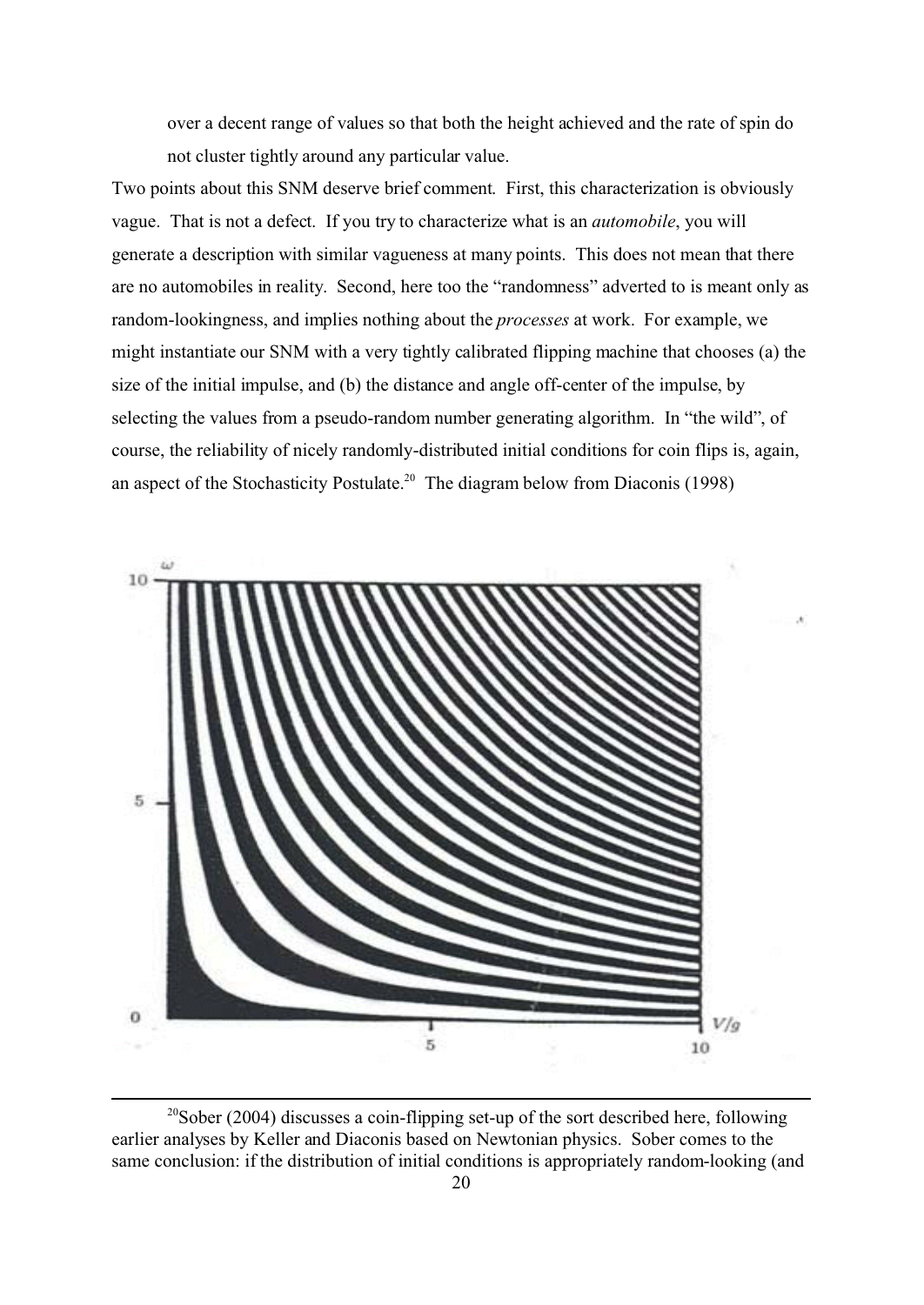illustrates this, on a Newtonian-physics model of coin flipping. Initial conditions with  $\omega$ (angular velocity) and V/g (vertical velocity) falling in a black area land heads; those in white areas land tails. (The coins are all flipped starting heads-up.) From the SP we expect the initial angular velocities and vertical velocities to be scattered in a random-looking distribution over the square (not an *even* distribution, but rather random-looking in the sense of not having any correlation with the black and white bands). When this is the case, the frequency of heads (black bands) and tails (white) will be approximately 50/50.

*3. The biased coin flipper*. The coin flip SNM just described adds little to the roulette wheel case, other than a healthy dose of vagueness (due to the wide variety of coin flippers in the world). But the remarks about a coin-flipping machine point us toward the following, more interesting SNM. Suppose we take the tightly-calibrated coin flipper (and "fair" coin) and: make sure that the coins land on a very flat and smooth, but very mushy surface (so that they never, or almost never, bounce); try various inputs for the initial impulses until we find one that regularly has the coin landing heads when started heads-up, as long as nothing disturbs the machine; and finally, shield the machine from outside disturbances. Such a machine can no doubt be built (probably has been built, I would guess), and with enough engineering sweat can be made to yield as close to chance = 1.0 of heads as we wish.

This is just as good an SNM as the ordinary coin flipper, if perhaps harder to achieve in practice. Both yield a regularity, namely a determinate objective probability of the outcome heads. But it is interesting to note the differences in the kinds of "shielding" required in the two cases. In the first, what we need is shielding from conditions that bias the results (intentional or not). Conditions i, ii, iv and v are all, in part at least, shielding conditions. But in the biased coin flipper the shielding we need is of the more prosaic sort that many of our finely tuned and sensitive machines need: protection from bumps, wind, vibration, etc. Yet, unless we are aiming at a chance of heads of precisely 1.0, we cannot shield out these micro-stochastic influences completely! This machine makes use of the micro-stochasticity of events, but a more delicate and refined use. We can confidently predict that the machine would be harder to make and keep stable, than an ordinary 50/50 -generating machine. There would be a tendency of the frequencies to slide towards 1.0 (if the shielding works too well), or back toward 0.5 (if it lets in too much from outside).

in particular, distributed approximately equally between IC's leading to heads and IC's leading to tails), then the overall system is one with an objective chance of 0.5 for heads.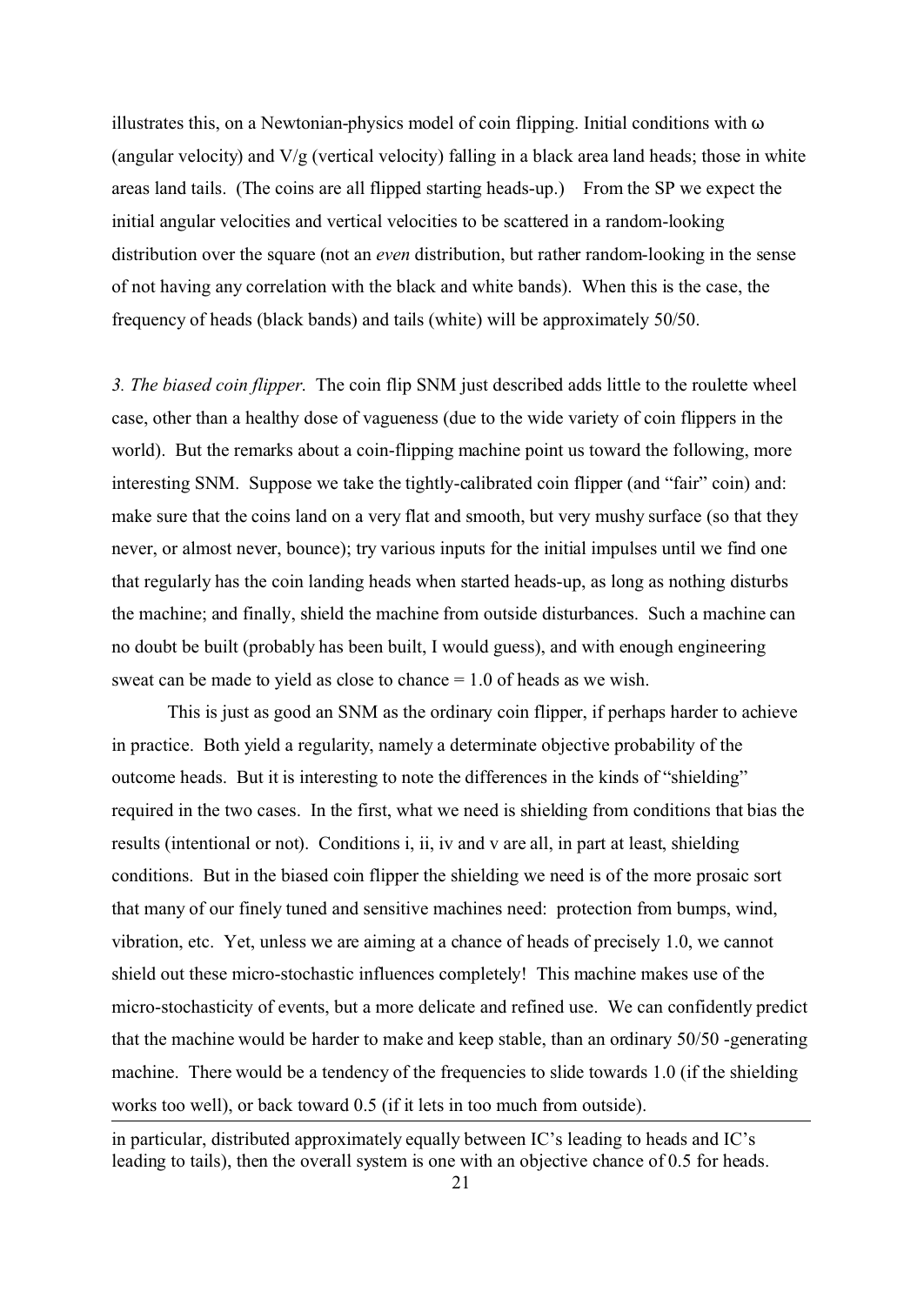*4. The radium atom decay.* Nothing much needs to be said here, as current scientific theory says that this is a SNM with no moving parts and no need of shielding. In this respect it is an unusual SNM, and some will wish for some explanation of the reliability of the machine. Whether we can have one or not remains to be seen (though Bohmians think they already have it - and their explanation invokes the SP with respect to particle initial position distributions). Other philosophers will want to try to reduce *all* objective chances to this sort. Whether they can have their way will be the subject of section 6.2

Many Humean objective chances – especially the paradigm cases – will be associable with an SNM whose structure we can lay out more or less clearly. But we should expect that many other Humean chances will not have such a structure. If they exist, out there in the wild, they exist because of the existence of the appropriate sort of pattern in actual events. But the class of "appropriate" patterns will not be rigorously definable. There will be no clear-cut, nonarbitrary line that we can draw, to divide genuine objective probabilities on one side, from mere frequencies on the other.

*5. The 09:37 train.* Let's assume that there is no SNM that produces a chance regularity (if there is one) in the arrival time of my morning train. Is there nevertheless an objective chance of the 09:37 train arriving within +/- 3 minutes of scheduled time? Perhaps – it depends on what the pattern/distribution of arrival times looks like. Is it nicely random-looking while overall fitting (say) a nice Gaussian distribution, over many months? Is the distribution stable over time, or if it shifts, is there a nice way to capture how it slowly changes (say, over several years)? If so, it makes perfect sense to speak of the objective chance of the train being on time. On the other hand, suppose that the pattern of arrivals failed to be random-looking in two significant ways: it depends on day of the week (almost always late on Friday, almost always on time on Monday, ...), and (aside from the previous two generalizations), the pattern fails pretty badly to be stable across time, by whatever measure of stability we find appropriate. In this case, it probably does not make sense to say there is an objective chance of the train being on time – even though, taking all the arrivals in world history together, we can of course come up with an overall frequency.

When we discuss the deduction of the Principal Principle, we will see why such mere frequencies do not deserve to be called objective chances. Stability is the crucial notion, even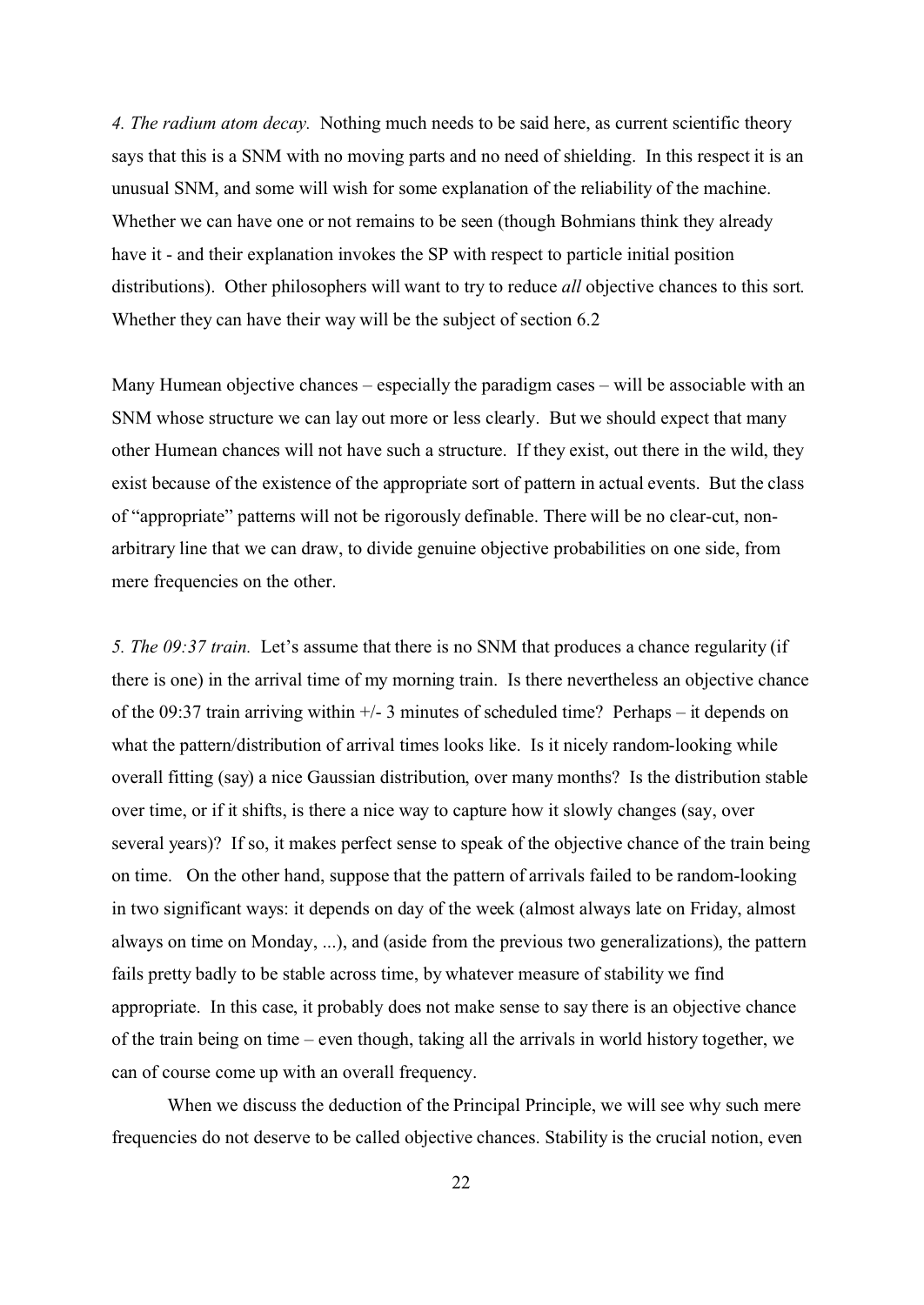if it is somewhat vague. When there is a pattern of stable frequencies among outcomes in clearly-defined setups (which will often be called *reference classes*), then guiding one's expectations by the Humean chances (which will either be close to, or identical with, the frequencies) will be a strategy demonstrably better than the relevant alternatives.

### *4.3 The Best System of chances*

I think Lewis was right to suppose that a Humean approach to objective chance should involve the notion of a Best System of chances – though not a Best System of laws + chances together. Now it is time to say a bit more about this idea.

 Lewis was able to offer what appeared to be a fairly clear characterization of his Best Systems, with his global, laws+chances ambitions and his criteria of strength, simplicity and fit. Closer inspection destroys the tidiness of Lewis' theory, however. We don't know whether initial conditions count as one proposition or as infinitely many (nor how to weigh the reduction of simplicity, whatever answer we give); we don't know whether deterministic laws are automatically as strong as can be, or whether instead some added chance-laws may increase strength at an acceptable price; and as Elga (2004) has noted, the notion of "fit" certainly cannot be the one Lewis proposed, in worlds with infinite numbers of chance events. We should retain the three criteria of simplicity, strength and fit – understanding fit as Elga suggests, as "typicality"– but bear in mind that we are dealing with systems of chances alone, not laws + chances.

If Lewis' characterization of his best systems proved untidy on close inspection, my characterization of chance best systems will be visibly untidy from the outset. But there is a good justification for the untidiness. First, the "best" in Best System means best *for us* (and for creatures relevantly similar). The system covers the sorts of events we can observe and catalogue, and uses the full panoply of natural kind terms that we use in science and in daily life. Pattern regularities about coins and trains may be found in the Best System, not only regularities about quarks and leptons. Since we are not trying to vindicate fundamentalism or reductionism with our account of chance, but rather make sense of real-world uses of the concept, there is no reason for us to follow Lewis in hypothesizing a privileged physical natural-kinds vocabulary.

 For a Humean about chance, what chances exist, how much of the overall mosaic they "cover" and how well they admit systematization, are all questions that depend on the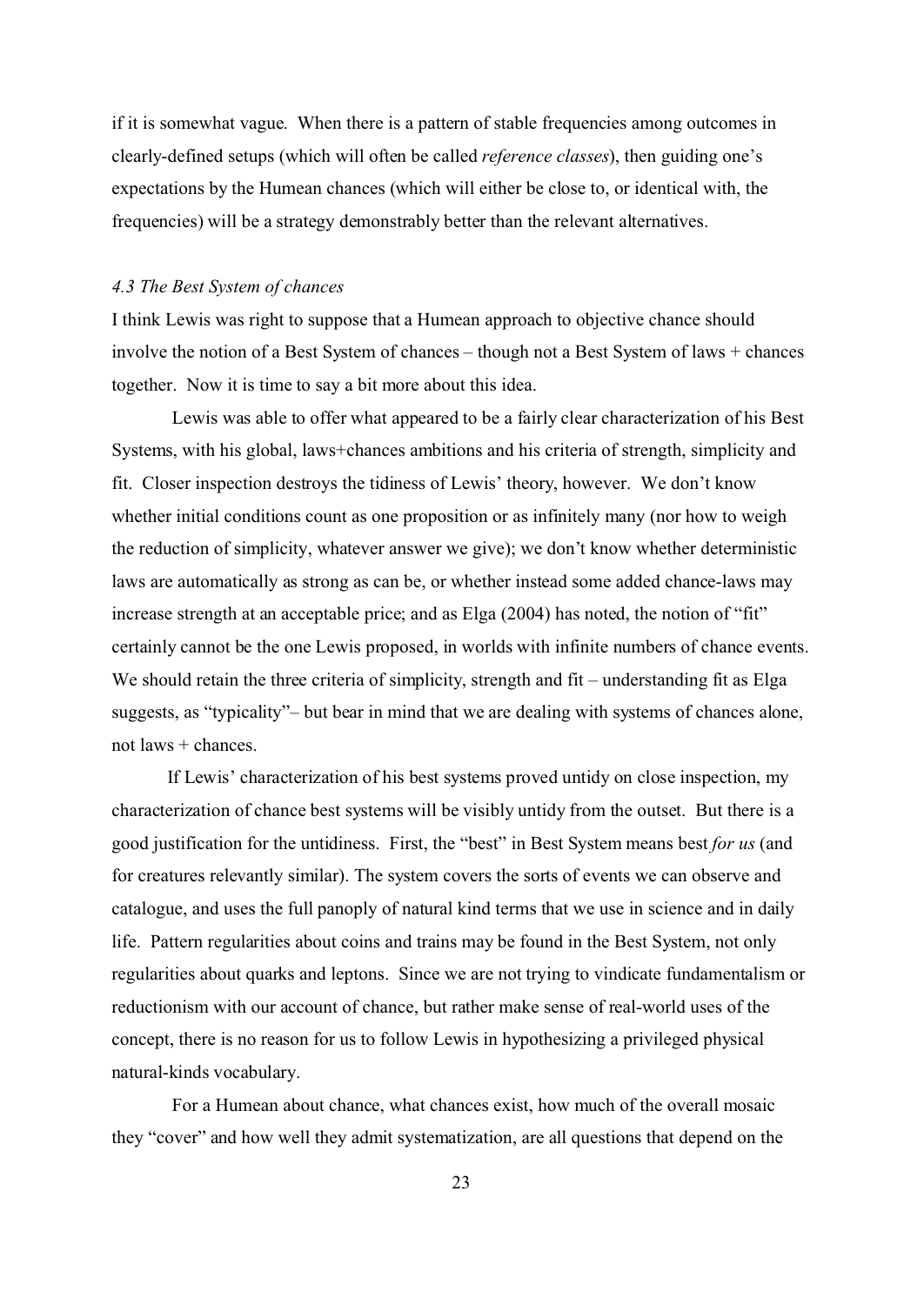contingent specifics of the universe's history. And while we have come to know (we think) a lot about that history, there is still much that we have yet to learn. Despite our relative ignorance, there are some aspects of a Best System for our world that can be described with some confidence.

Earlier we discussed roulette wheels and I mentioned that for any well-made wheel with N slots (within a certain range of natural numbers N), each slot's number has a probability of 1/N of winning on each spin. This is an example of the kind of higher-level chance fact that we should expect to be captured by the Best System for our world. It goes well beyond frequentism, since it applies to roulette wheels with few or zero actual trials, and it "smooths off" the actual frequencies to make them fall into line with the symmetries of the wheels. But still, this chance regularity is just a regularity about roulette wheels. We can speculate as to whether the Best System for our world is able to capture this regularity as an instance of a still-higher-level regularity: a regularity about symmetrical devices that amplify small differences in initial conditions and/or external influences to produce (given the SP) a reliable symmetric and random-looking distribution of outcomes over long sequences of trials. Given what we know about the reliability of certain kinds of mechanisms, and the reliability of the stochasticity of the input/boundary conditions for many such mechanisms, this seems like a solid speculation. I would not want, however, to try to articulate a full definition of such SNMs, which have as sub-classes roulette wheels, craps tables, lottery ball drums, and so forth. But we do not have to be able to specify clearly all of the domains of objective chance, in order to have confidence in the existence of some of them.

The full domain of chance includes more than just gambling devices, however, even at the macro-level. There may or may not be an objective chance of the 09:37 train being on time, but there certainly is (thanks to the biological processes of sexual reproduction) an objective chance of a given human couple having a blue-eyed child if they have a baby, and there may well be an objective chance of developing breast cancer (in the course of a year), for adult women of a given ethnicity aged 39 in the United States. I say "may well", because it is not automatically clear that in specifying the reference class in this way, I have indeed described a proper chance setup that has the requisite stability of distribution, syncrhonically and diachronically. The problem is well-known: if there is a significant causal factor left out of this description, that varies significantly over time or place, or an irrelevant factor left in, then the required stability may not be found in the actual patterns of events (remember: over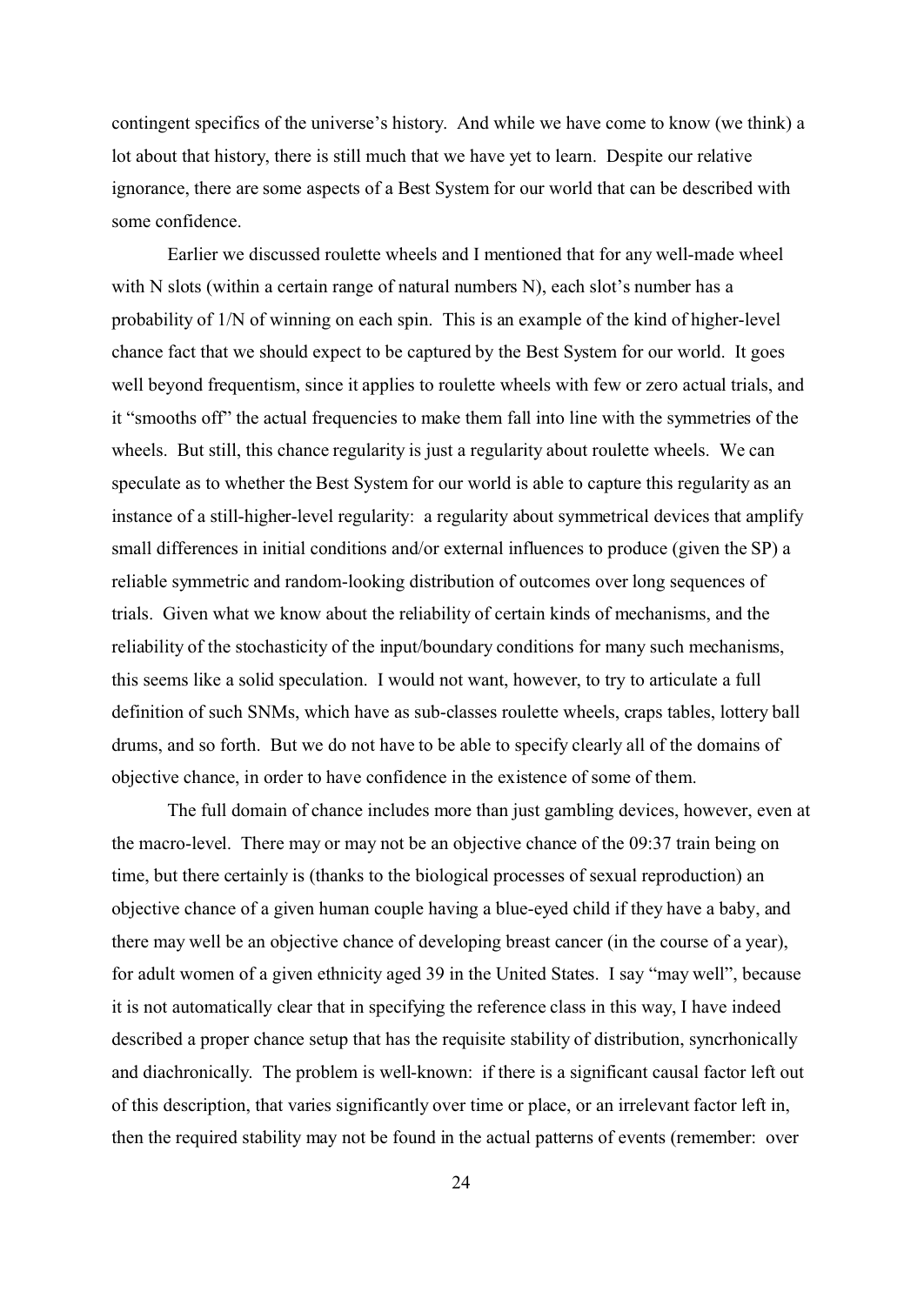all history).<sup>21</sup> If the required stability is present, though, then there is a perfectly good objective chance here, associated with the "setup" described.

It may not be the *only* good objective chance in the neighborhood, however. Perhaps there are different, but equally good and stable statistics for the onset of breast cancer among women aged 39 *who have children and breast-feed them for at least 6 months.* There is a tendency among philosophers to suppose that if this objective chance exists, then it cancels out the first one, rendering it non-objective at best. But this is a mistake. The first probability is perfectly objective, and correct to use in circumstances where one needs to make predictions about breast cancer rates and *either* (a) one does not know about the existence of the second objective probability, or (b) one has no information concerning child-bearing and breast-feeding for the relevant group. There *is* a sense in which the second probability can "dominate" over the first, however, if neither (a) nor (b) is the case. PP, with admissibility correctly understood, shows us this. Suppose we are concerned to set our credence in

*A:* Mrs. K, a randomly selected woman from the New Brunswick area aged 39, will develop breast cancer within a year.

and we know both probabilities:

*X1: Pr(B. cancer|woman 39, ...) = x<sup>1</sup> X2: Pr(B. cancer|woman 39 & has breast-fed, . . .)* =  $x_2$ , and *Pr(B. cancer|woman 39 & does not breast-feed, ...)* =  $x_3$ 

and for the population, we have all the facts about which women have had children and breast-fed them. With all of this packed into our evidence *E,* we *cannot* use PP in this way:

 $Cr(A|X1 \& E) = Pr(A) = x_1$ 

Why not? Because since our evidence *E* contains *X2*, *X3*, *and* the facts about which women have breast-fed children (including Mrs. K), our evidence contains information relevant to

<sup>&</sup>lt;sup>21</sup>As I argue in (2005), "Humean Effective Strategies", the requisite stability may also fail just due to statistical "bad luck" - one should not think that presence/absence of causal factors will explain everything about the actual statistical patterns.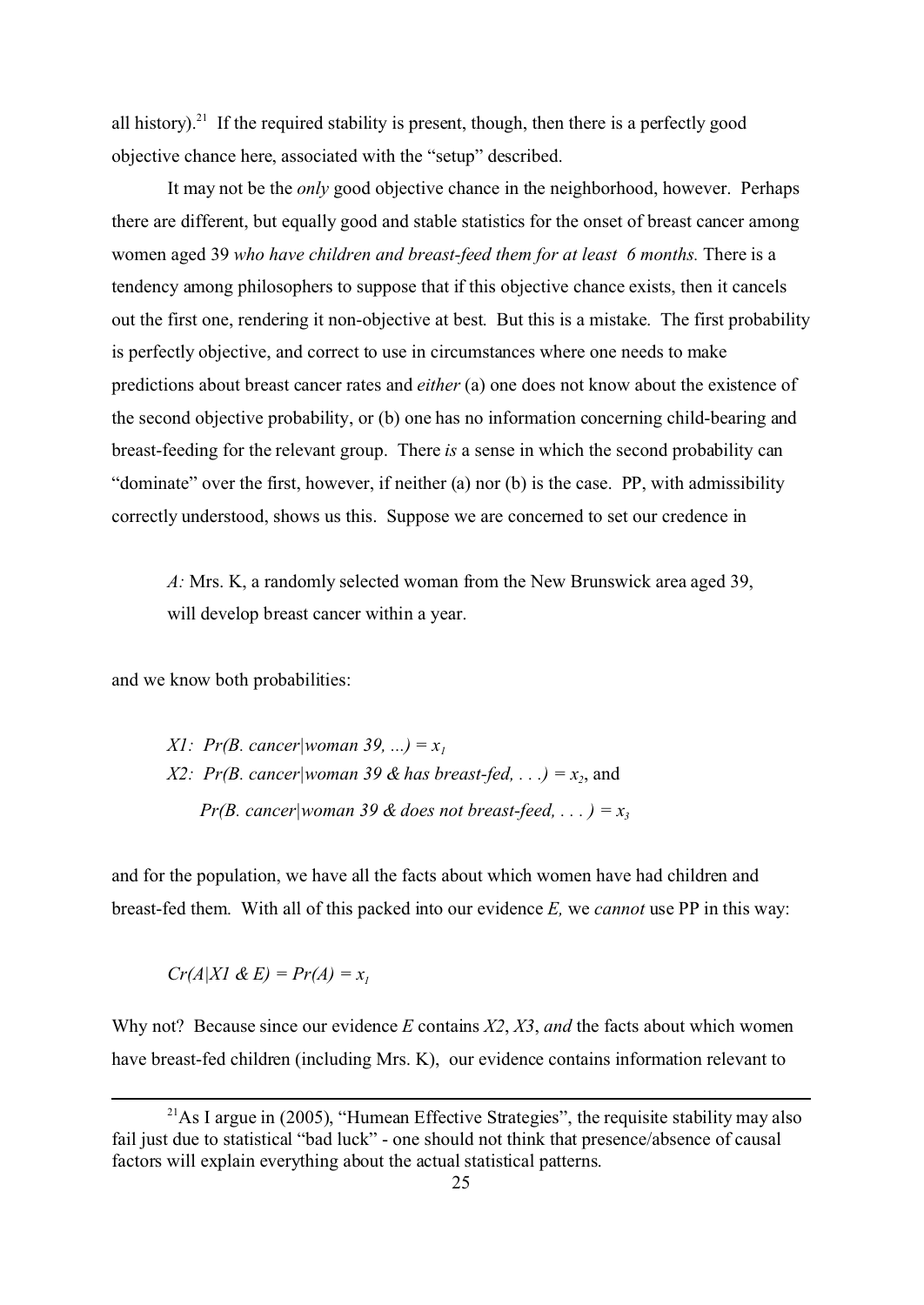the truth of *A*, which is not information that comes by way of *A*'s objective chance *in the X1 setup* (the one whose invocation we are considering). So this information is all jointly inadmissible. By contrast, we *can* apply PP using *X2*, because all our evidence is admissible with respect to that more refined chance. Knowing *X2*, we also know that *X1* is not relevant for the truth of *A* for cases where we know whether a woman has breast-fed or not.<sup>22</sup>

What I have done here is similar to the advice that empiricist/frequentists have given for ages, to set the (relevant) objective probability equal to the frequencies *in the smallest homogeneous reference class for which there are "good" statistics.* But we have, hopefully, a clearer understanding of what "homogeneous" means here, in terms of the chance set-ups that make it into the best system's domain; we see that we may be able to apply the objective chance even if the relevant events form a reference class too small to have good statistics namely, if the Humean chance is underwritten by a higher-level pattern that gives coverage to the setup we are considering; and finally, we see why this advice does not automatically undercut the claim to objectivity of probabilities for larger, less-homogeneous reference classes.<sup>23</sup>

When considering the chances of unpleasant outcomes like cancer, of course, we would typically like something even better than one of these objective probabilities for setups with many people in their domain. We would like to know *our own, personal* chance of a certain type of cancer, *starting now*. The problem is that we can't have what we want. There is good reason to doubt that this objective chance actually exists, in the best system for our world that an omniscient being would lay out. Since a given person's history does not suffice to ground a chance-making pattern for cancer, for such a chance to exist it would have to be grounded at a different level, perhaps by reduction to micro-level probabilities. But even if

<sup>22</sup>How do we know this, the irrelevance of the  $XI$  probability once  $X2$  becomes available? It follows directly from the fact that the *X2* reference class is a subset of the *X1* class, given the justification of PP (see sec. 5). To anticipate: while the argument justifies setting credences concerning a (medium-large) number of instances of the *X2* setup using the *X2* chance, it would fail if presented as a justification for using the *X1* chance to set credences for a similar number of instances of the *X2* setup.

 $^{23}$ It might seem that the Best System aspect of our Humean account of chance should rule out such overlapping chances: the system should choose the *best* of the two competing chances. In this case, that would perhaps mean jettisoning the chance *X1* and retaining the *X2* chances. In some cases that may be correct, but not in general. Considerations of discoverability and utility (applicability) will often be enough (together with the existence and stability of the right sort of outcomes in history) to demand the retention of more-general chances alongside more-specific ones, in the Best System.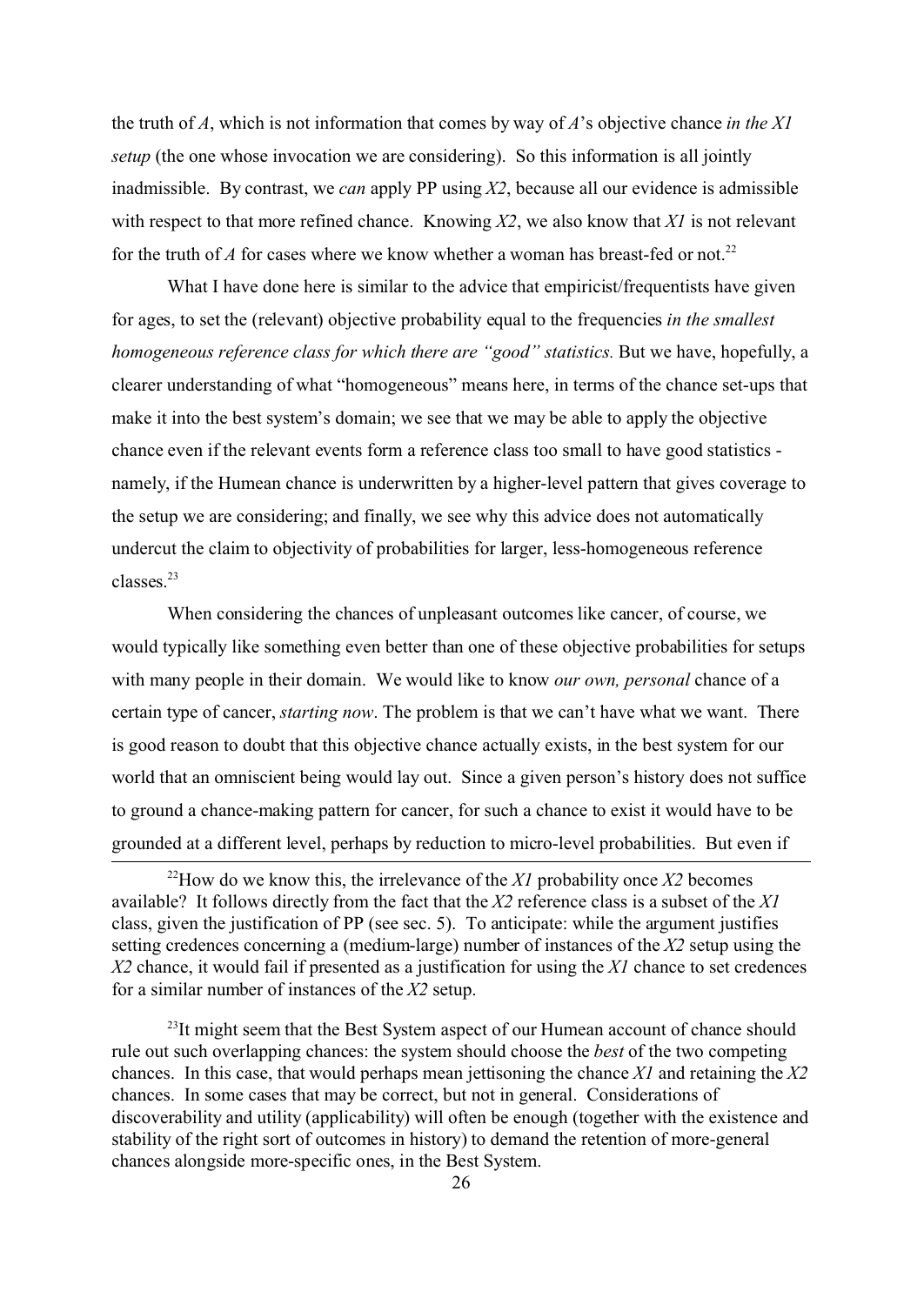this reductionist objective chance exists as a consequence of the best system, we are never going to be able to know its value (not being omniscient). So for the purposes of science, of social policy, and of personal planning, such individualized objective chances may as well not exist; and a philosophical account of chance that hopes to be relevant to the uses of probability in these areas of human life can forget about them.

Nonetheless, it is true that part of the Best System chances in our world are the chances given to us by quantum mechanics. Remember: *I* am entitled to say this, because it does not hinge on whether determinism is true or false, or on whether there is ultimately some better, more-fundamental theory for phenomena in our world. Philosophers who follow Lewis in either (a) denying the compatibility of chance and determinism, or (b) analyzing chance + laws together in a big Best Systems package, are not entitled to this claim.

It is a matter of controversy whether all phenomena whatsoever are covered by quantum mechanics (including its field theory extensions). But suppose this were true. In section 6.2 we will explore whether we should leap from something like this, to the notion that every proposition about events has a determined objective chance, because of supervenience of the macro on the micro. Before we address this question, we need to see how PP turns out to be justified – almost "deducible" – from our Humean account of objective chance.

**Summing up:** Chances are constituted by the existence of patterns in the mosaic of events in the world. These patterns are such as to make the adoption of credences identical to the chances rational in the absence of better information, if one is obliged to make guesses or bets concerning the outcomes of chance set-ups (as I will show in section 5.). Some stable, macrocscopic chances that supervene on the overall pattern are explicable as regularities guaranteed by the structure of the assumed chance set-up, together with our world's microstochastic-lookingness (SP). These are as close as one can get to the propensity theorist's single-case chances, without stepping over the line into nonsense. Not all genuine objective chances have to be derivable from the SP, however. The right sort of stability and randomness of outcome-distribution, over all history, for a well-defined chance set-up, is enough to constitute an objective chance. Moreover, set-ups with few actual outcomes, but the right sort of similarities to other set-ups having clear objective chances (e.g. symmetries, similar dynamics, etc.) can be ascribed objective chances also: these chances supervene on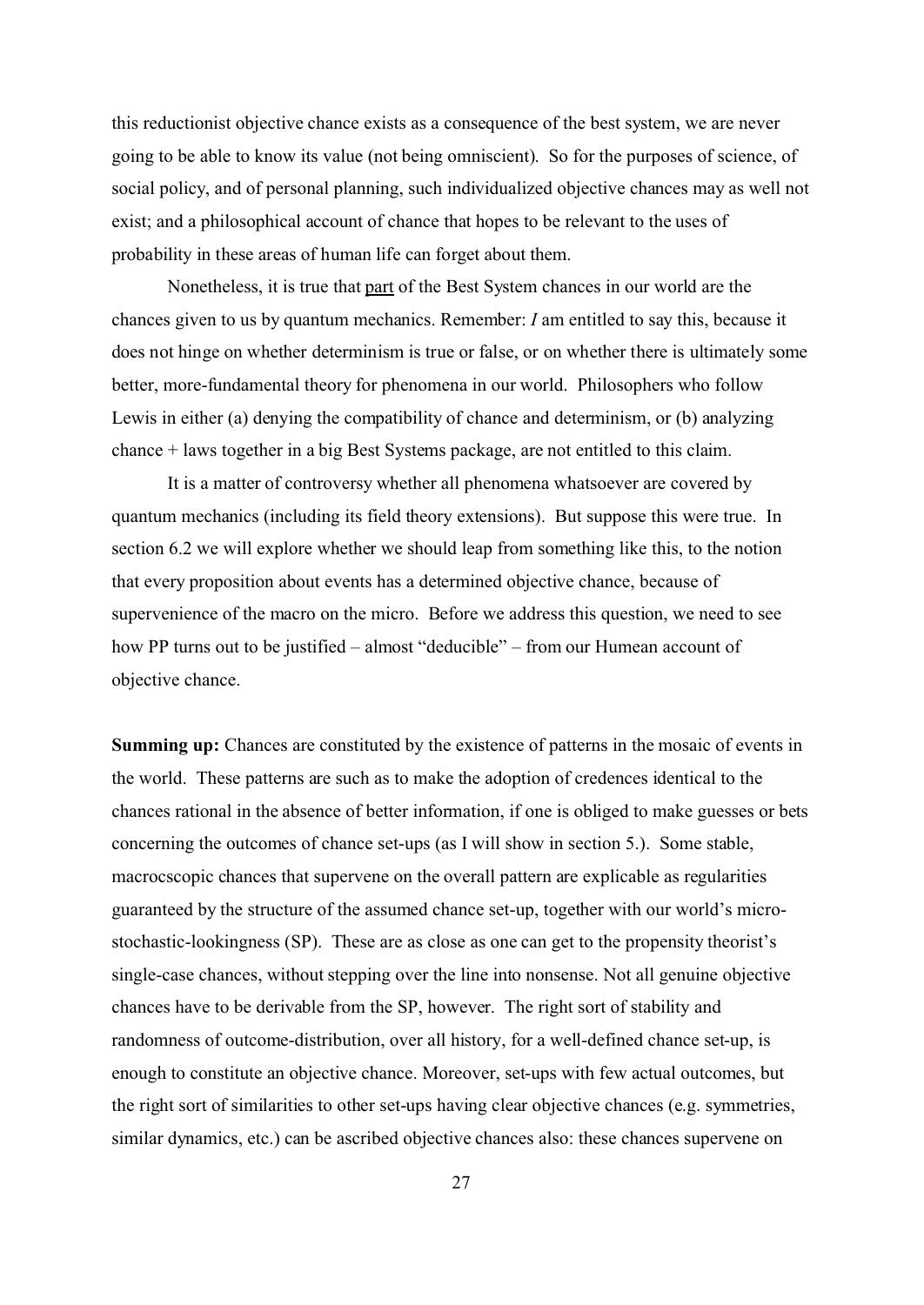aspects of the Humean mosaic at a higher level of abstraction. The full set of objective chances in our world is thus a sort of Best System of many kinds of chances, at various levels of scale and with varying kinds of support in the Humean base. What unifies all the chances is their ability to play the role of guiding credence, as codified in the Principal Principle.

# **5. Deduction of PP**

In this section I will show how, if objective chances are as the HOC view specifies, the rationality of PP follows. Lewis claimed: "I think I see, dimly but well enough, how knowledge of frequencies and symmetries and best systems could constrain rational credence." (1994, p. 484) Recently, Michael Strevens and Ned Hall have claimed that Lewis was deluding himself, as either there is *no way at all* to justify PP, on any view of chance (Strevens), or no way for a Humean to do the job  $(Hall)$ .<sup>24</sup> I will try to prove these authors mistaken by direct example, offering a few comments along the way on how they went astray.

### *5.1 Deducing the reasonableness of PP*

The key to demonstrating the validity of PP for Humean chances rests on the fact that the account is a "sophistication" of actual frequentism. For the purposes of this section, we can think of HOC as modifying simple actual frequentism by:

- A. Requiring that outcomes not only have an actual frequency (or limit, if infinity is contemplated), but also that the distribution of outcomes "look chancy" in the appropriate way – stability of distribution over time and space, no great deviations from the distribution in medium-sized, naturally selected subsets of events, etc. This is something a smart frequentist would insist on, in any case.<sup>25</sup>
- B. Allowing higher-level and lower-level regularities (patterns), symmetries, etc. to "extend" objective chance to cover set-ups with few, or even zero, actual instances in the world's history (often with the help of the SP and the notion of an SNM)
- C. Anchoring the notion of chance to our epistemic needs and capabilities through the Best Systems aspect of the account.

<sup>&</sup>lt;sup>24</sup>Strevens (2002), Hall (2004).

 $25$ Von Mises (1928) insisted on something of this nature, but in order to make it mathematically tractable in the way he desired, he had to make the unfortunate leap to hypothetical infinite "collectives".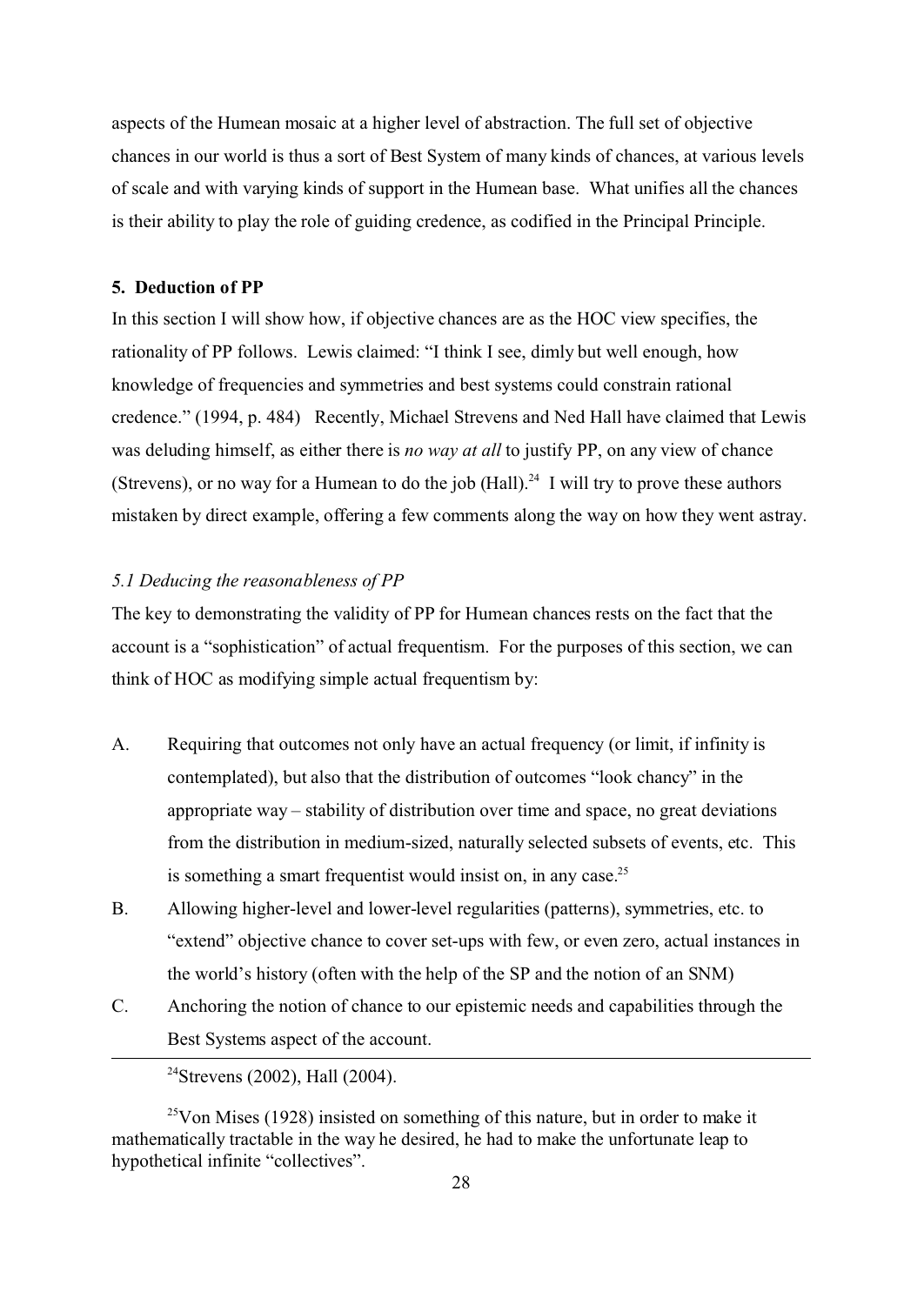D. Insisting that the proper domain of application of objective chances is intrinsically limited, as we will see in detail in section  $6.^{26}$ 

With these ideas in mind, we can sketch the basic argument that establishes the reasonableness of PP for Humean chance along what Strevens (1999) calls "consequentialist" lines.

PP advises us to set our level of credence in an outcome type *A*, under setup conditions *S*, equal to the objective chance *x* of *A*, as long as we have no better (inadmissible) information to go by. What we need to demonstrate is that there is an objective sense in which the recommended level of credence *x* is better than any other that we might adopt instead. Here our assumption is that we are dealing with a simple, time-constant objective chance of *A* in the setup *S*. Not all objective chances in the Best System need be like this, of course, but our argument will carry over to less-simple chance laws and distributions more or less directly and obviously. Let's suppose that this is a typical objectively chancy phenomenon, in the sense that *S* occurs very many times throughout history, and *A* as well. Then our Humean account of chance entails that the frequency of *A* in *S* will be approximately equal to *x*, and also that the distribution of *A*-outcomes throughout all cases of *S* will be fairly uniform over time (stable), and stochastic-looking. If the first (frequency) condition did not hold, *x* could not be the objective chance coughed up by the Best System for our world – world history would undermine any other (significantly different) value. If the stability condition did not hold, then either our Best System would not say that there exists an objective chance of *A* in *S*, or it would say that the chance is a certain function of time and/or place - contrary to our assumption. If the stochastic-lookingness condition did not hold, then again either the Best System would not include a chance for *A* in *S*, or it would include a more complicated, possibly time-variable or non-Markovian chance law – contrary to our assumption.<sup>27</sup>

<sup>&</sup>lt;sup>26</sup>The limitation most familiar to readers will be the limitation imposed by the undermining phenomenon, which is this: objective chances cannot be used to guide credence unrestrictedly, over events of arbitrary "size" within the overall mosaic; their proper use is restricted to relatively small events or sets of events, small compared to the global patterns. See Hoefer (1997) and section 6.1 below.

 $27$ For example, it might be that after any two consecutive flips turn up heads, the frequency of heads on the next flip of the same coin is 0.25, on average, throughout history. If this were so, then (depending on how other aspects of the pattern look) we might have a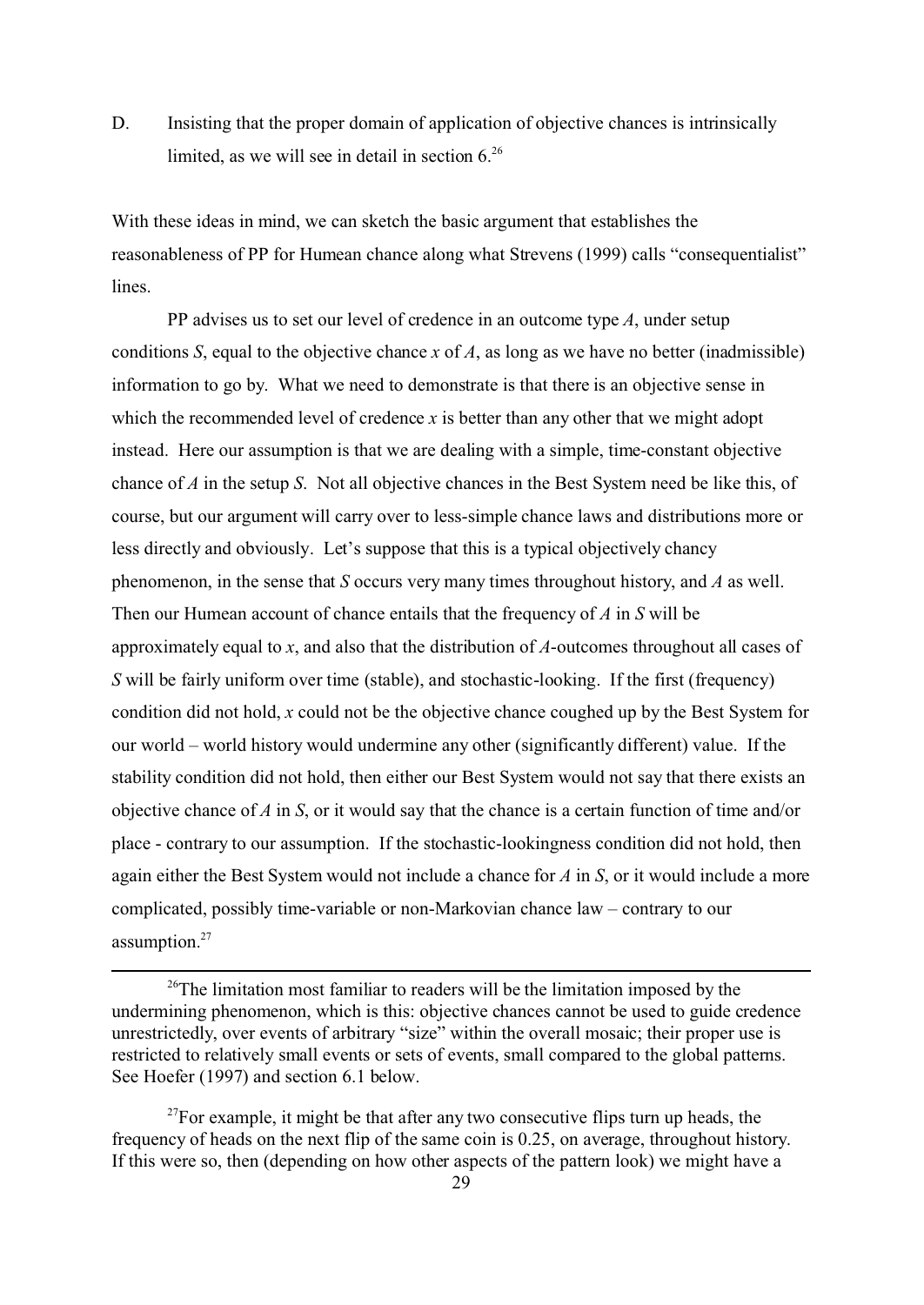Therefore, we know the following: at *most* places and times in world history, if one has to guess at the next *n* outcomes of the *S* setup, then if *n* is reasonably large (but still "short run" compared to the entire set of actual *S* instances), the proportion of *A* outcomes in those *n* "trials" will be close to *x*. And sometimes the proportion will be greater than *x*, sometimes less than *x*; there will be no discernible pattern to the distribution of greater-than-*x* results (over *n* trials) *vs* less-than-*x* results; and if this guessing is repeated at many different times, the average error (sum of the deviations of the proportions of *A* in each set of *n* trials from *x*) will almost always be close to zero. Notice that we have made use of the ordinary language quantifiers "most" and "almost always" here, and we have *not* said anything about getting things right "with high probability" or "with certainty, in the limit", or anything of that nature.

What we have seen so far shows that, if one has a practical need to guess the proportion of *A*-outcomes in a nontrivial number of instances of *S*, then guessing *x* is not a bad move.<sup>28</sup> Is there a better move out there, perhaps? Well, yes: it is even better to set one's credences equal to the actual frequency of *A in each specific set of trials* - that way, one never goes wrong at all. This is basically the same as having a crystal ball, and we already knew that guiding one's credences by a reliable crystal ball is better than any other strategy. We can associate this idea with a competitor "theory" of objective chance, which we will call

very different, non-Markovian chance law for coin flips; or a special sub-law just for cases where two flips have come up heads, and so forth.

 $28$ Those who like proofs are referred to Appendix B of Strevens (1999), in which he proves that following PP is a "winning strategy" in the [medium-] short run if the relative frequency *f* of *A* is close to the objective chance *x*, where "close" means that *f* is closer to *x* than are "the odds offered by Mother Nature". Strevens has in mind a betting game in which Mother Nature proposes the stakes, and the chance-user gets to decide which side to bet (*A*, or *¬A*).

Since Strevens maintains that no justification of PP is possible at all, under any theory, what does he make of this short-run argument for PP in his appendix B? He views it as a case of "close, but no cigar" because he thinks that there can be no *guarantee* that the antecedent conditions are satisfied, in a chancy world (pp. 258 - 259) (Like Hall, and most other authors, he thinks of objective chances as being, like propensity theorists maintain, compatible with any results whatsoever over a finite set of cases). Strevens does consider the possibility that satisfying these conditions might be built in to the definition of chance directly (as, in effect, is done in Humean chance), but rejects this on the grounds that we then make it much harder to establish that the objective chances exist at all. Strevens' argument here is directed against a limiting-frequency account rather than a Best Systems account, so his worry does not in fact apply to the account on offer here. In effect, by taking objective chances too metaphysically seriously (i.e., like propensity theorists or hypothetical frequentists do), Strevens ignores the logical subspace of theories of chance occupied by our Humean best system account.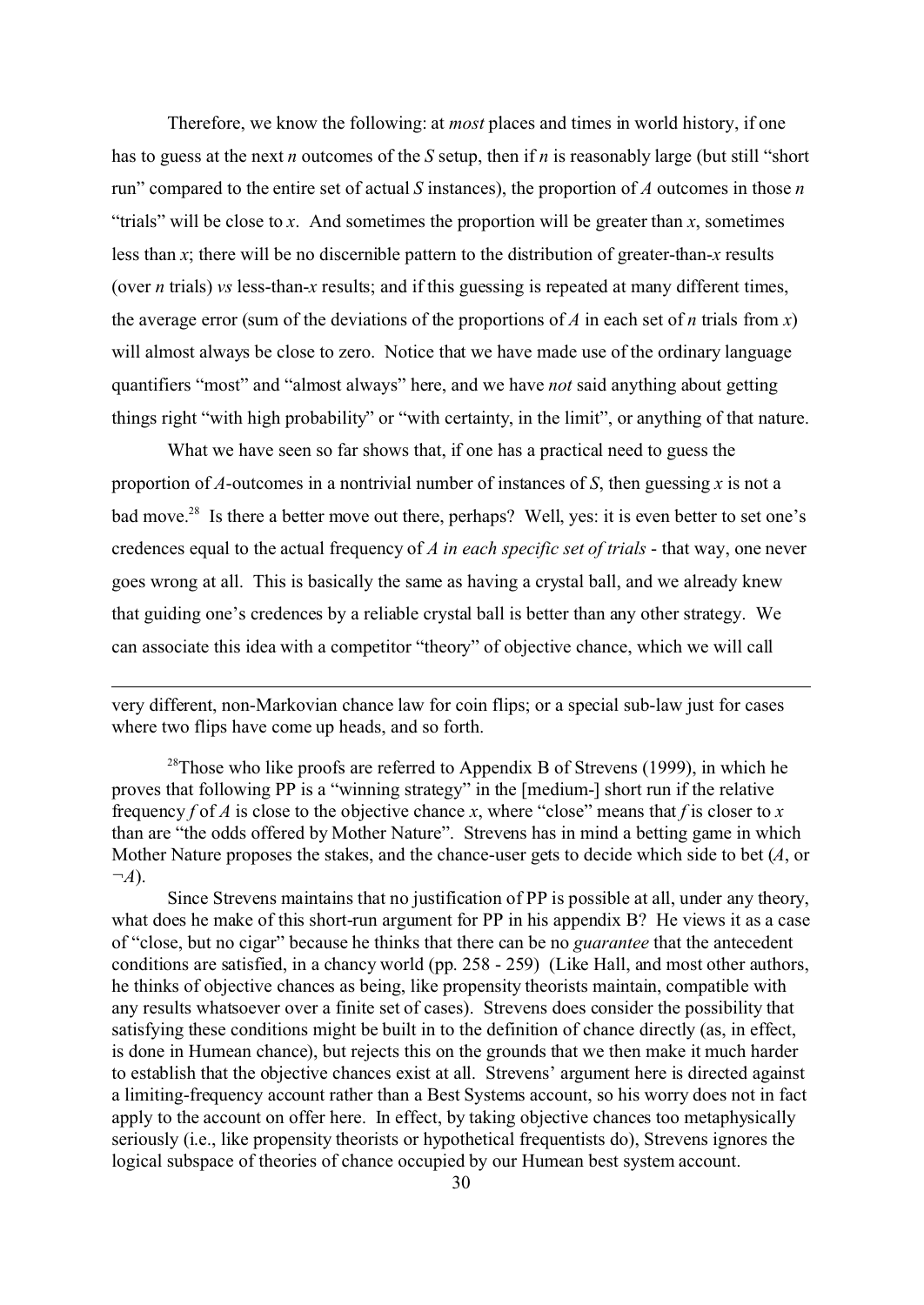"Next-*n* Frequentism" (NNF). NNF-chances are clearly very apt indeed for playing the PP role. To the extent that they diverge from the Humean chances in value, someone who needs to predict the next *n* outcomes would be well advised to set their credences equal to the NNF chances.

Unfortunately, unlike Humean chances (which can be discovered inductively, with no more problem than what Hume's problem of induction poses for all knowledge), you really would need a crystal ball to come to know the NNF-chances. Since no reliable crystal balls seem to exist, and there is no other way to arrive at this superior knowledge, we can set aside NNF-chances as irrelevant. The question for our justification of PP is rather: is there any other fixed proportion *x'* that would be an even better guess than *x*? And as long as the difference between  $x'$  and  $x$  is non-trivial, the answer to this question is going to be, clearly, "No". Any such *x'* will be such that it diverges from the actual proportion of *A* in a set of *n* trials in a certain direction  $(+)$  or  $-)$  more often, overall, than *x* does. And its average absolute error, over a decent number of sets of *n* trials*,* will *almost always* be greater than the average absolute error for guessing *x*.

"Almost always" is not "always". It is true that a person might set their credences to *x'*, guess accordingly, and do better in a bunch of sets of *n* trials than an *x*-guesser does. PP can't be expected to eliminate the possibility of bad luck. But the fact that *most of the time* the *x-*guesser accumulates less error than the *x'*-guesser is already enough – enough to show the reasonableness of PP. As we will see below, this is far more than any competitor theory of chance can establish.

There are further comments to be made, and loopholes to close off, but the basic argument is now out in the open. PP tells you to guess (set your credences) equal to the objective chance; in general, the Humean objective chance is close to the actual frequency; and setting one's credences equal to the actual frequency is better, at most times and places, than setting them equal to any other (significantly different) value. This basic argument raises many questions; I will address two important ones briefly now.

# *From* n*-case to single-case reasonability?*

The basic argument looks at a situation in which we need to guess the outcomes of S setups over a decent-sized number of "trials". But sometimes, of course, we only need to make an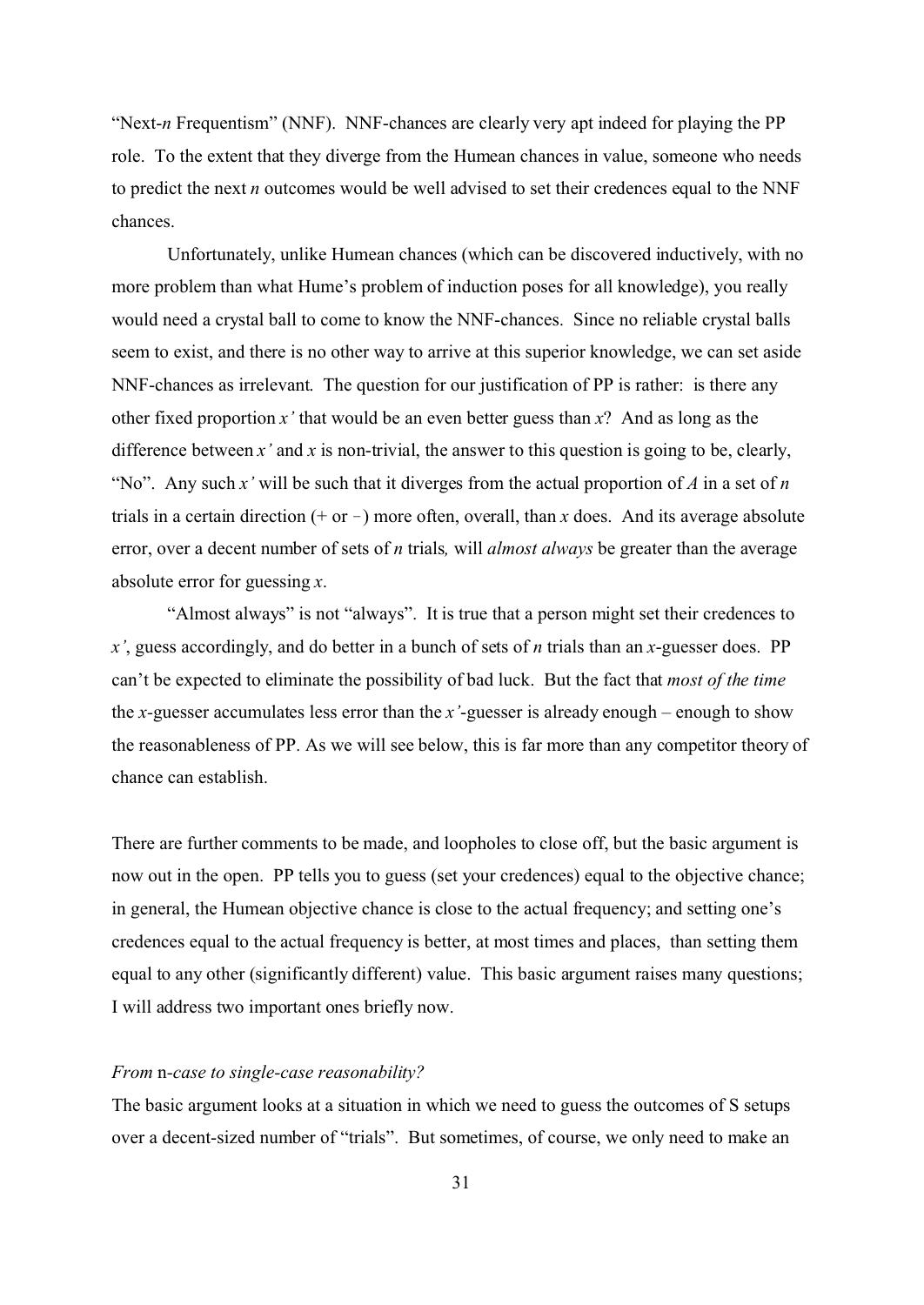educated guess as to the outcome of a single "trial" – e.g., if you and I decide to bet on the next roll of the dice, and then quit. Does our argument show that application of PP in such "single-case" circumstances is justified? Assuming, as always, that we have no inadmissible information regarding this upcoming single case, the answer is "yes, it does." Our argument shows that setting our level of credence in A to the objective chance is a "winning" strategy most of the time when guessing many outcomes is undertaken. But setting our credence for outcome A equal to a *constant, x,* over a series of *n* trials is *the same thing as* setting our credence equal to *x* for each individual trial in the collection. It cannot be the case that the former is reasonable and justified, but the latter – its identical sub-components – is unreasonable or unjustified. Just as two wrongs do not make a right, concatenating unreasonable acts does not somehow make a composite act that *is* reasonable. So when we have to set our credence - make a bet, in other words - on a single case, the prescription of PP remains valid and justified, even though that justification is, so to speak, inherited from the fact that the PP-recommended credences are guaranteed to be winners most of the time, over medium-run sets of "trials".

Suppose the contrary. That is, suppose that we think it is possible that over decentsized numbers of trials using PP is justified, but nevertheless in certain *specific* single cases – say, *your very next* coin flip – it may in fact not be justified. What could make this be the case? Well, you might think that some specific local factors exist that make a higher-than-0.5 credence in Heads reasonable. Perhaps you have put the coin heads-up on your thumb, and as it happens, your coin flips tend to turn over an even number of times, so that flips starting heads-up (tails-up) land heads (tails) more often than 50% of the time. What this amounts to, of course, is postulating that *your* coin flips in fact comprise a different SNM than ordinary coin flipping devices (including persons) – condition 5 in our earlier description of the fair coin flipping SNM is violated by these assumptions. Nevertheless, let's assume for the moment that the 50/50 chance of heads and tails on coin flippings is in fact a proper part of the Best System, and that your flips do fall under the 50/50 regularity (perhaps the Best System is content with a looser specification of the coin-flip setup). By our assumptions, your flips *also* satisfy the conditions for a less common SNM. Now there are two cases to consider: first, that we (who have to set our credences in *your next flip*) know about this further objective chance; second, that we don't.

If we do know about it, then the case is parallel to the breast cancer example above.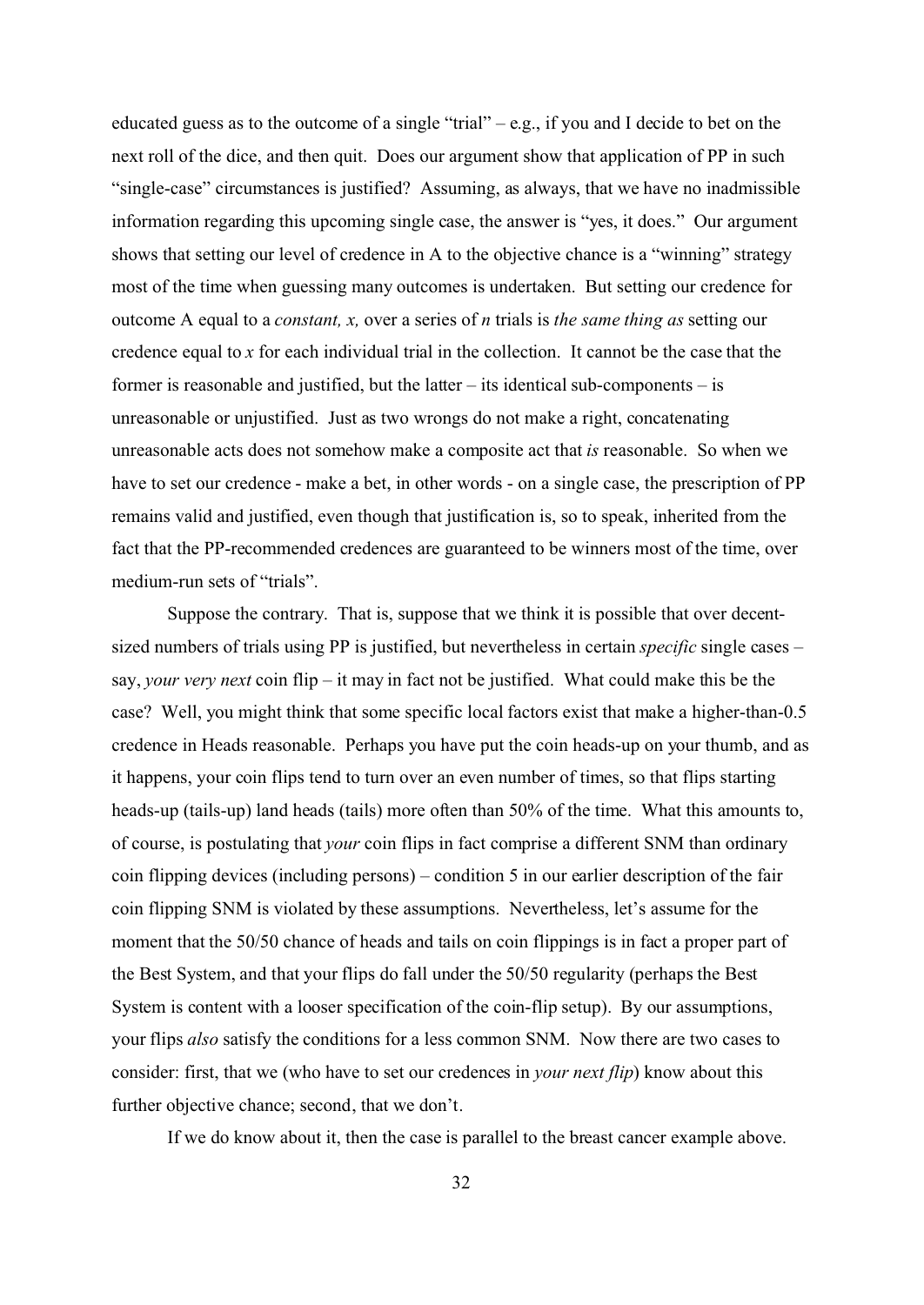Knowing the higher-than-50% chance for your flips when they start heads-up, and seeing that indeed you are about to flip the coin starting from that position, we should set our credences to the higher level. The rules of admissibility tell us that the ordinary 50/50 chances are inapplicable here, but the chances arising from the more constrained SNM that your flips instantiate are OK. This does nothing, of course, to undercut the reasonableness of PP in *ordinary* applications to a single case, when such trumping information is not available. Chance is a guide to life *when you can't find a better one*, and has never aspired to anything higher!

If we do not know about it, then the question becomes: is setting our credence to 0.5 as PP recommends reasonable? It might seem that the answer is negative, because the "real" probability of heads on that next flip is in fact higher. But as Humeans about chance, we know that this way of thinking is a mistake. Both objective chances are "real"; the fact that sometimes one trumps the other does not make it more real.<sup>29</sup> An application of PP is not made unreasonable just because there is a *better* way of guiding credence out there; it only becomes unreasonable if that better way comes to the chance user's attention, and when that happens, the original chance can no longer be plugged into PP because of the violation of admissibility.

# *Few- and no-case chances*

The Best System aspect of Humean chance takes us away from a (sophisticated) actual frequentism in two ways: by "smoothing out and rounding off" the chances and chance laws, and by using higher-level and lower-level regularities to extend the domain of objective chances to cover setups that have few, or no, instances in actual history (like our 43-slot roulette wheel). The former aspect makes objective chances easier to discover and to work with than pure finite frequencies, which is all to the good in a concept, such as the concept of objective chance, whose nature is bound up with its utility to finite rational agents. Since it never drags the objective chance far away from the frequencies, when the numbers of actual instances of the setup in history are large, it is not problematic *vis a vis* the deduction of PP. But the latter aspect may well look problematic. For we know that if the number of actual instances of setup S in all history is relatively small, then the actual frequency is may well be quite far from the objective chance dictated by the higher-level pattern. Perhaps 00 lands in

 $^{29}$ And as we will see in the next section, it is possible for the more generic, macrochance to trump the more specific, micro-based chance.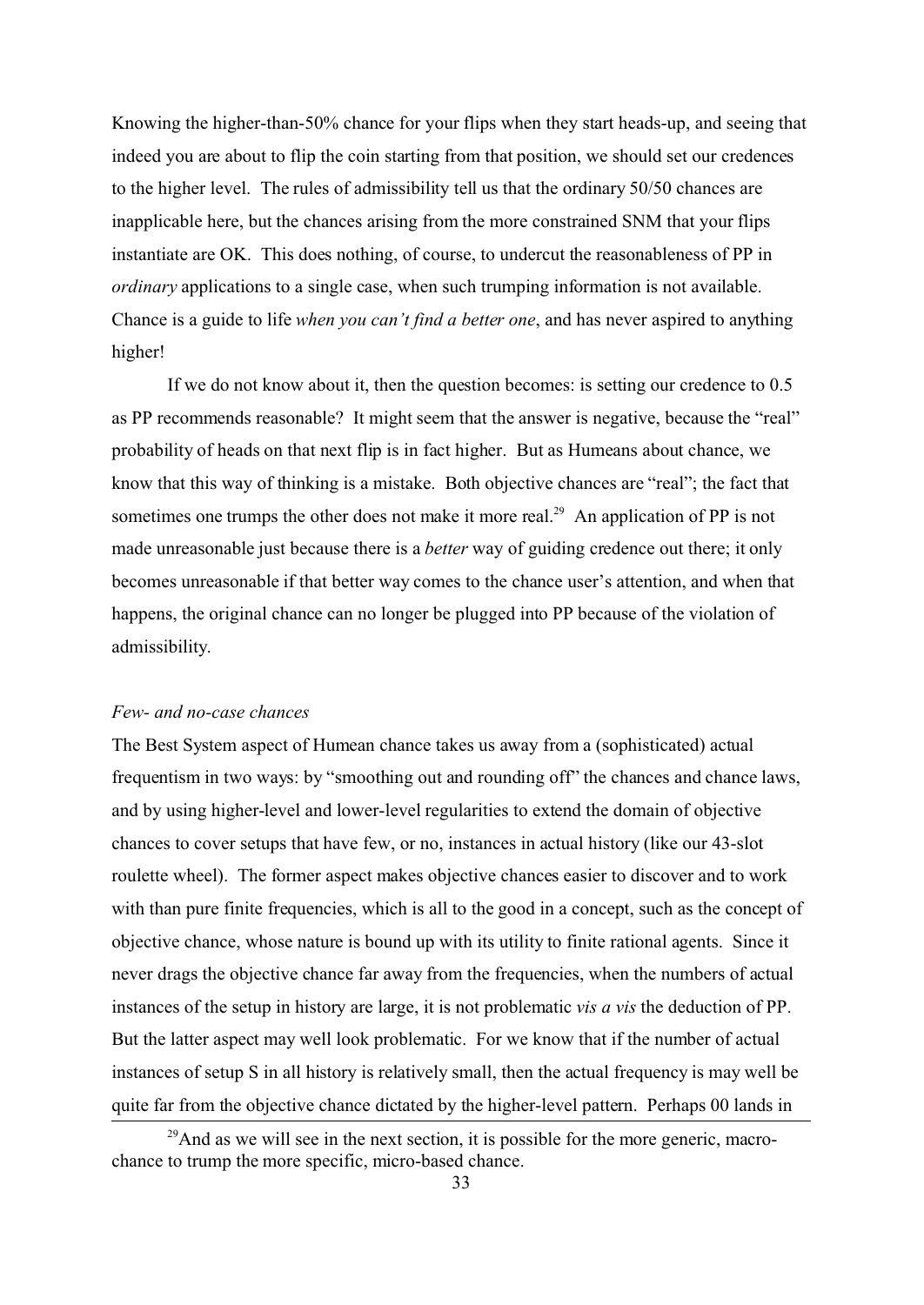one twenty-fifth of the times (say, only a few hundred) that our 43-slot roulette wheel is spun, rather than something close to one forty-third. In cases such as this, how can PP be justifiable?

Notice that in cases like this, where the numbers over all history are relatively low, we cannot mount an argument similar to our basic argument for PP above, but now in favor of a rule of setting credence equal to the actual frequency. Why not? Because there is no guarantee that there will be the sort of uniformity over subsets of *n* trials that we knew we could appeal to when the numbers are large or infinite. Suppose our 43-slot roulette wheel was spun a total of 800 times, and 00 came up 32 times. Considering now guesses as to the number of 00 outcomes in "short run" sets of  $n = 50$  consecutive spins, can we assert with confidence that in most of these runs, a guess of 2/50 will be closer to the actual frequency more often than a guess of  $1/43$ ? By no means. It may happen that the actual pattern of outcomes is very much as one would expect based on the objective chance of 1/43, but in the last 90 spins 00 turns up a surprising 12 times. These things happen, and given the low overall numbers, cannot be considered undermining outcomes for the objective chance of 1/43.<sup>30</sup> But if this is how the 00 outcomes are distributed, then a person betting on a subset of 50 consecutive spins will do better to bet with the objective chance, *most of the time* (just not in the last 100 spins!). Neither a credence level of 1/25 nor one of 1/43 is guaranteed to be a winner in most of the short run guessing games that might be extracted from the total 800 spins.

It is true, of course, that if we consider all the possible ways of selecting sets of 50 outcomes for our guessing games – not just consecutive spins, but even-numbered spins, "randomly" chosen sets, etc. – then the frequency of  $1/25$  is going to do better, overall, in this wider set of games. (The reason is that in the vast range of games where the 50-trial subsets are chosen "randomly", the frequency in such subsets will most often be close to 1/25 rather than 1/43.) But it remains true that a consequentialist argument for setting credence equal to the actual frequency rather than the HOC is much weaker here than is the argument for using HOCs in the standard case of setups with very many outcomes. And we should remember that if the divergence is too serious, and the number of outcomes at issue large enough, the Best System will have to go with the frequency rather than the symmetry-derived chance: we have frequency-deviation tolerance, but only within limits!

<sup>30</sup>Undermining is explained in section 6.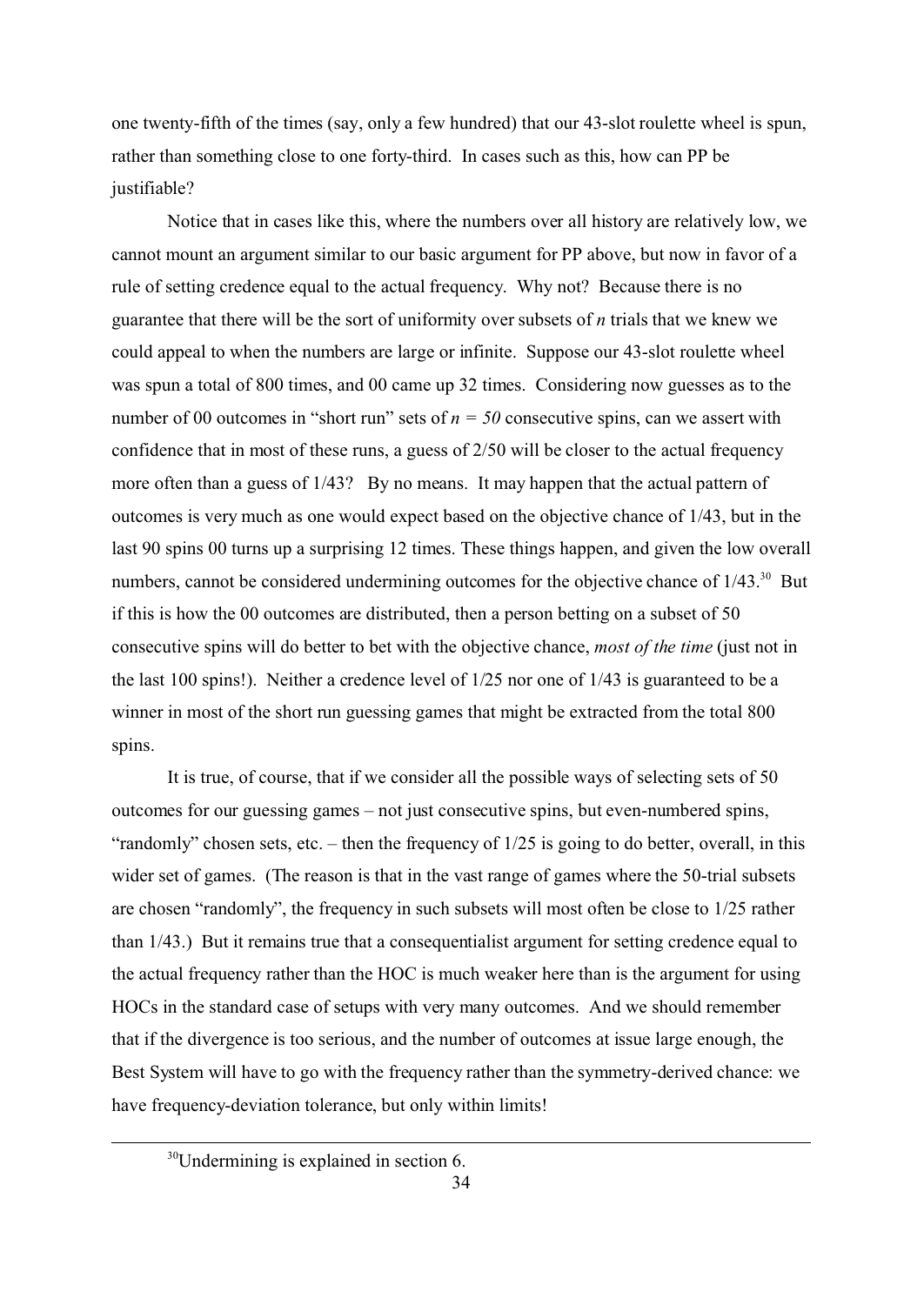The credence level of 1/25 *is* guaranteed to beat that of 1/43, of course, in the limit as the "short" run over which we are guessing approaches, and finally equals, the total set of 800 actual spins. But applying PP to set credences for sets of outcomes that are a significant part of – or equal to – the total set of actual outcomes is extending the notion of objective chance beyond the bounds of its legitimate application. Objective chance is a guide to life when one has to guess at the outcomes of objective chance events in a *small fragment* of the overall mosaic on which the chance supervenes. This is the proper lesson of the undermining contradiction problem (see section 6.1). For now, we can consider the loophole closed off by noting that when objective chance and actual frequency *do* diverge significantly, (a) neither one is *guaranteed* to beat the other as a credence-setting strategy for short runs, and (b) any disadvantage that accrues to setting one's credences via PP rather than according to the actual frequencies will be limited in size.

### *5.2 Other accounts and PP*

Whatever the difficulties or limitations of our deduction of PP may be, it should be apparent already that the standard competing accounts of objective chance cannot offer anything even remotely similar. The traditional hypothetical frequentist adopts a position that utterly disconnects the objective chances from frequencies (and even from random-lookingness) in finite initial subsequences, so she cannot mount an argument for the rationality of PP based on it's guaranteeing a winning strategy most of the time (for us, in finite human history). Instead she will be forced to go second-order and say that adopting PP will yield winning strategies *with high probability*, this probability being an objective one derived from the firstorder objective chances themselves. But even if we grant her this second-order objective probability, the question remains: why should I *believe* that adapting my credences to the objective chances is a likely-winning strategy, just because this proposition has a high objective chance in the hypothetical frequentist's sense? Evidently, I am being asked to apply PP to her second-order chances, in order to establish that PP is justified for her first-order chances . . . a glaring circularity. Moreover, if I reflect on the literal meaning of these second order chances, they direct me to contemplate the limiting frequency of cases (worlds?) in which applying PP to the first-order chances is a winning strategy, in a hypothetical infinite sequence of "trial-worlds". The metaphysics begins to look excessive, and in any case we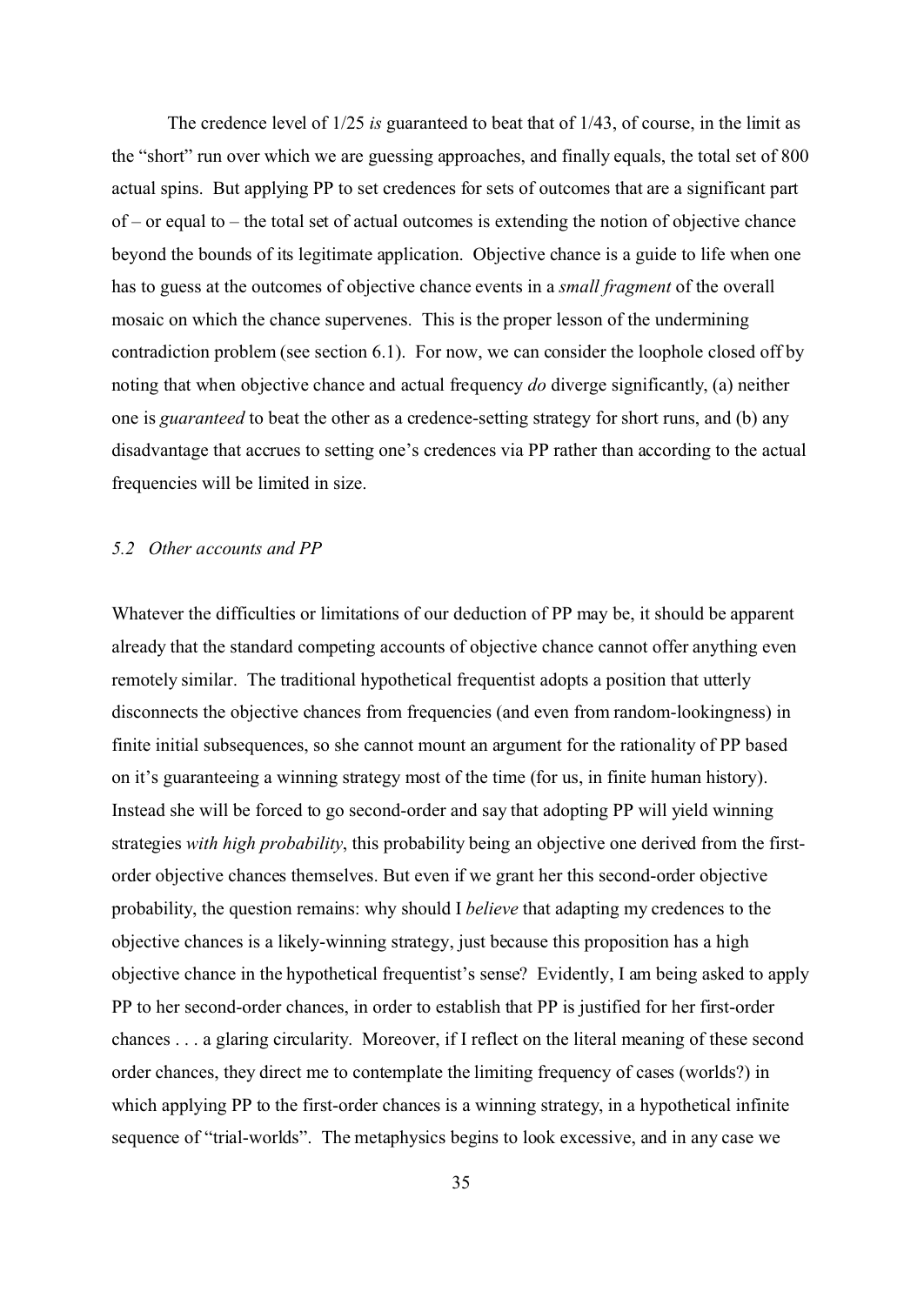immediately see that the problem reappears at the second level, so that we need a third-order argument to justify PP for the second-order chances . . . And so on. Infinity turns out to be an unhappy place to mount a consequentialist argument for PP.<sup>31</sup>

The metaphysical propensity theorist, by contrast, does not offer a definition of objective chances at all, and so exposes himself to less risk. The boldest version of this position in recent times appears in Hall (2004).

Let's recall the full force of Lewis' challenge to the advocate of metaphysical propensities:

"Be my guest – posit all the primitive unHumean whatnots you like. (I only ask that your alleged truths should supervene on being). But play fair in naming your whatnots. Don't call any alleged feature of reality 'chance' unless you've already shown that you have something, knowledge of which could constrain rational credence." (1994, p. 484).

Answering Lewis' challenge to the advocate of metaphysical whatnots, Hall writes:

"What I 'have' are *objective chances*, which, I assert, are simply an extra ingredient of metaphysical reality, not to be 'reduced' to anything else. What's more, it is just a basic conceptual truth about chance that it is the sort of thing, knowledge of which constrains rational credence. Of course, it is a further question – one that certainly cannot be answered definitively from the armchair – whether nature provides anything that answers to our concept of chance. But we have long since learned to live with such modest sceptical worries. And at any rate, they are irrelevant to the question at issue, which is

 $31$ I should note that Howson and Urbach (1993) offer an ingenious nonconsequentialist defense of PP in the context of Von Mises' version of hypothetical frequentism that is, so far as I can see, successful. What the argument shows is that *if* you consider objective chances to be the frequencies in hypothetical von Mises collectives generated from the chance setup, and believe the chance of outcome *A* is *p*, then it is incoherent to set one's degree of belief concerning the next outcome's being *A* to any value other than *p.* This justification of PP is in one sense stronger than mine for HOC, since it shows setting one's credences differently to be *incoherent*, not just likely to bring about unfortunate results. In another sense, the justification is weaker, and for precisely the same reason: It shows that violating PP is incoherent, but not that it is a strategy likely to bring unfortunate results in our world.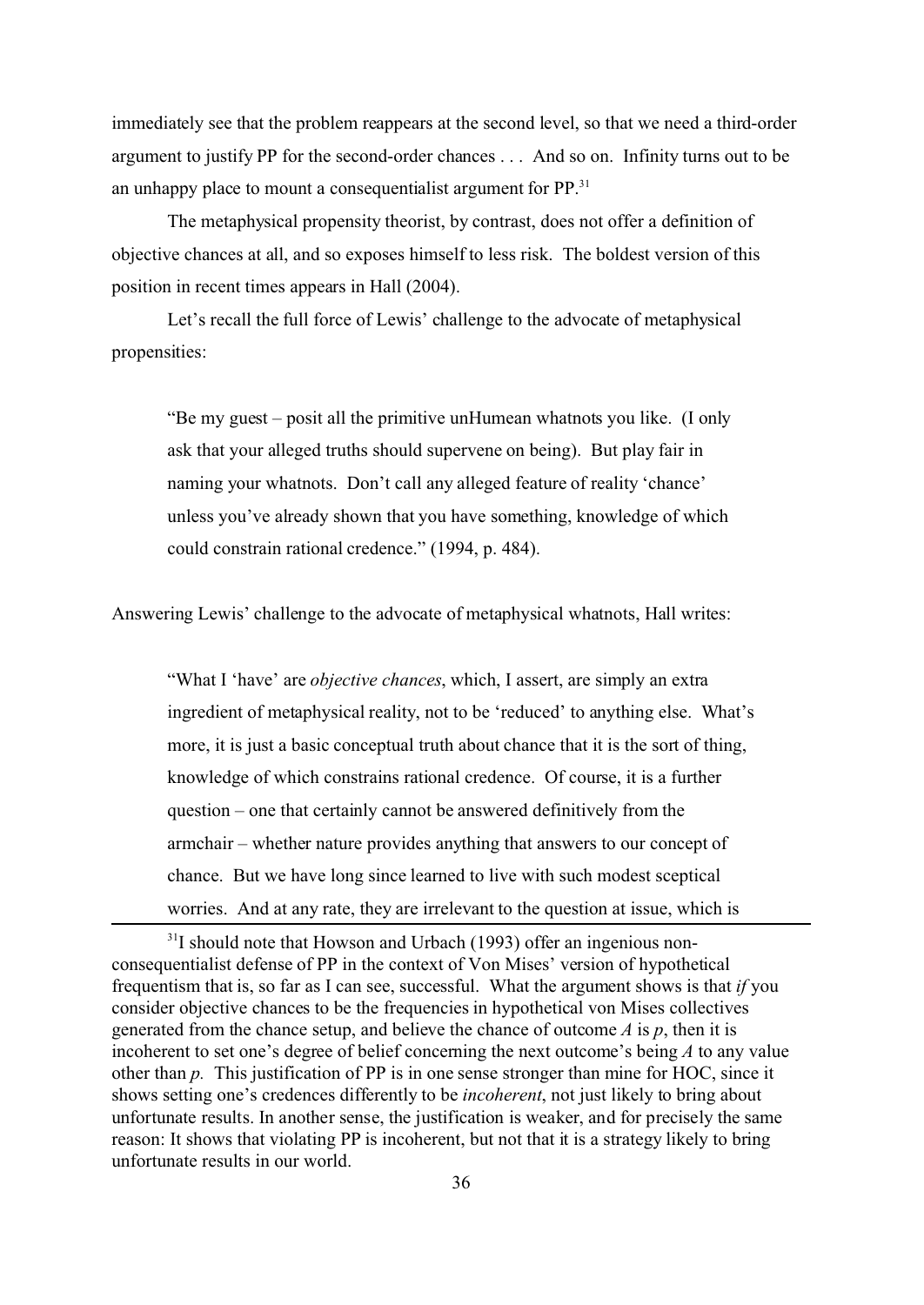whether my primitivist position can 'rationalize' the Principal Principle. The answer, manifestly, is that it can: for, again, it is part of my position that this principle states an analytic truth about chance and rational credence." (2004, p. 106).

The problem with this move is that assertion is not argument. If one postulates a metaphysical whatnot (calling it an "ingredient" doesn't help), insists that it is irreducible to anything else *and* indeed that the actual history of occurrent events places no constraints on what these whatnots might be (numerically), then it is bold indeed to assert that these unknowable whatnots ought to constrain my degrees of belief, else I am irrational. (Notice also that Hall is deliberately declining to "play fair" in Lewis' terms, boldly calling his whatnots 'chances' without *showing* anything at all about them.)

 Fortunately, a position such as this writes itself completely off the map as far as realworld endeavors are concerned. Until the primitivist can overcome the "modest" skeptical worry that, perhaps, there are no objective chances in our world after all – and for Hall, as for Mellor (1995), Lewis (1994) and others, this means *proving determinism false* – and then offer some epistemological hints about how to infer the values of the whatnots, scientists and statisticians can safely ignore him. They may as well help themselves to my Humean objective chances, whose existence is guaranteed and which can be learned by ordinary scientific practices.<sup>32</sup>

Finally, let's consider Sober's (2005) no-theory theory of chance. It has the great virtue, compared to metaphysical propensities and hypothetical frequentism, of letting us be sure that the chances exist and are nontrivial, because the chances just *are* whatever our accepted scientific theories say they are. It also beats the other two competitors when it

 $32$ Hall goes on to suggest that perhaps the primitivist will be able to argue that the reasonableness of PP follows from constraints on reasonable initial credence functions that are connected to "categorical" features of the world. But although Hall speaks of these constraints as if they were "imposed by" categorical facts (p. 107), in fact the constraints he has in mind are just rules about how to distribute credence in light of the presence or absence of certain categorical features of things. (E.g., Hall suggests the constraints might include ". . . various indifference principles, carefully qualified so as to avoid inconsistency.") He goes on to postulate a situation in which exchangeability works as a "categorical constraint", allowing a hypothetical frequentist to derive the appropriate local application of PP. The problem of course is that exchangeability is by no means imposed by categorical facts in the world, and Hall's application of it here is in reality just a disguised application of PP itself. Why should my credences satisfy exchangeability? Because I believe there is a unique, stable objective chance for each trial, and I want my credences to match it. . ..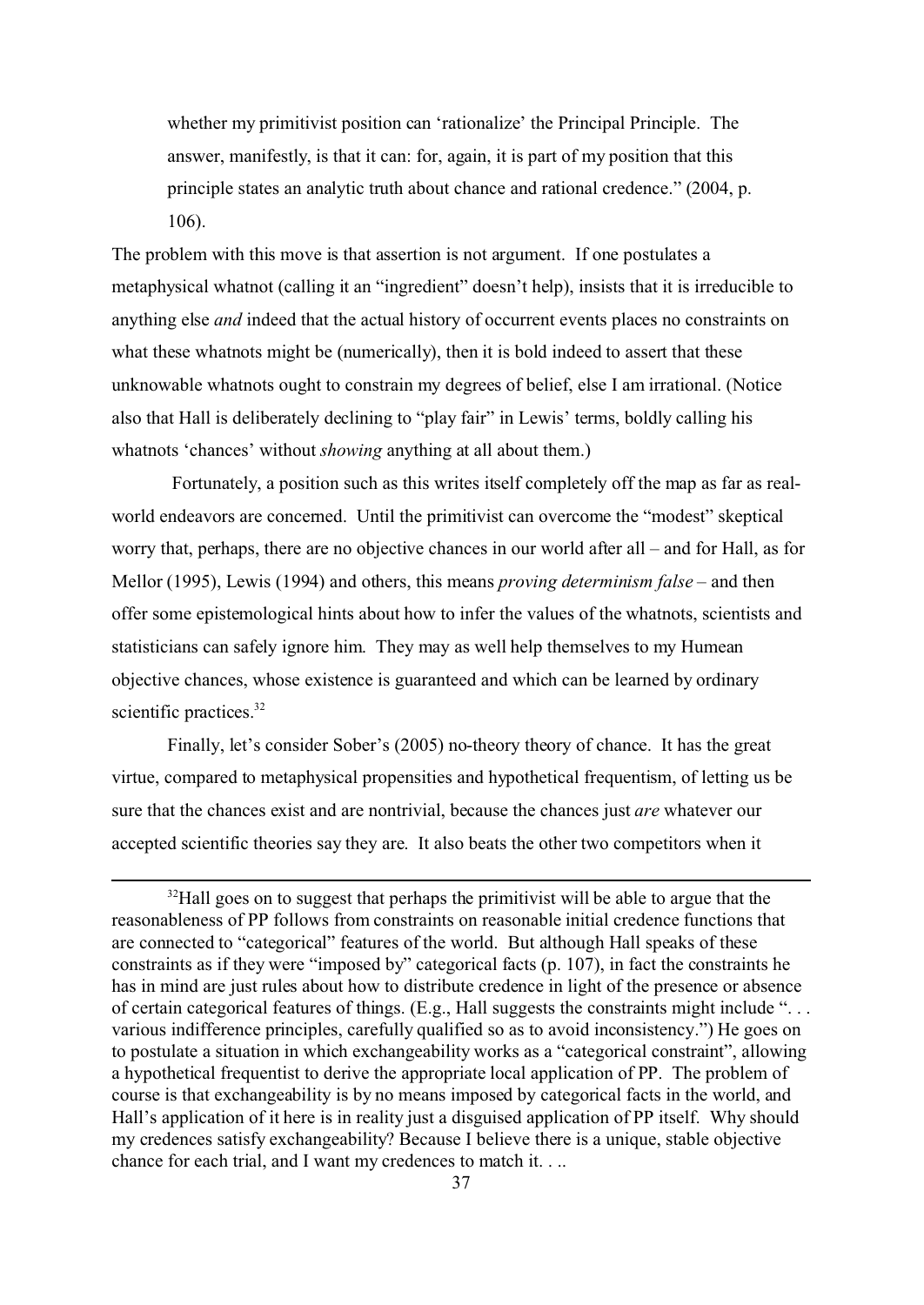comes to justifying PP. Whereas they can give, in the end, no justification of the reasonableness of PP at all, Sober can appeal to our successes in using objective probabilities as inductive evidence that applying PP is a good strategy.

Or rather, Sober can help himself to such inductive support in sciences where the chances are not inferred from statistics, but rather grounded *a priori*stically in theory (i.e., in QM and statistical mechanics). It is widely recognized that the standard procedures of inferring objective probabilities from statistical evidence *use* PP – that is, their claim to methodological soundness rests on assuming that the objective chances being guessed at deserve to govern credence. Where PP needs to be assumed in arriving at the (estimated) chances, it would seem to be circular to claim that the success of the sciences using said chances argues for the validity of PP as applied to chances in that science. This caveat drastically reduces the range of objective probabilities for which the no-theory theory can claim an inductive grounding for PP.

So the no-theory theory is a clear improvement over the more traditional theories, but only enjoys this advantage in sciences where chances are derived from pure theory.

### **6. The Limitations of Chance**

#### *6.1 Undermining*

Undermining is a feature of Humean chances: the objective probabilities supervening on the Humean mosaic may entail that certain sorts of "unlikely" large-scale future events have a non-zero objective chance, even though *were said events to have occurred, then the Humean mosaic would have been so different that the objective chances themselves would have been different.* The problem gets elevated to the status of a contradiction as follows: If *F* is our undermining future, then PP says

 $C(F|H_{tw}T_w) = x = Pr(F)$ ,  $x > 0$ , where *Pr* is the objective chance function given by  $T_w$ .

But (the story goes) *F* plus  $H_{tw}$  jointly entail, under the Humean analysis of chance,  $\neg T_w$ . So the standard axioms of probability tell you that  $C(F|H_{rw}T_w) = 0$ . Never mind that the difference between *x* and zero will be just about zero, in any realistic case; never mind that neither  $H_{tw}$  nor  $T_w$  can ever really be known by us, and so forth: a contradiction is a contradiction, and is bad news.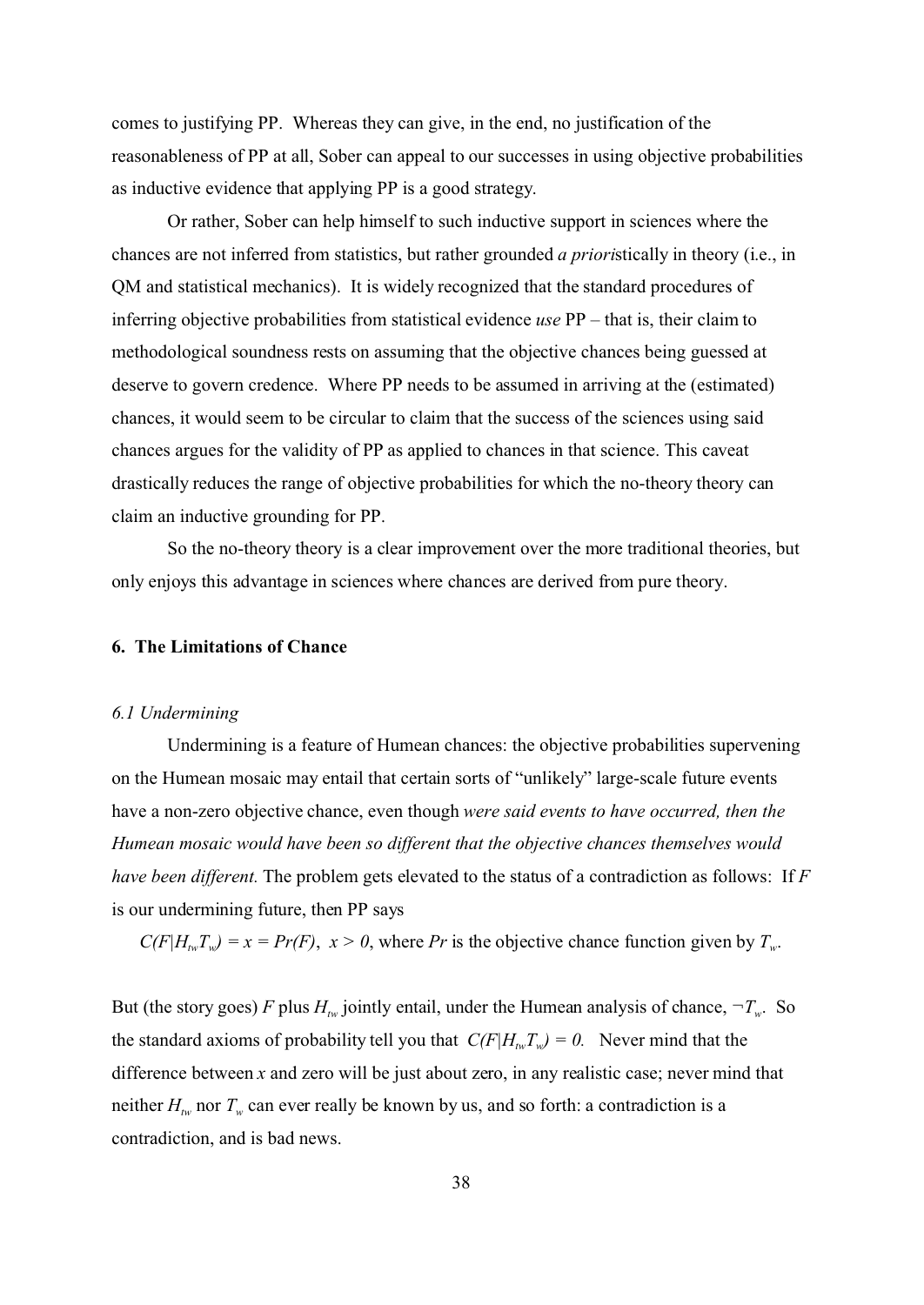Most papers on Humean chance since 1994 have been largely devoted to the undermining problem: arguing that it is solvable, or unsolvable, or was never a problem to begin with. There are too many turns and twists to the story to enter into it here. My view is that the contradiction problem is real, though much harder to generate than Lewis originally thought; no application of HOC that beings like us would ever undertake can have undermining potential. And as I argued in (1997), the solution to the problem is basically to ignore it.

Recall that the deduction of PP relies on the scenario of using chances to predict outcomes over small-to-medium sized sets of events. Since PP is essential to chance, the limitations on its validity are likewise limitations on the proper scope of applicability of HOC. It is a mistake – a misunderstanding of the nature of objective chance – to contemplate using the OC's for setting credences concerning fragments of the Humean mosaic big enough to have undermining potential. Humean chance is by its very nature a notion whose range of correct application must be limited.

# *6.2 A Chance for all Setups?*

HOC may be limited in another way as well. Let's suppose for the moment that the Best System gives chances for micro-level events – *complete* chances, in the sense that for a completely-specified initial physical state of affairs, the Best System entails the chances for all physically possible future evolutions of the physical states of affairs.<sup>33</sup> Then if we suppose also a strong enough reductive supervenience thesis (all possible macroscopic states of affairs being equivalent to disjunctions of micro-physically specified states of affairs), then a question arises concerning the Best System's chances. The System may have, we said, an objective chance of the 09:37 train arriving on time on an ordinary weekday. And this chance supervenes simply on the pattern of facts about train arrival times. But our causally complete micro-chances may also entail a value for this objective chance; presumably time-variable, presumably often close to the macro-derived chance, but nonetheless different. Two questions arise from this scenario. First, does this scenario make the Best System selfcontradictory? And second, if we could somehow know both objective chances, which one would better deserve to guide our credences?

The answer to the first question is negative. All OC's are referred to a chance setup,

 $33$ Dupré (1993) calls this "causal completeness" in the probabilistic sense. The nonprobabilistic version of causal completeness is determinism.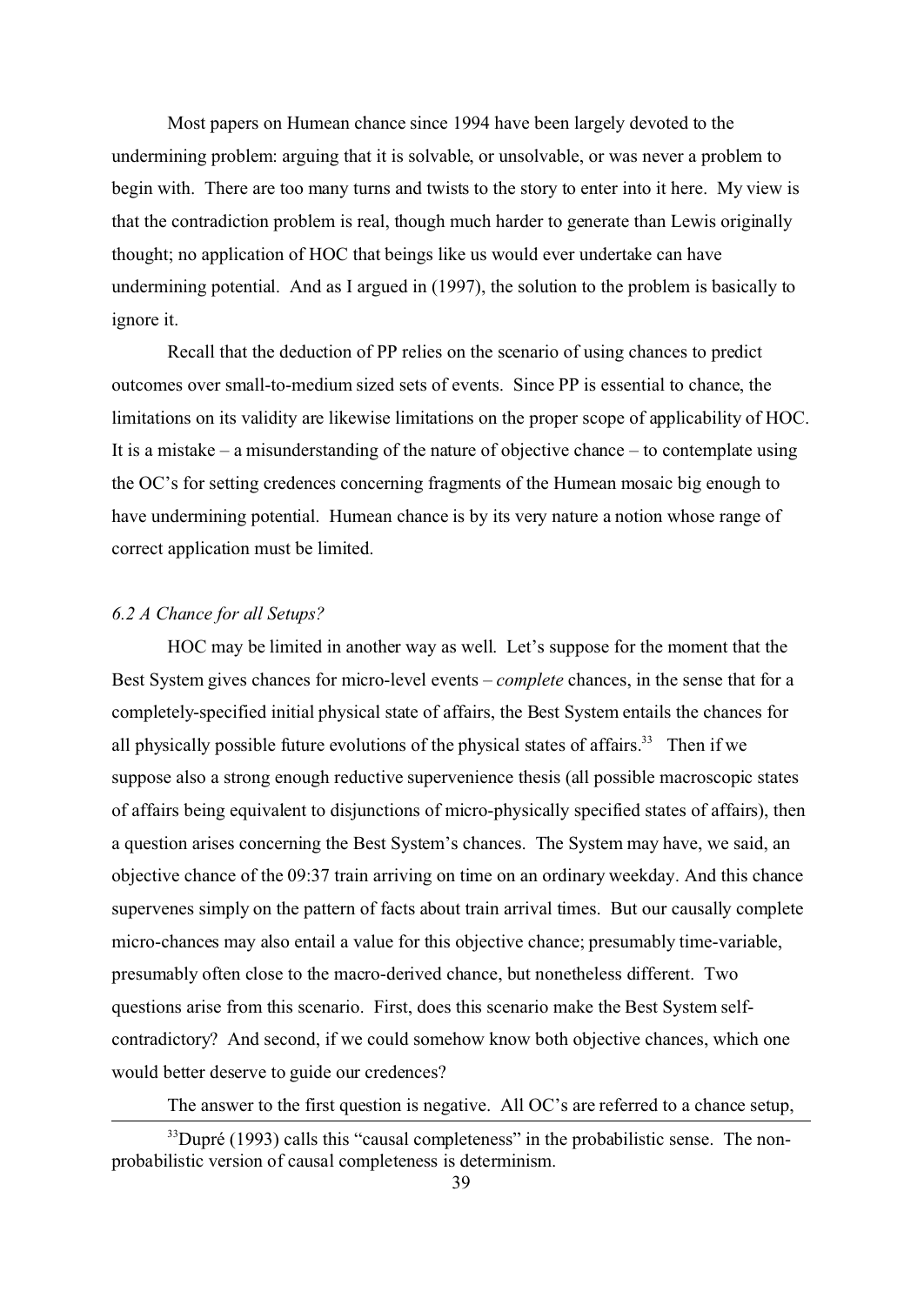and the micro-derived, time-variable chances of lateness for the 9:37 have a different chance setup every morning, while the macro-derived chance's setup is relatively permanent. So the two competing chances do not overtly contradict each other, any more than the two breast cancer chances discussed earlier.<sup>34</sup>

But they are still *competitors*. <sup>35</sup> Which one wins? Common wisdom among philosophers of science suggests that it must be the micro-derived chance. It is, we might think, the chance that is grounded on more complete knowledge, hence favored under the Principal of Total Evidence (see Sober (2004)). But on the contrary, I want to suggest that it could be the macro-derived chance that better deserves to guide credence. How could this be?

First, we'll suppose that the micro-derived chance, though time-variable, is still fairly stable from morning to morning. (We'll suppose we are given information about the chance of lateness as of 06:00 each morning, and that it generally hovers around 0.3 except when the network has a serious breakdown.) But the macro-derived chance – in a case like this, essentially the frequency – might be significantly different (say, 0.15). How could this be? Well, nothing rules it out. The micro-level chances are what they are because they best systematize the patterns of outcomes of micro-level chance setups, such as quantum state transitions. And they may do this excellently well, at all times and places in world history. But that entails nothing about what will happen for train arrivals. The micro-theory of chances in the Best System gets the frequencies right for micro-level events (and reasonablesized conjunctions and disjunctions of them), to a good approximation, over the entire mosaic. This simply does not entail that the micro-theory must get the frequencies right for sets of distinct one-off setups, each being a horribly complex conjunction of micro-events, from which a chance is calculated for an even more horribly complex *disjunction* of conjunctions of micro-events, all confined to a small fragment of the Humean mosaic.

To properly characterize the scenario and demonstrate more rigorously that *nothing*

<sup>&</sup>lt;sup>34</sup>It may be that our two posited chances are such that admissibility considerations rule out the use of one, if the other is known, as we saw in the breast cancer case. But it is not clear to me that this must happen in general.

<sup>&</sup>lt;sup>35</sup>It's important to bear in mind that we can never come to know the micro-derived chance, and can only do our best to guess at the existence and value of a macro-derived chance. So the competition we are discussing is purely hypothetical: God whispers in one ear the macro-level chance, based on the entire history of 09:37 trains, while a Laplacean demon who calculates the micro-derived chance whispers it in your other ear. Which to use?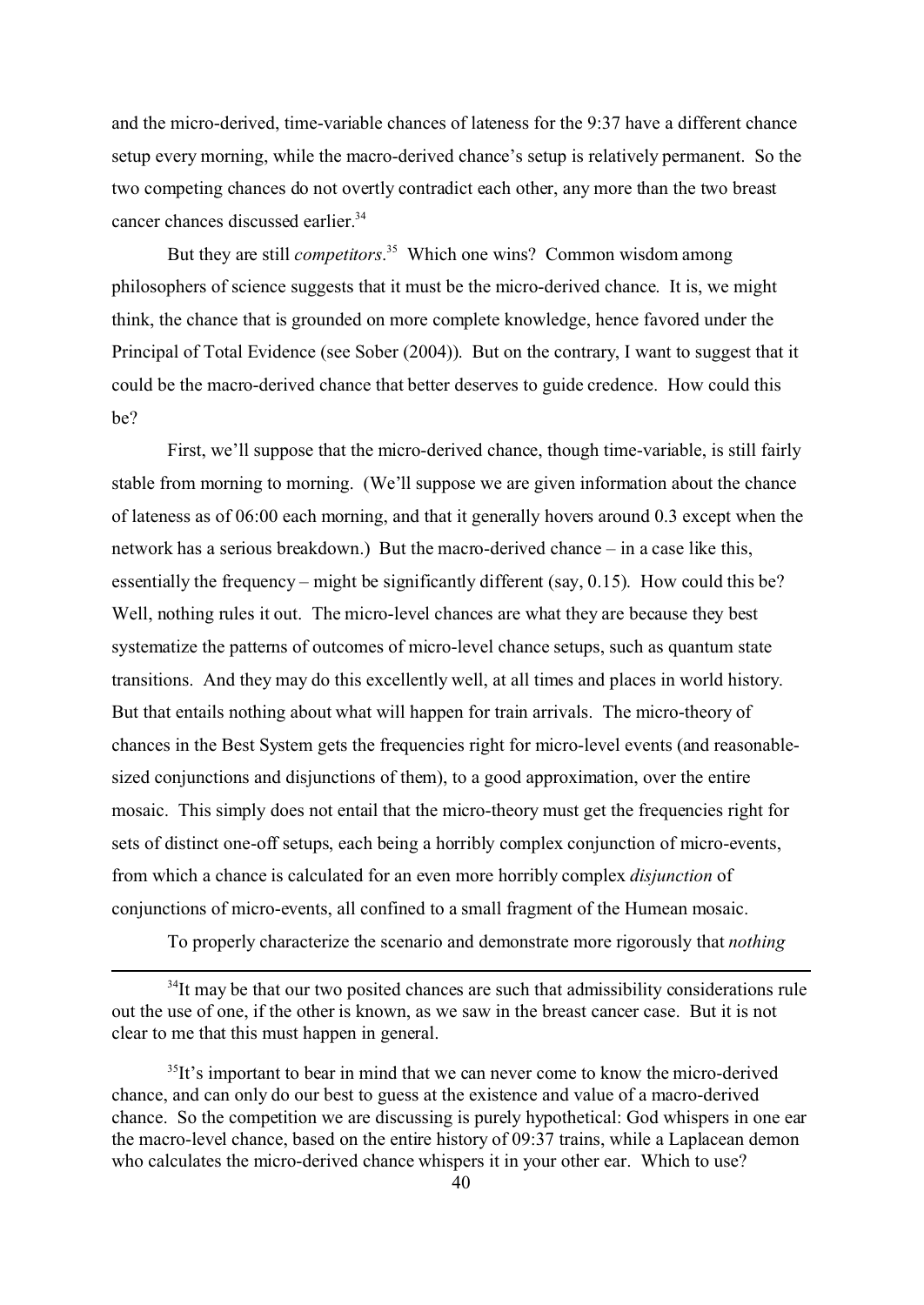guarantees that the micro-derived chances will be close to the macro-derived chances (and hence, to the frequencies) would require many pages of discussion. I hope the basic point is clear enough: Humean micro-level chances are guaranteed to be good guides to credence for micro-level events, but not necessarily for macro-level events. If a significant divergence were to occur, then our argument in section 5 shows that the macro-derived chances would be the ones deserving to guide our credences. Contrary to many philosophers' intuitions, the micro-level does not automatically dominate over the macro.

Chances are nothing but aspects of the patterns in world history. There are chancemaking patterns at various ontological levels. Nothing makes the patterns at one level automatically dominate over those at another; at whatever level, the chances that can best play the PP role are those that count as the "real" objective probabilities. In this section we have seen that the constraint of being able to play the PP role puts limitations on the scope of proper uses of objective probabilities.

### **7. Conclusion**

The view of chance on offer is perhaps the *only* interpretation of chance (besides actual frequency) able to demonstrate the reasonability of PP, and due to its Best System character it has a number of virtues not possessed by actual frequentism: ability to respect symmetries and to extend to cover setups with few or no actual instances; and the epistemic advantage of being ideally discoverable by finite agents using only ordinary inductive methods.

 By way of closing, I want to return briefly to the topic of chances as explainers of events. By their very nature, Humean chances are not explainers of events, but rather a *product* of the events themselves – which are thus logically prior.<sup>36</sup> To some extent the existence of SNM's lets us give a non-trivial explanation of events (e.g., that approximately 50% of the coins landed heads in a 1000-flip experiment); but the explanation is grounded on the randomlooking distribution of facts at a more micro-level, and *that* has no explanation based on chance. This may be the great defect of the view to those attracted by propensities. If you have metaphysical yearnings that Humean chances just cannot satisfy, then you are welcome

<sup>36</sup>The same goes for Humean laws, of course, *pace* Lewis. The traditional empiricist response to this awkward point is to offer a revised account of explanation – one based on deduction, for example, or systematization/unification. In these weakened senses of explanation, Humean chances may also be able to lay claim to explanatory power.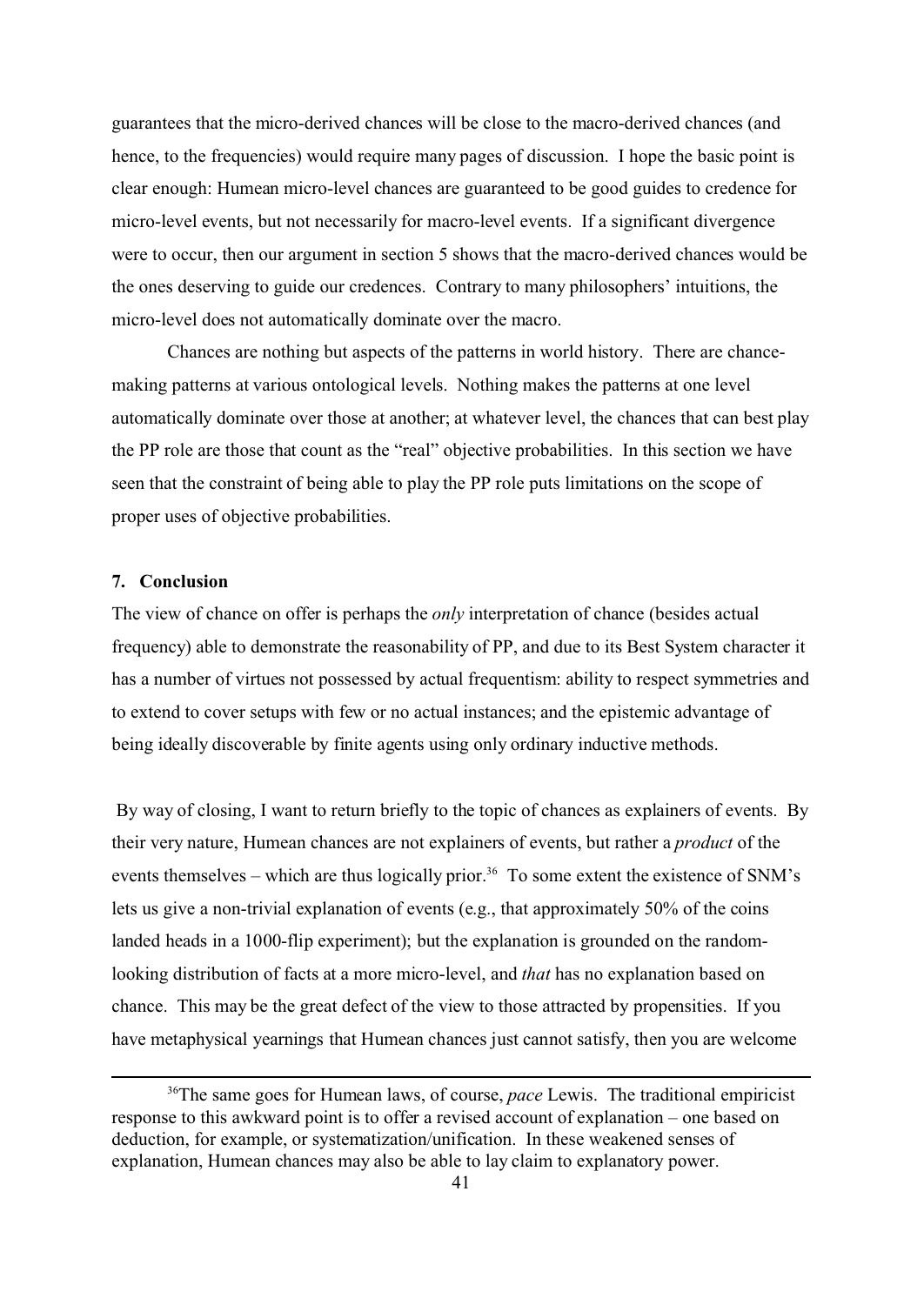to postulate all the "metaphysical whatnots" you like; and I wish you luck in trying to demonstrate that they exist, or that we can find out their strengths if they do exist, or that they deserve to play the PP role in guiding belief. *Humean* chances exist whether or not there are such Popperian propensities or Hallian primitive chances in the world. If such whatnots do exist, that is nice I suppose; but by their very nature, the Humean chances are apt for playing the PP role, and so deserve the title of "*the* objective chances". Capacities and propensities may explain why the chances are what they are (though I personally have difficulty seeing such explanations as anything more than 'dormative virtues') – but that does not make them the chances. And of course, if there are no such things, the Humean chances are still as I have described them (and they have a different explanation, or none at all – a question for another day).

Since scientists and policymakers do postulate objective probabilities, and try to find out what they are – often with apparent success – philosophers of science should not be content with anything less than a theory of objective chances that entails that they exist, that we can come to know them, and that they deserve to guide action under circumstances of ignorance. Humean objective chance, as I have sketched it, is the only genuine theory of chance that can meet these goals.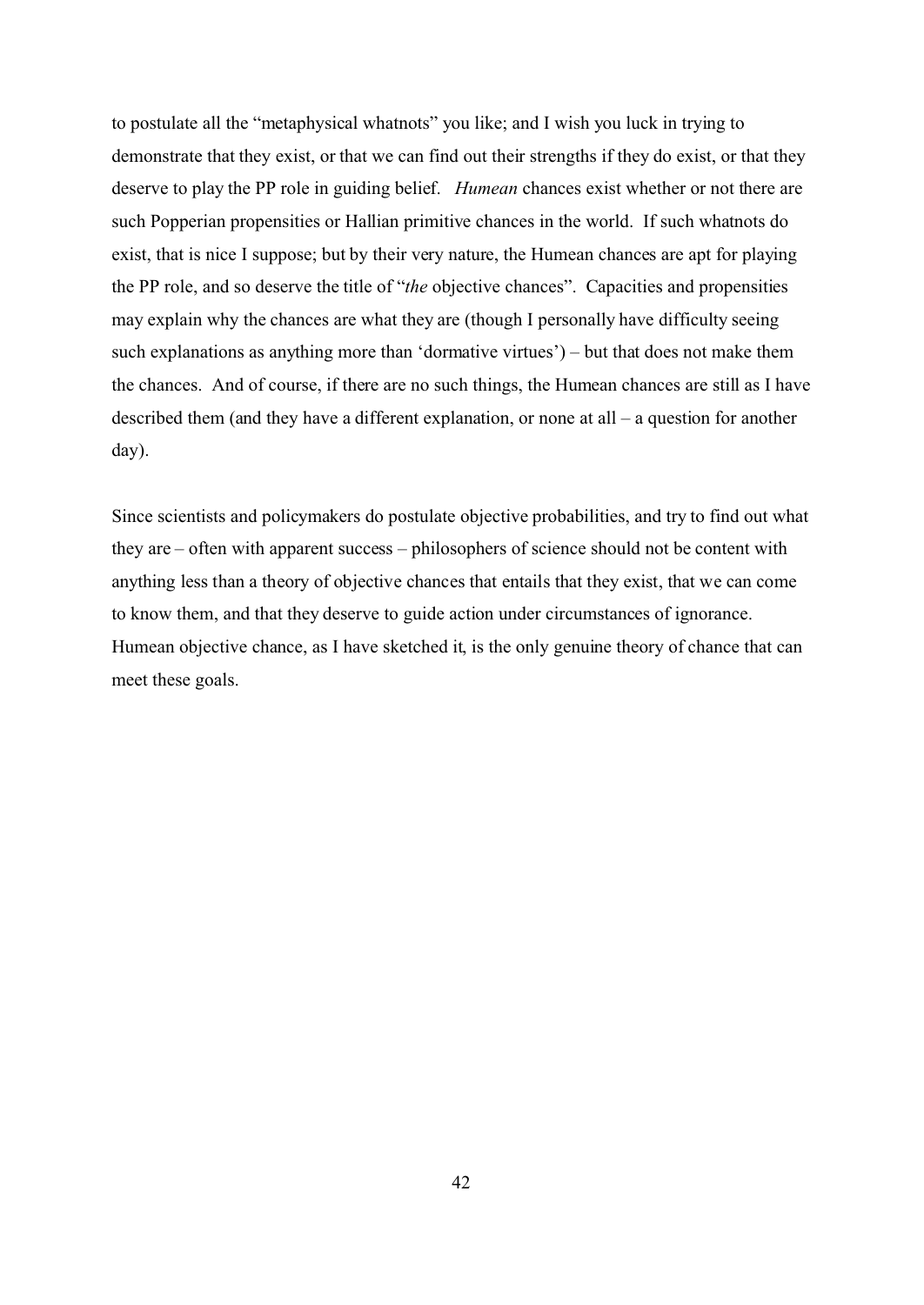# **Bibliography**

Cartwright, N. (1999) *The Dappled World: A Study of the Boundaries of Science* (Cambridge,

England: Cambridge U. Press).

Diaconis, P. (1998) ""A Place for Philosophy? The Rise of Modeling in Statistical Science." *Quarterly of Applied Mathematics* 56: 797-805.

Elga, A. (2004) "Infinitesimal Chances and the Laws of Nature" *Australasian Journal of Philosophy* 82, pp. 67 - 76.

Gillies, D. (2000) *Philosophical Theories of Probability* (London: Routledge).

Hajek, A. (2003) "Interpretations of Probability", *Stanford Encyclopedia of Philosophy* (online),<http://plato.stanford.edu>

Hájek, A. (2003b) "What Conditional Probability Could Not Be", *Synthese*, 137, pp. 273-323.

Hall, N. (1994) "Correcting the Guide to Objective Chance". *Mind* 103, pp. 504 - 517.

Hall, N. (2004), "Two Mistakes about Credence and Chance". *Australasian Journal of Philosophy*, 82, pp. 93 - 111.

Hoefer, C. (1997), "On Lewis' Objective Chance: "Humean Supervenience Debugged"". *Mind* 106, pp. 321 - 334.

Hoefer, C. (2005) "Humean Effective Strategies" in Petr Hajek, Luis Valdes-Villanueva and Dag Westerstahl (ed.s) *Proceedings of the 12th International Congress of Logic, Methodology and Philosophy of Science (Oviedo, 2003).* (Amsterdam: Elsevier North-Holland Press).

Hoefer, C. (In progress), *Chance in the World*.

Howson, C. and Urbach, P. (1993), *Scientific Reasoning: The Bayesian Approach* (Chicago: Open Court).

Humphreys, P. (2004) "Some Considerations on Conditional Chances". *British Journal for the Philosophy of Science* 55, pp. 667 - 680.

Levi, I. (1983) "Review of *Studies in Inductive Logic and Probability*", *Philosophical Review* **92**: 120-21.

Lewis, D. (1980), "A Subjectivist's Guide to Objective Chance," in Richard C. Jeffrey, ed., *Studies in Inductive Logic and Probability*, vol. II. Berkeley: University of California Press.

Lewis, D. (1986), "A Subjectivist's Guide to Objective Chance," reprint with postscripts added of (1980). *Philosophical Papers*, vol. II. Oxford: Oxford University Press.